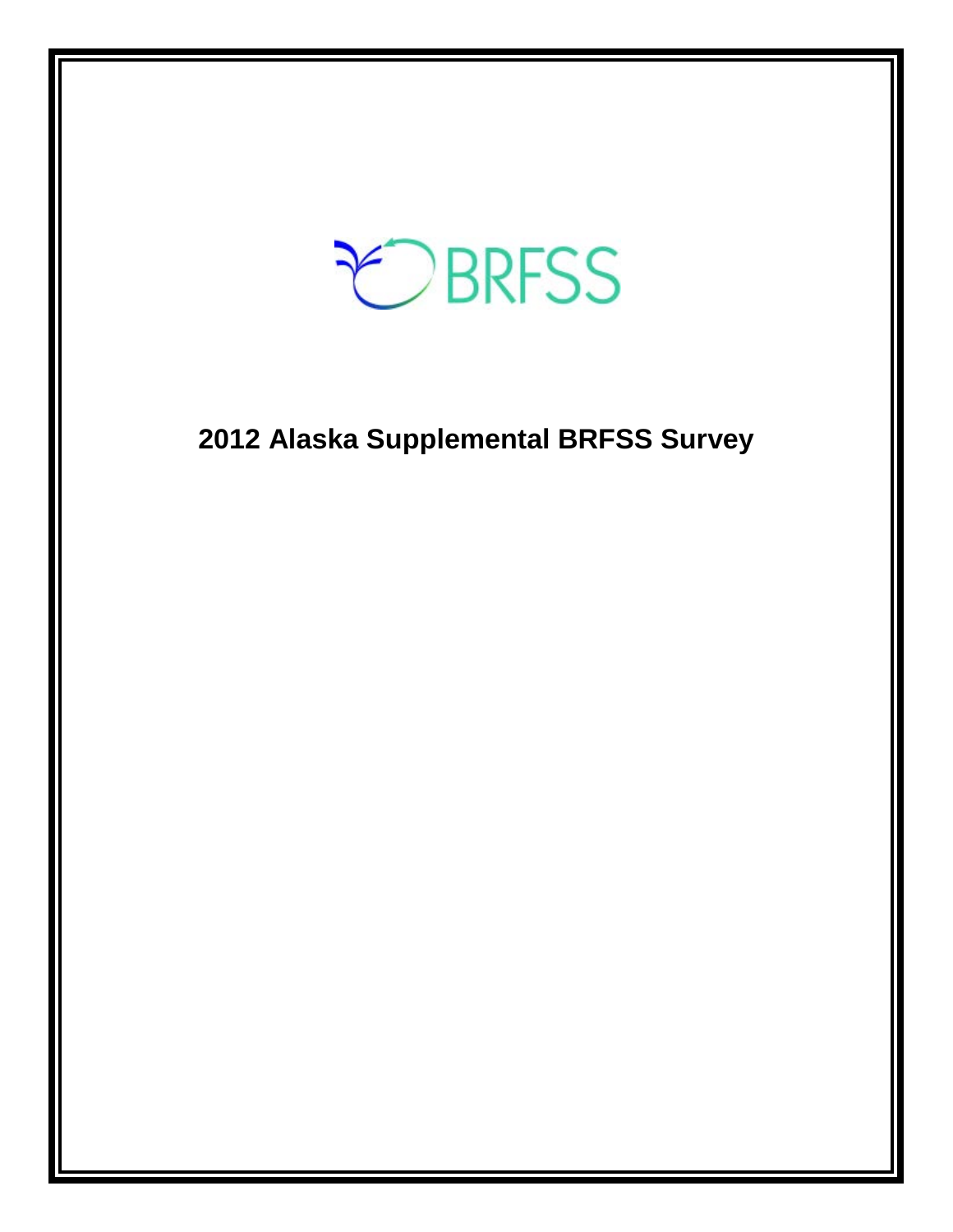

# **Contents**

<span id="page-1-0"></span>

| Section 8: Demographics (NOTE: Order of questions NOT the same as core BRFSS) |  |
|-------------------------------------------------------------------------------|--|
|                                                                               |  |
|                                                                               |  |
|                                                                               |  |
|                                                                               |  |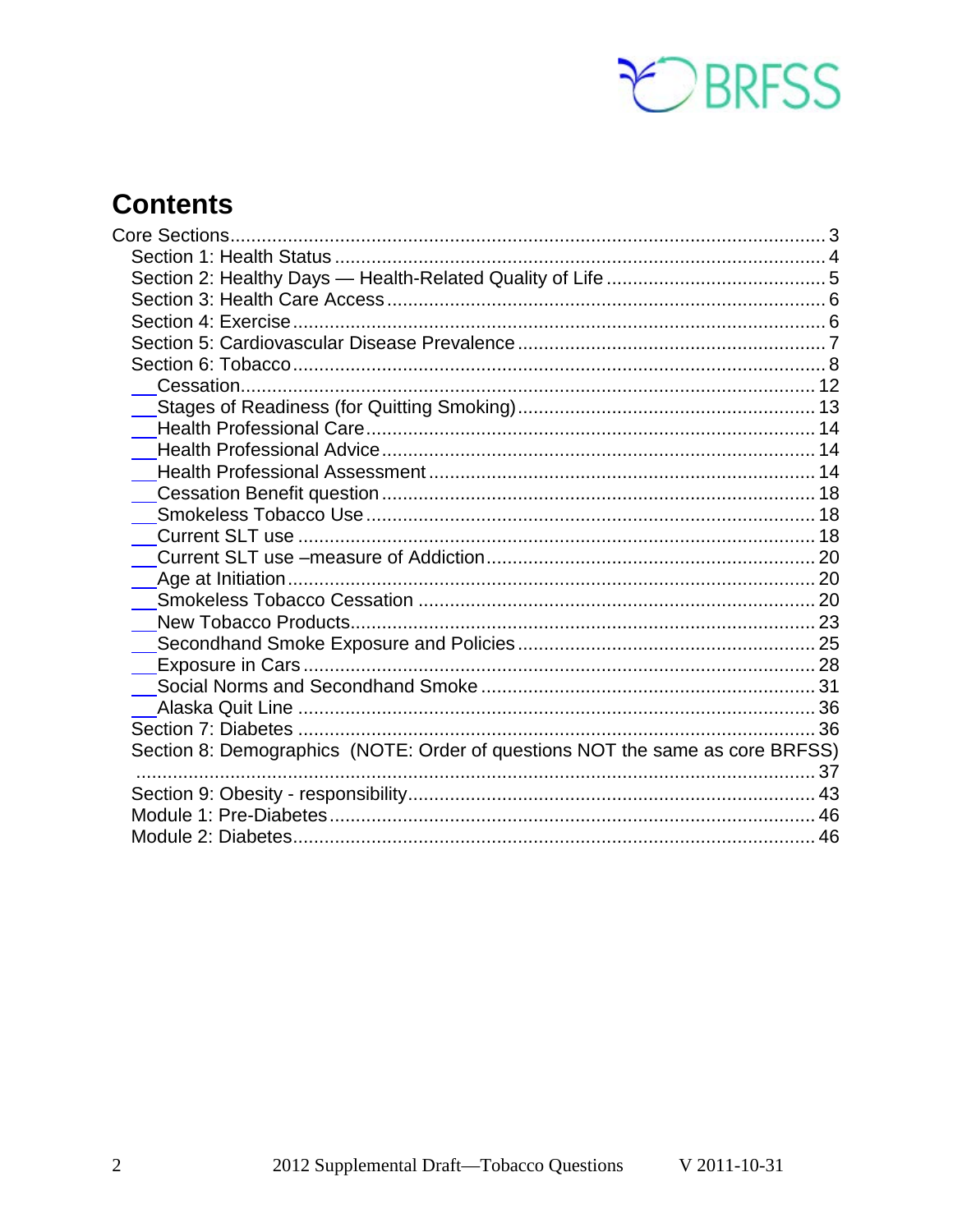

#### Interviewer's Script

HELLO, I am calling for the **Alaska Department of Health and Social Services**. My name is **(name) .** We are gathering information about the health of **Alaska** residents. This project is conducted by the health department. Your telephone number has been chosen randomly, and I would like to ask some questions about health and health practices.

#### Is this **(phone number)** ?

#### **If "No"**

Thank you very much, but I seem to have dialed the wrong number. It's possible that your number may be called at a later time. **STOP**

Is this a private residence in **(state)** ?

| lf "Yes" | [Go to cellular phone question] |
|----------|---------------------------------|
| lf "No"  | [Go to college housing]         |

**Interviewer Note:** Telephone service over the internet counts as landline service (includes Vonage, Magic Jack and other home-based phone services.).

#### **College Housing**

Do you live in college housing?

**Read only if necessary: "By college housing we mean dormitory, graduate student or visiting faculty housing, or other housing arrangements provided by a college or university"**

#### **If "No,"**

Thank you very much, but we are only interviewing persons who live in a private residence or college housing at this time. **STOP**

#### **Cellular Phone**

Is this a cellular telephone?

**[Read only if necessary: "By cellular (or cell) telephone we mean a telephone that is mobile and usable outside of your neighborhood."** 

**If "Yes"**

Thank you very much, but we are only interviewing land line telephones and private residences or college housing. **STOP**

#### **Adult Random Selection**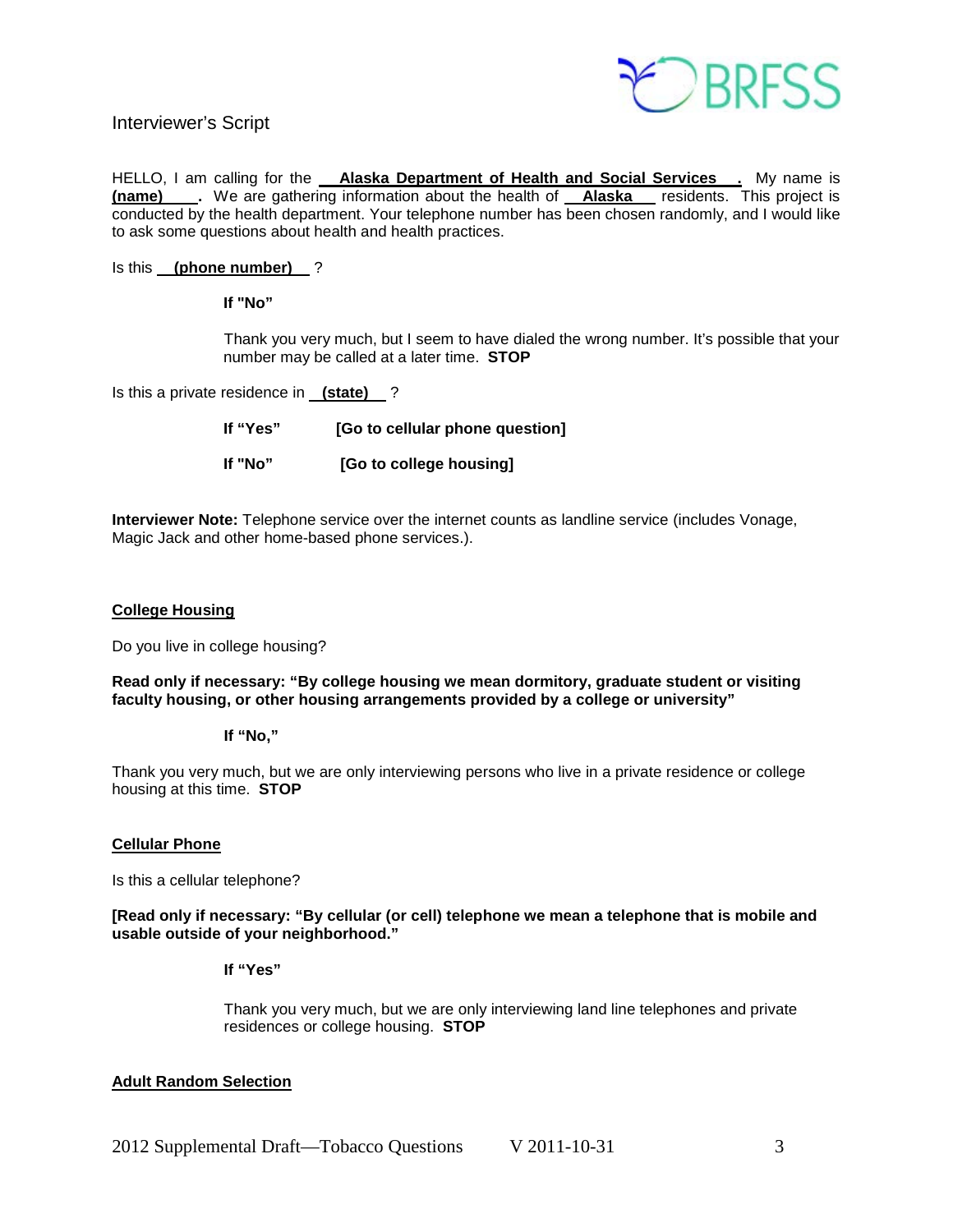

I need to randomly select one adult who lives in your household to be interviewed. How many members of your household, including yourself, are 18 years of age or older?

Number of adults

**If "1,"**  Are you the adult?

**If "yes,"** 

Then you are the person I need to speak with. Enter 1 man or 1 woman below (Ask gender if necessary). **Go to page 5.**

#### **If "no,"**

Is the adult a man or a woman? Enter 1 man or 1 woman below. May I speak with **[fill in (him/her) from previous question]**? **Go to "correct respondent" on the next page.**

How many of these adults are men and how many are women?

- Number of men
- Number of women

The person in your household that I need to speak with is .

#### **If "you," go to page 5**

#### **To the correct respondent:**

HELLO, I am calling for the **Alaska Department of Health and Social Services**. My name is **(name)** We are gathering information about the health of **Alaska** residents. This project is conducted by the health department. Your telephone number has been chosen randomly, and I would like to ask some questions about health and health practices.

# **Core Sections**

I will not ask for your name, address, or other personal information that can identify you. You do not have to answer any question you do not want to, and you can end the interview at any time. Any information you give me will be confidential. If you have any questions, I will provide a telephone number for you to call to get more information.

# <span id="page-3-0"></span>**Section 1: Health Status**

**1.1** Would you say that in general your health is— [GENHLTH – BOTH]

**Please read:**

1 Excellent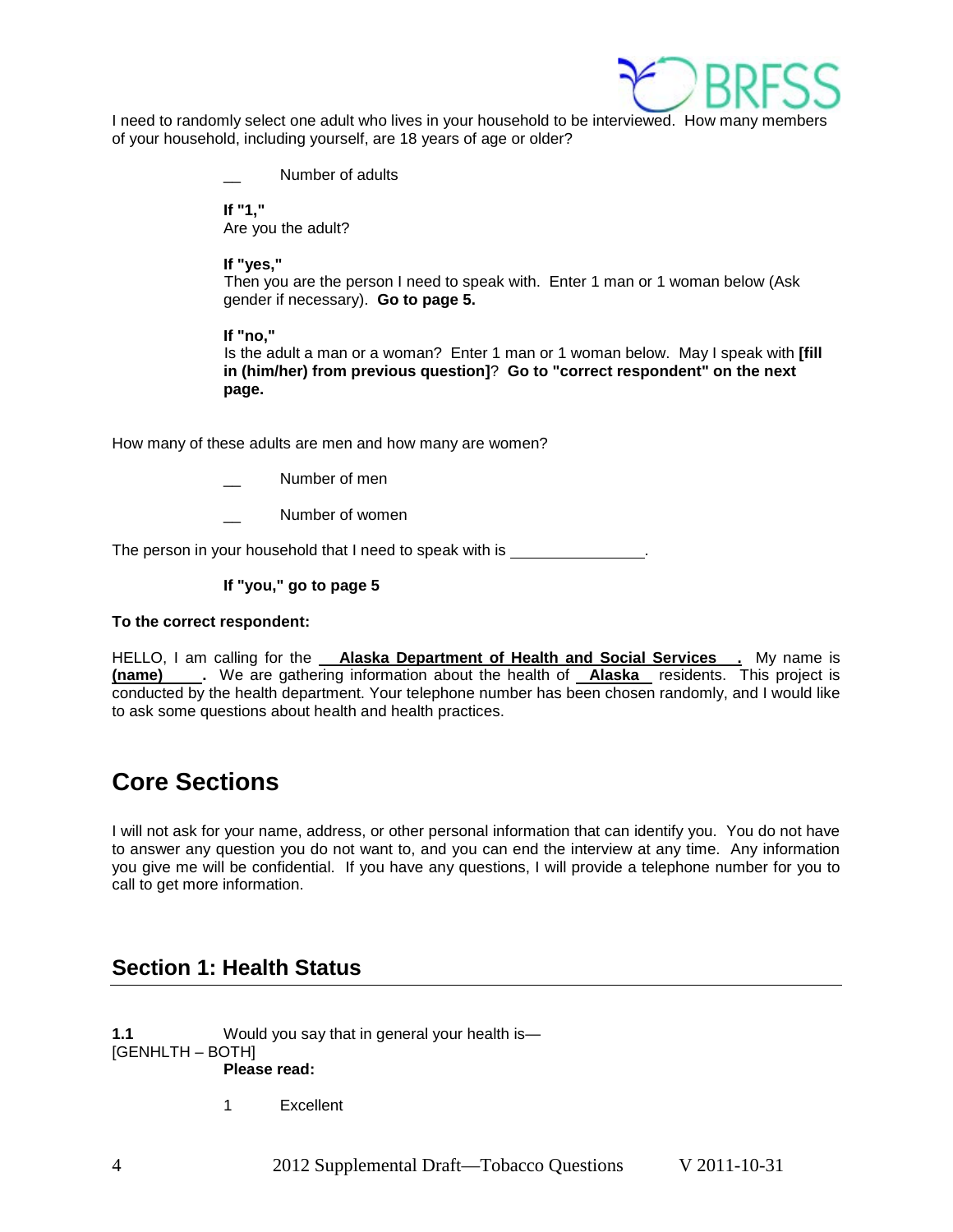

- 2 Very good<br>3 Good
- Good
- 4 Fair

**Or**

5 Poor

#### **Do not read**

- 7 Don't know / Not sure<br>9 Refused
- **Refused**

# <span id="page-4-0"></span>**Section 2: Healthy Days — Health-Related Quality of Life**

- **2.1** Now thinking about your physical health, which includes physical illness and injury, for how many days during the past 30 days was your physical health not good?
- [PHYSHLTH BOTH]
	- $\overline{a}$   $\overline{a}$  Number of days

#### **Do not read**

- 8 8 None<br>7 7 Don't
- 7 7 Don't know / Not sure<br>9 9 Refused
- **Refused**

**2.2** Now thinking about your mental health, which includes stress, depression, and problems with emotions, for how many days during the past 30 days was your mental health not good? **[MENTHLTH – BOTH]** 

- **Do not read**
- $\frac{1}{8}$   $\frac{1}{8}$  Number of days
- 8 8 None **[If Q2.1 and Q2.2 = 88 (None), go to next section]**
- 7 7 Don't know / Not sure<br>9 9 Refused
- **Refused**
- **2.3** During the past 30 days, for about how many days did poor physical or mental health keep you from doing your usual activities, such as self-care, work, or recreation?

#### **[POORHLTH – BOTH]**

#### **Do not read**

 $\overline{a}$   $\overline{a}$  Number of days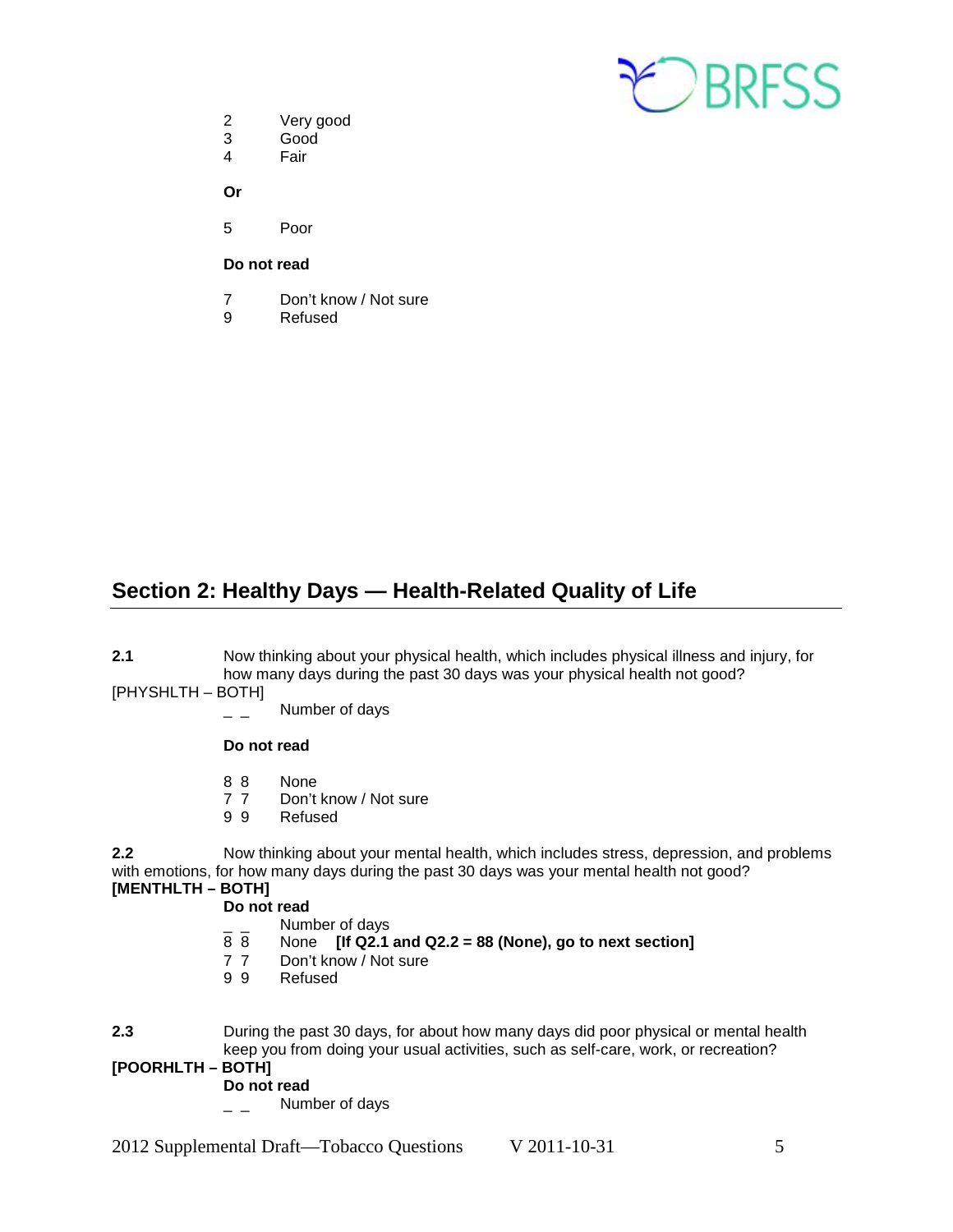

- 8 8 None<br>7 7 Don't
- Don't know / Not sure
- 9 9 Refused

# <span id="page-5-0"></span>**Section 3: Health Care Access**

- **3.1** Do you have any kind of health care coverage, including health insurance, prepaid plans such as HMOs, or government plans such as Medicare, Native Health Service or Indian Health Service?
- [HLTHPLAN BOTH]
	- 1 Yes
	- 2 No
	- **Do not read**
	- 7 Don't know / Not sure
	- 9 Refused

**3.2** Do you have one person you think of as your personal doctor or health care provider? **[PERSDOC2 – BOTH]**

**If "No," ask: "Is there more than one, or is there no person who you think of as your personal doctor or health care provider?"**

- 1 Yes, only one
- 2 More than one<br>3 No
- N<sub>o</sub>

# **Do not read**<br> **Pop**

- 7 Don't know / Not sure<br>9 Refused
- **Refused**
- **3.3** Was there a time in the past 12 months when you needed to see a doctor but could not because of cost?
- <span id="page-5-1"></span>[MEDCOST – BOTH]
	- 1 Yes<br>2 No
	- $N<sub>0</sub>$
	- 7 Don't know / Not sure<br>9 Refused
	- **Refused**

# **Section 4: Exercise**

**4.1** During the past month, other than your regular job, did you participate in any physical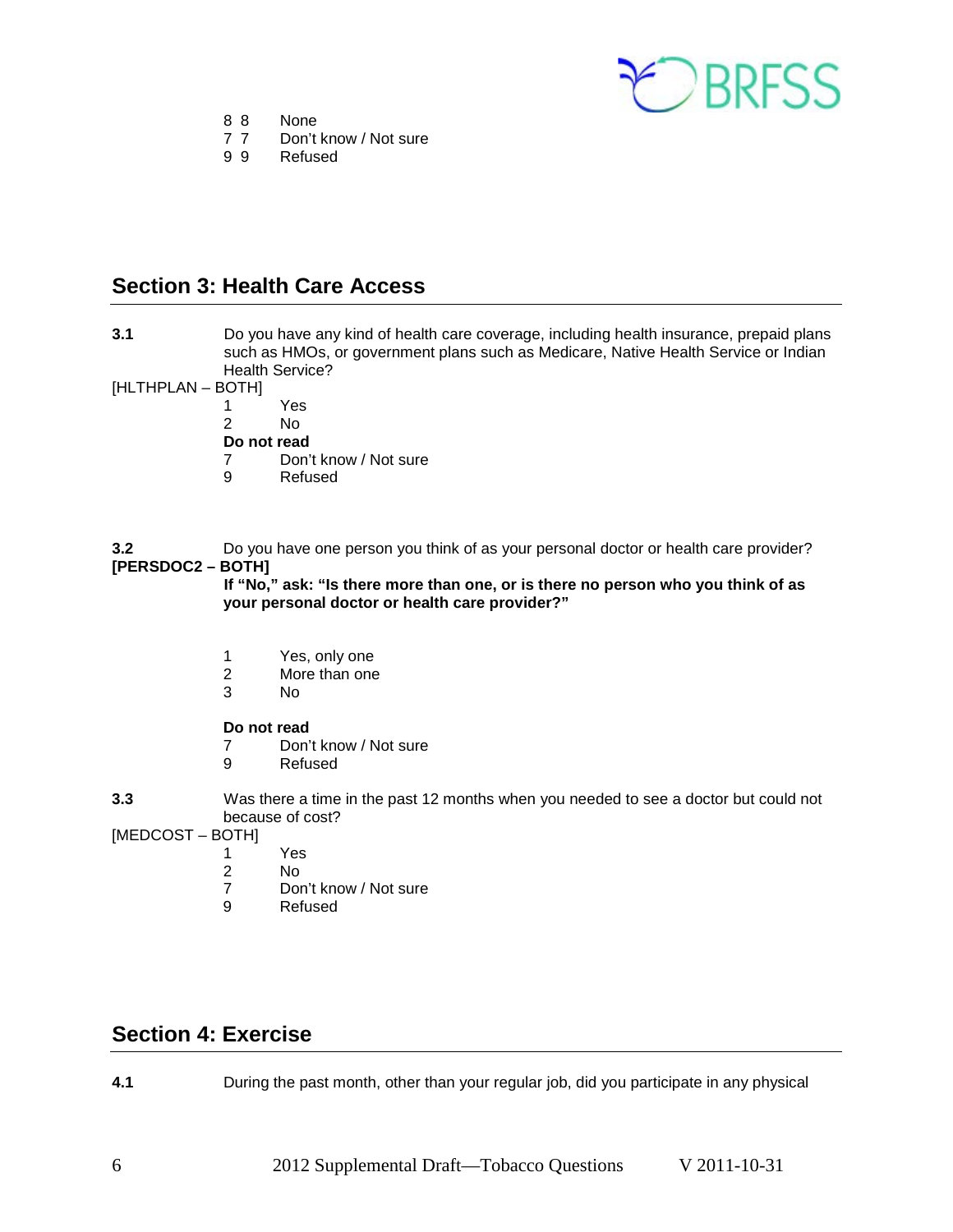

activities or exercises such as running, calisthenics, golf, gardening, or walking for exercise?

# [EXERANY2 – BOTH]

- 1 Yes<br>2 No
- 2 No

# **Do not read**<br>7 Don'

- Don't know / Not sure
- 9 Refused

# <span id="page-6-0"></span>**Section 5: Cardiovascular Disease Prevalence**

Now I would like to ask you some questions about cardiovascular disease.

**5.1** Has a doctor, nurse, or other health professional EVER told you that you had any of the following? For each, tell me "Yes," "No," or you're "Not sure."

|                   | a. A heart attack, also called a myocardial infarction? |
|-------------------|---------------------------------------------------------|
| [CVDINFR4 – BOTH] |                                                         |
| 1                 | Yes                                                     |
| $\mathcal{P}$     | N٥                                                      |
|                   | Do not read                                             |
| 7                 | Don't Know / Not Sure                                   |
| 9                 | Refused                                                 |
|                   | b. Angina or coronary heart disease?                    |
| [CVDCRHD4 - BOTH] |                                                         |
| 1                 | Yes                                                     |
|                   |                                                         |
| 2                 | No                                                      |
|                   | Do not read                                             |
| 7                 | Don't Know / Not Sure                                   |
| 9                 | Refused                                                 |
| c. A stroke?      |                                                         |
| [CVDSTRK3 – BOTH] |                                                         |
| 1                 | Yes                                                     |
| 2                 | No                                                      |
|                   |                                                         |
|                   | Do not read                                             |
| 7                 | Don't Know / Not Sure                                   |
| 9                 | Refused                                                 |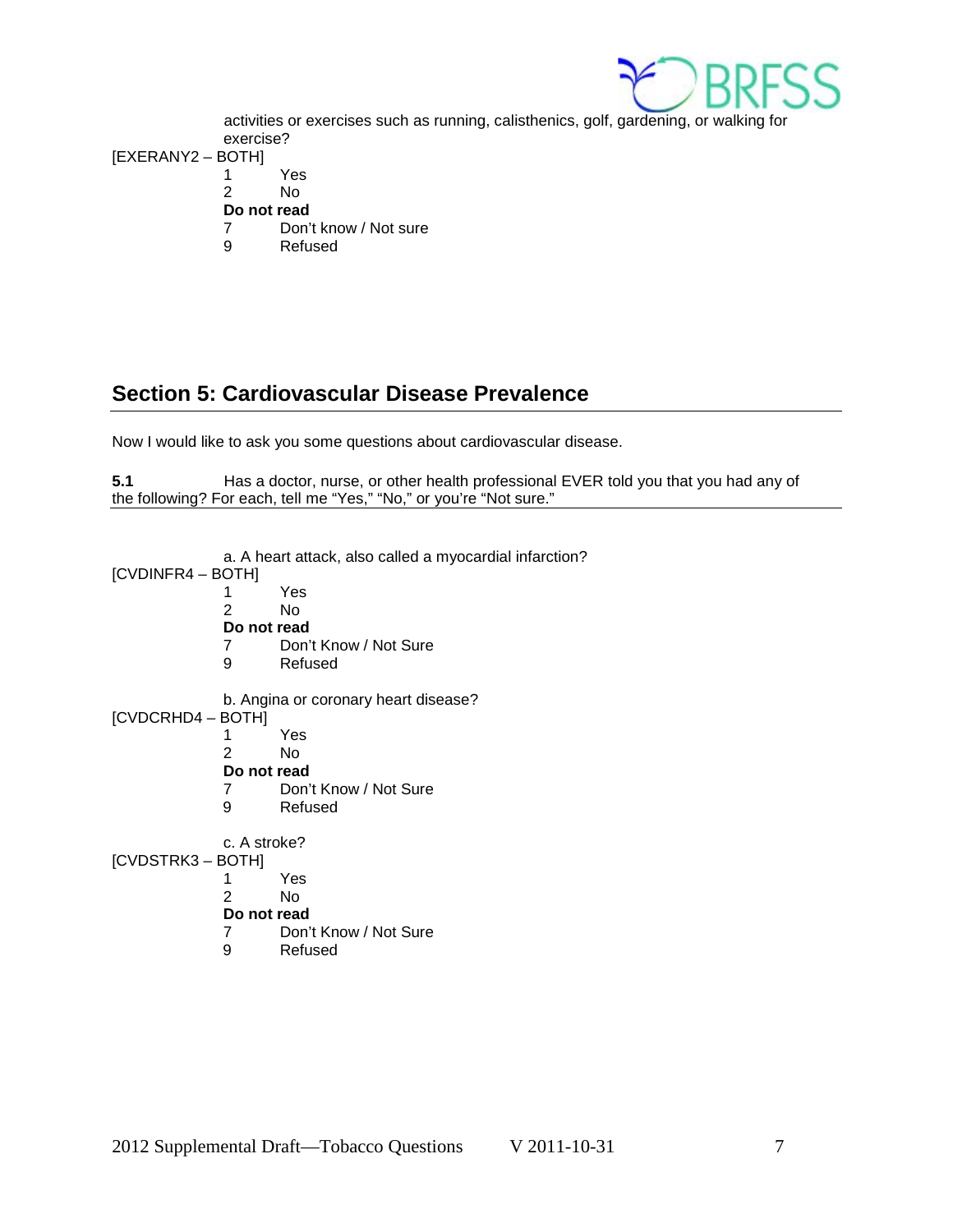# <span id="page-7-0"></span>Section 6: Tobacco



### **Cigarette Use**

| 6.1<br>[SMOKE100 - BOTH]       | Have you smoked at least 100 cigarettes in your entire life?        |                                                                                         |                                                                  |  |  |
|--------------------------------|---------------------------------------------------------------------|-----------------------------------------------------------------------------------------|------------------------------------------------------------------|--|--|
| NOTE: 5 packs = 100 cigarettes |                                                                     |                                                                                         |                                                                  |  |  |
|                                | 1<br>$\overline{2}$                                                 | Yes<br>No.                                                                              | [Skip to 6.23]                                                   |  |  |
|                                | Do not read<br>7<br>9                                               | Don't know / Not sure<br>Refused                                                        | [Skip to 6.23]<br>[Skip to 6.23]                                 |  |  |
| 6.2<br>[SMOKDAY2 - BOTH]       |                                                                     |                                                                                         | Do you now smoke cigarettes every day, some days, or not at all? |  |  |
|                                | 1<br>$\overline{\mathbf{c}}$<br>3                                   | Every day<br>Some days<br>Not at all                                                    | [Skip to 6.11]                                                   |  |  |
|                                | Do not read<br>7<br>9                                               | Don't know / Not sure [Skip to 6.11]<br>Refused                                         | <b>[Skip to 6.11]</b>                                            |  |  |
| 6.3<br>[CIGS30D]               | During the past 30 days, on how many days did you smoke cigarettes? |                                                                                         |                                                                  |  |  |
|                                | Do not read                                                         |                                                                                         |                                                                  |  |  |
|                                | 77<br>99                                                            | 0-30 Number of Days<br>still "0", then Skip to 6.6]<br>Don't Know / Not Sure<br>Refused | [If $6.3 = 0$ , probe for a number; if answer is                 |  |  |

[Note different wording depending on whether respondent is daily or some days smoker.]

- **6.4** [if 6.2=2 add: "On the days when you smoked during the past 30 days" ] On the average, about how many cigarettes did you smoke a day?
- [NUMCIG]
- **Do not read**
- 0-180 Number of Cigarettes<br>666 Less than one cigarett
- 666 Less than one cigarette a day<br>777 Don't Know / Not Sure
- Don't Know / Not Sure
- 999 Refused

[Note different wording depending on whether respondent is daily or some days smoker.]<br>6.5 **if** 6.2=2 add: "On the days that you smoke", How soon after you wake up

**6.5** if 6.2=2 add:"On the days that you smoke", How soon after you wake up do you smoke your first cigarette? Would you say

[FRSTCIG2]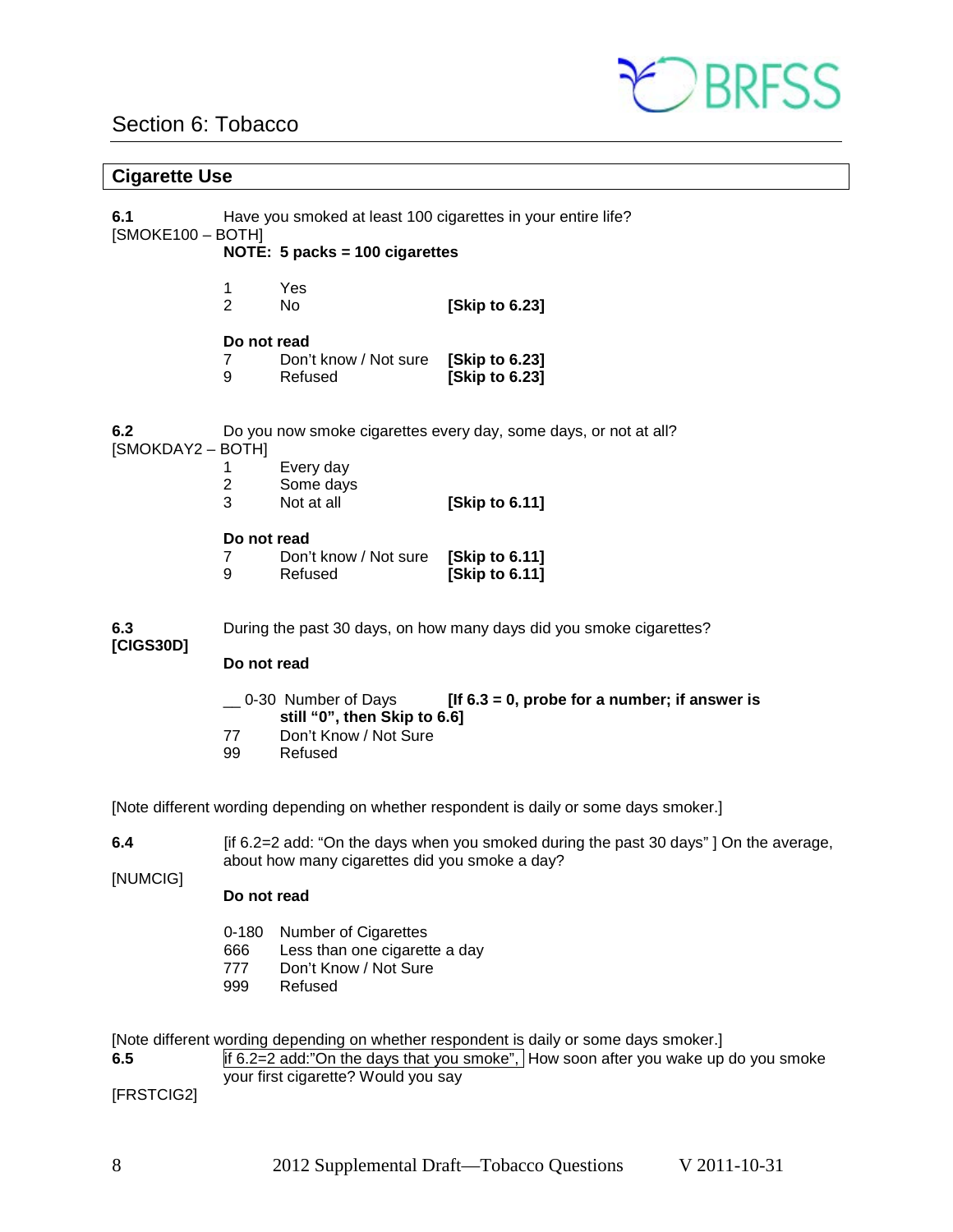

- 1 Within 15 minutes<br>2 15 to 30 minutes
- 2 15 to 30 minutes
- 3 31 to 60 minutes<br>4 1 to 2 hours
- 4 1 to 2 hours<br>5 2 hours or m
- 2 hours or more

#### **Do not read**

- 7 Don't know/ Not sure
- 9 Refused

| 6.6<br>[BUYCIGS] |                       | Where do you usually buy cigarettes?                                                                                                                    |                                                   |
|------------------|-----------------------|---------------------------------------------------------------------------------------------------------------------------------------------------------|---------------------------------------------------|
|                  | 1<br>2<br>3<br>4<br>5 | In your community<br>In another community in Alaska<br>In a community outside Alaska<br>Using the Internet<br>Using mail-order source or and 800 number | [Skip to 6.8]<br>[Skip to 6.10]<br>[Skip to 6.10] |
|                  | 9                     | Do not read<br>Don't Know / Not Sure<br>Refused                                                                                                         | [Skip to 6.9]<br>[Skip to 6.9]                    |

### **Ask of those who usually buy in Alaska (6.6 = 1 or 2)**

| 6.7<br>[STORECIG] |    | In what type of store do you usually buy cigarettes?  |               |
|-------------------|----|-------------------------------------------------------|---------------|
|                   | 1  | Convenience stores/gas stations                       | [Skip to 6.9] |
|                   | 2  | Supermarkets                                          | [Skip to 6.9] |
|                   | 3  | Liquor or drug stores (pharmacies)                    | [Skip to 6.9] |
|                   | 4  | Tobacco discount stores                               | [Skip to 6.9] |
|                   | 5  | Other discount stores, such as Wal-Mart [Skip to 6.9] |               |
|                   | 6  | Military commissaries                                 | [Skip to 6.9] |
|                   | 7  | Other type of store (specify)                         |               |
|                   |    |                                                       | [Skip to 6.9] |
|                   |    | [STORCIGT]                                            |               |
|                   | 77 | Don't know [Skip to 6.9]                              |               |

99 Refused **[Skip to 6.9]**

### **Ask of those who usually buy outside Alaska (6.6=3)**

**6.8** From which state do you usually buy them? **(open-ended answer)** [STATECIG]

\_\_\_\_\_\_\_\_\_\_\_\_\_\_\_\_\_\_\_\_\_\_\_\_\_\_\_\_\_\_\_\_\_\_\_\_\_\_\_\_\_\_\_\_\_\_\_\_\_\_\_\_\_\_\_\_\_\_\_\_\_\_\_\_\_\_\_\_\_\_\_ Ask of those who usually buy in Alaska or outside Alaska (Ask if 6.6 = 1, 2, 3, 7 or 9 [exclude **those who reported that they usually purchase by mail-order or Internet])**

| 6.9       | source? |     | In the last year, have you bought cigarettes over the Internet, or using a mail-order |
|-----------|---------|-----|---------------------------------------------------------------------------------------|
| [MAILCIG] |         |     |                                                                                       |
|           |         | Yes |                                                                                       |
|           |         | N٥  | [Skip to 6.11]                                                                        |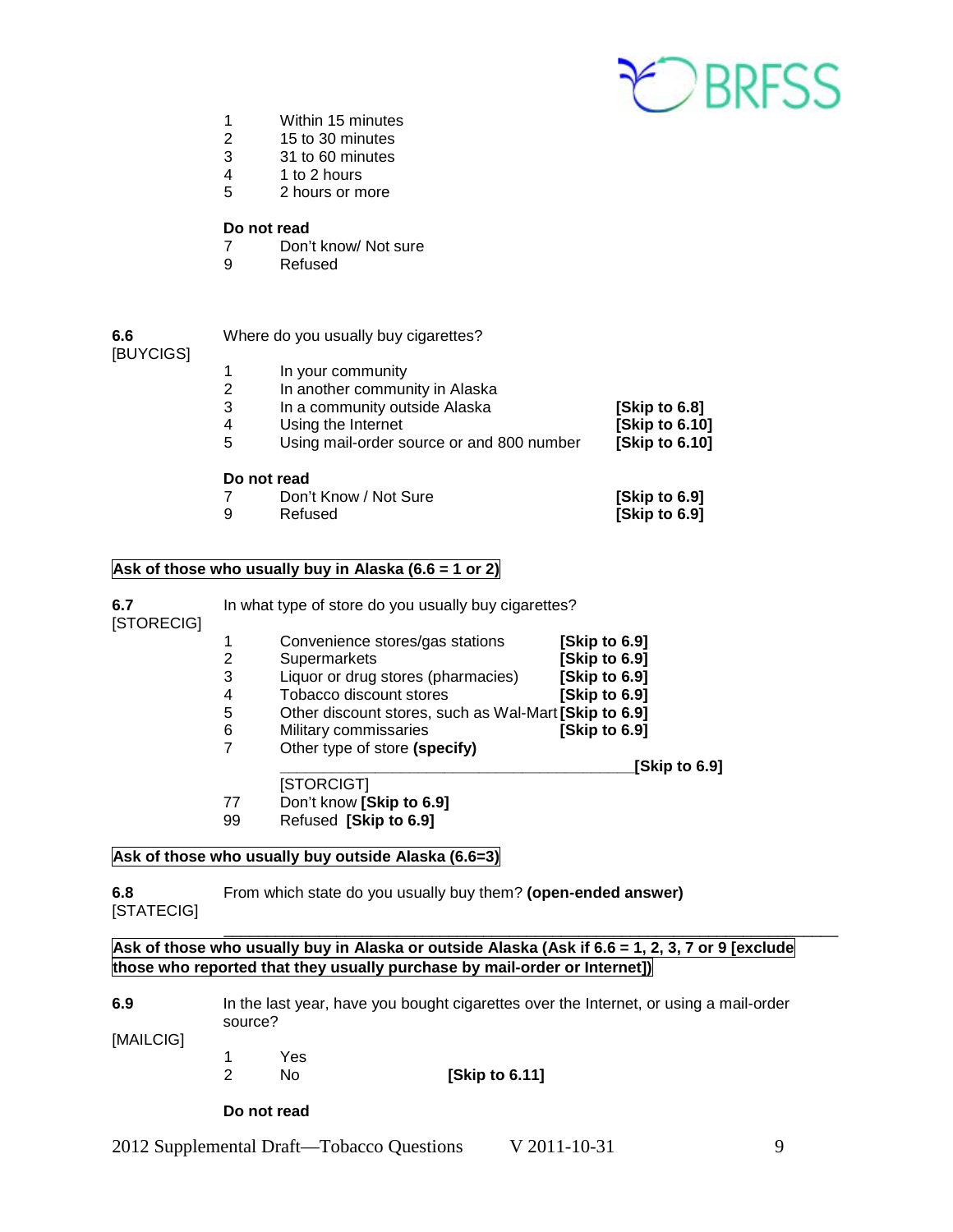

|   | Don't Know / Not Sure [Skip to 6.11] |                |
|---|--------------------------------------|----------------|
| 9 | Refused                              | [Skip to 6.11] |

#### Ask of those who usually buy over the Internet/mail order [6.6 = 4 or 5] or have done so in the last **year [6.9 = 1]**

**6.10** In the last three months, about how many cartons or packs of cigarettes have you bought through the Internet or using a mail-order source?

[MAILNUM]

number of  $(1 =$  packs,  $2 =$  cartons) **Do not read** 7777 Don't Know / Not Sure 9999 Refused

#### **Ask of Current and Former Smokers (6.1=1 and/or 6.2=1,2,3)**

**6.11** How old were you when you first started smoking cigarettes regularly?

**[BEGSMOKE]** 

**\_\_ \_\_\_ Code age in years (1-100)**

- 888 Never smoked regularly *(don't read)*
- 777 Don't Know / Not Sure
- 999 Refused
- **6.12** Around this time 12 months ago, were you smoking cigarettes every day, some days, or not at all?

[SMKYRAGO]

- 1 Every Day<br>2 Some Davs
- Some Days
- 3 Not at all

#### **Do not read**

- 7 Don't Know/Not Sure
- 9 Refused

#### **Ask of Former Smokers (6.1 = 1 and 6.2 = 3) else skip to 6.15: REVISED ANSWER CATEGORIES**

**6.13 (Note: This is also the wording for State-added Q. D.1 (2012 ).** [LASTSMK3?] About how long has it been since you last smoked cigarettes regularly? Was that…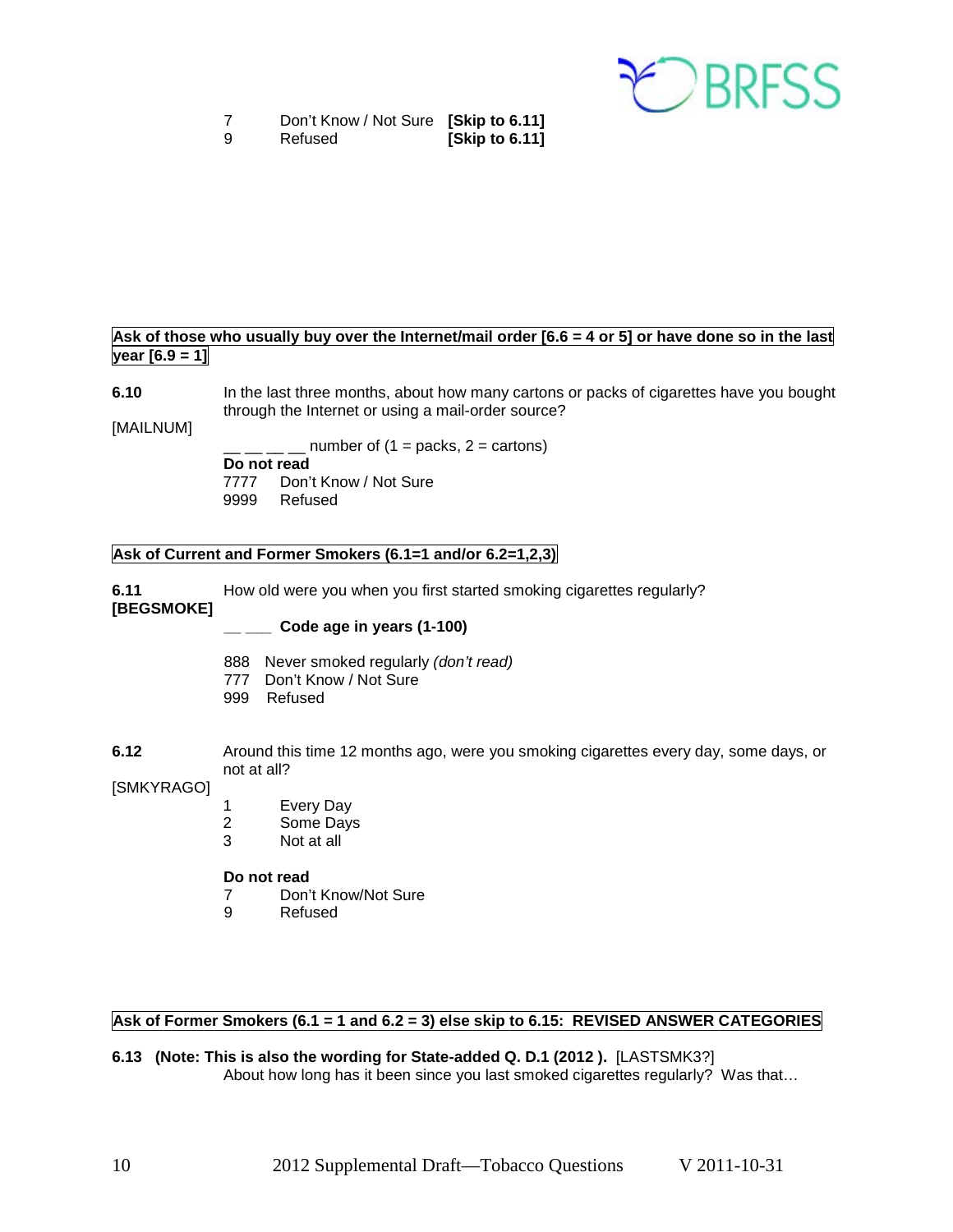

**INTERVIEWER NOTE: Pause between each response category to allow respondent to answer "Yes" or "No" to each category.**

**INTERVIEWER NOTE: If respondent refuses at any level, code 99 (Refused). If respondent answers "Don't know" or "Not sure" at any level, ask about the next level. If respondent answers "Don't know" or "Not sure" to two levels in a row, code 77 (Don't know/Not sure).**

#### **Please read:**

1 0 10 years or more (If "No," ask 09; if "Yes," code 10) 0 9 At least 5 years but less than 10 years ago (If "No," ask 08; if "Yes," code 09) 0 8 More than a year ago (but less than 5 years ago) (If "No," ask 07; if "Yes," code 08) 0 7 About 1 year ago **[Interviewer note: Can add, "That is, roughly 12 months" if needed]**  (If "No," ask 06; if "Yes," code 07) 0 6 At least 6 months but less than one year ago (If "No," ask 05; if "Yes," code 06) 0 5 At least 3 months but less than 6 months ago (If "No," ask 04; if "Yes," code 05) 0 4 At least 30 days ago but less than 3 months ago (If "No," ask 03; if "Yes," code 04) 0 3 At least 7 days ago but less than 30 days ago (If "No," ask 02; if "Yes," code 03) 0 2 At least 24 hours ago but less than 7 days ago (If "No," ask 01; if "Yes," code 02) 0 1 Within the past 24 hours

- 77 Don't know / Not sure<br>99 Refused
- **Refused**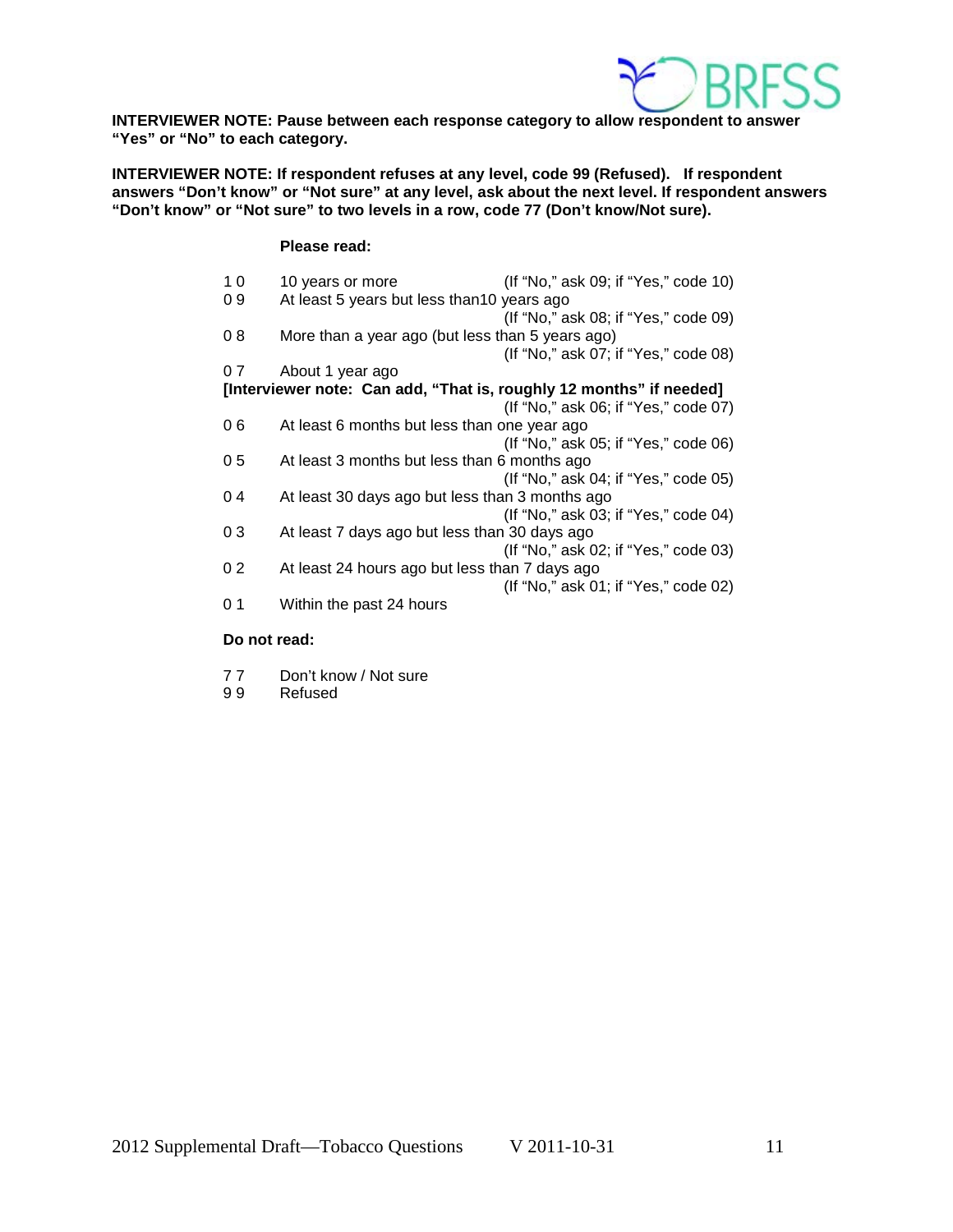

### <span id="page-11-0"></span>**Cessation - Ask of Current Smokers (6.2 = 1 or 2)**

**6.15** During the past 12 months have you stopped smoking for one day or longer because you were trying to quit smoking?

[STOPSMK2 – BOTH]

|               | Yes                   |                      |
|---------------|-----------------------|----------------------|
| $\mathcal{P}$ | N٥                    | [Skip to 6.20]       |
| Do not read   |                       |                      |
| -7            | Don't know / Not sure | <b>Skip to 6.201</b> |
| 9             | Refused               | [Skip to 6.20]       |

**6.16** How many times during the past 12 months have you stopped smoking because you were trying to quit smoking?

#### **[TIMESSM]**

**Interviewer note: If R says "none" go back and ask previous question C06Q15.**

- \_ \_ \_ 1 -400 times
- 777 Don't know/Not sure
- 999 Refused
- **6.17** During the past 12 months, what is the longest length of time you stopped smoking because you were trying to quit smoking?

#### [LENGTHSM]

#### **Do not read**

- $\frac{1}{2}$  days<br>2 \_ week
- $2_{--}$  weeks<br>3 months
- months
- 777 Don't know/Not sure
- 999 Refused

**Methods of Quitting - Ask of Current Smokers who have tried to quit during past 12 months (6.15 = 1) or Former Smokers who quit within past 5 years (6.13 = 01-08)**

#### **6.18 Former Smokers:**

When you quit smoking for good…

#### **Current Smokers:**

The last time you tried to quit smoking…

Did you use the nicotine patch, nicotine gum, or any other medication to help you quit?

#### [MEDQUIT]

- 1 Yes
- 2 No
- **Do not read**
- 7 Don't know / Not sure<br>9 Refused
- **Refused**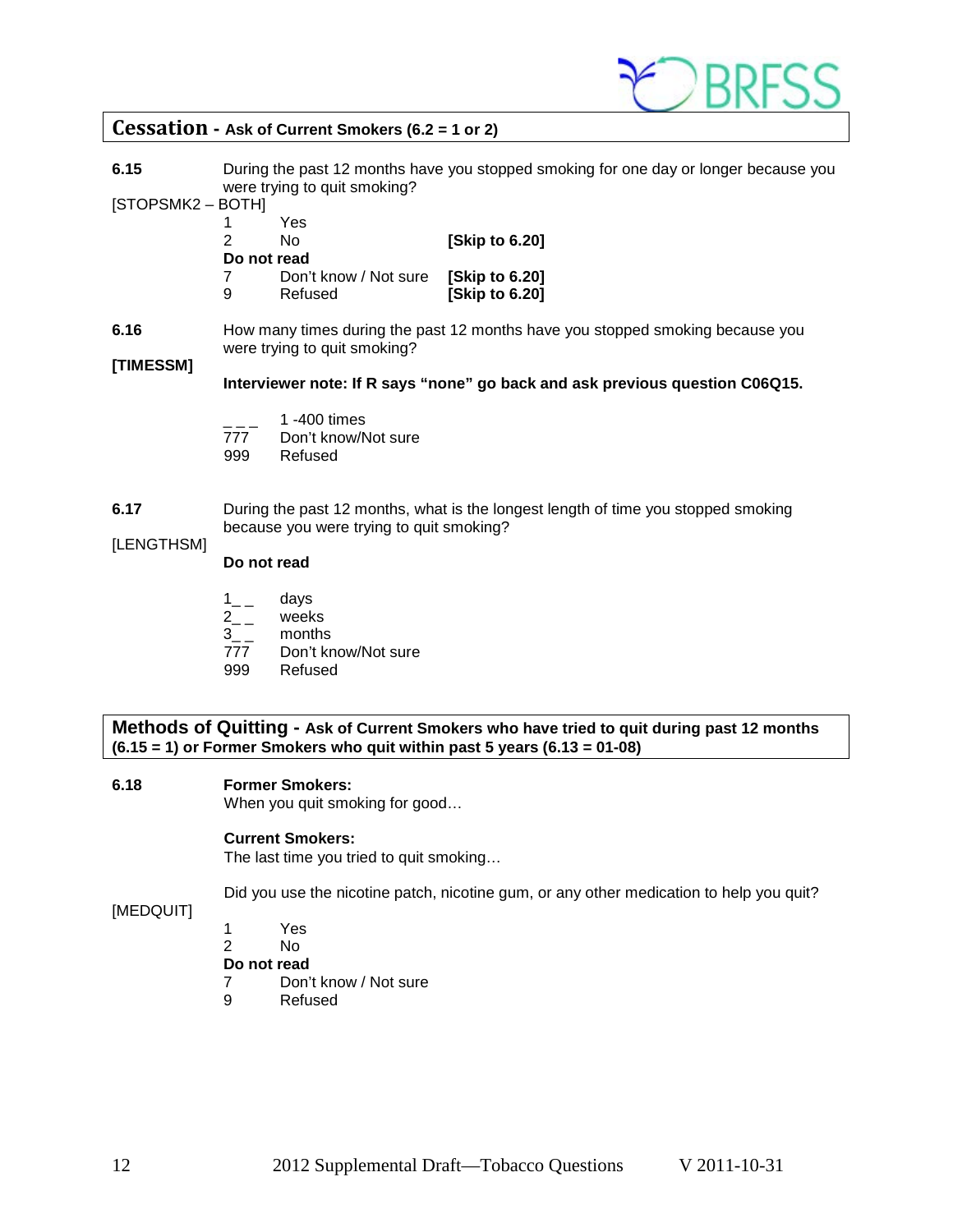

#### **6.19 Former Smokers:** When you quit smoking for good…

#### **Current Smokers:**

The last time you tried to quit smoking…

Did you use any other assistance, such as classes or counseling?

#### [CLASSQT]

1 Yes<br>2 No 2 No **Do not read**<br> **7** Don't 7 Don't know / Not sure<br>9 Refused **Refused** 

**[Former Smokers (6.1 = 1 and 6.2 = 3) skip to 6.23]**

# <span id="page-12-0"></span>**Stages of Readiness (for Quitting Smoking) - Ask of Current Smokers (6.2 = 1 or 2)**

| 6.20<br>[LIKESTOP] | Would you like to quit smoking?                           |                                  |                                                                          |
|--------------------|-----------------------------------------------------------|----------------------------------|--------------------------------------------------------------------------|
|                    | 1<br>$\overline{2}$                                       | Yes<br>No.                       | [Skip to 6.23]                                                           |
|                    | Do not read<br>7<br>9                                     | Don't know / Not sure<br>Refused | [Skip to 6.23]<br>[Skip to 6.23]                                         |
| 6.21               |                                                           |                                  | Are you seriously considering stopping smoking within the next 6 months? |
| [LKSTP6MO]         | 1<br>$\overline{2}$                                       | Yes<br>N <sub>o</sub>            | [Skip to 6.23]                                                           |
|                    | Do not read<br>7<br>9                                     | Don't know / Not sure<br>Refused | [Skip to 6.23]<br>[Skip to 6.23]                                         |
| 6.22               | Are you planning to stop smoking within the next 30 days? |                                  |                                                                          |
| [LKSTP30D]         | 1<br>$\overline{2}$                                       | Yes<br>No                        |                                                                          |
|                    | Do not read<br>$\overline{7}$<br>9                        | Don't know / Not sure<br>Refused |                                                                          |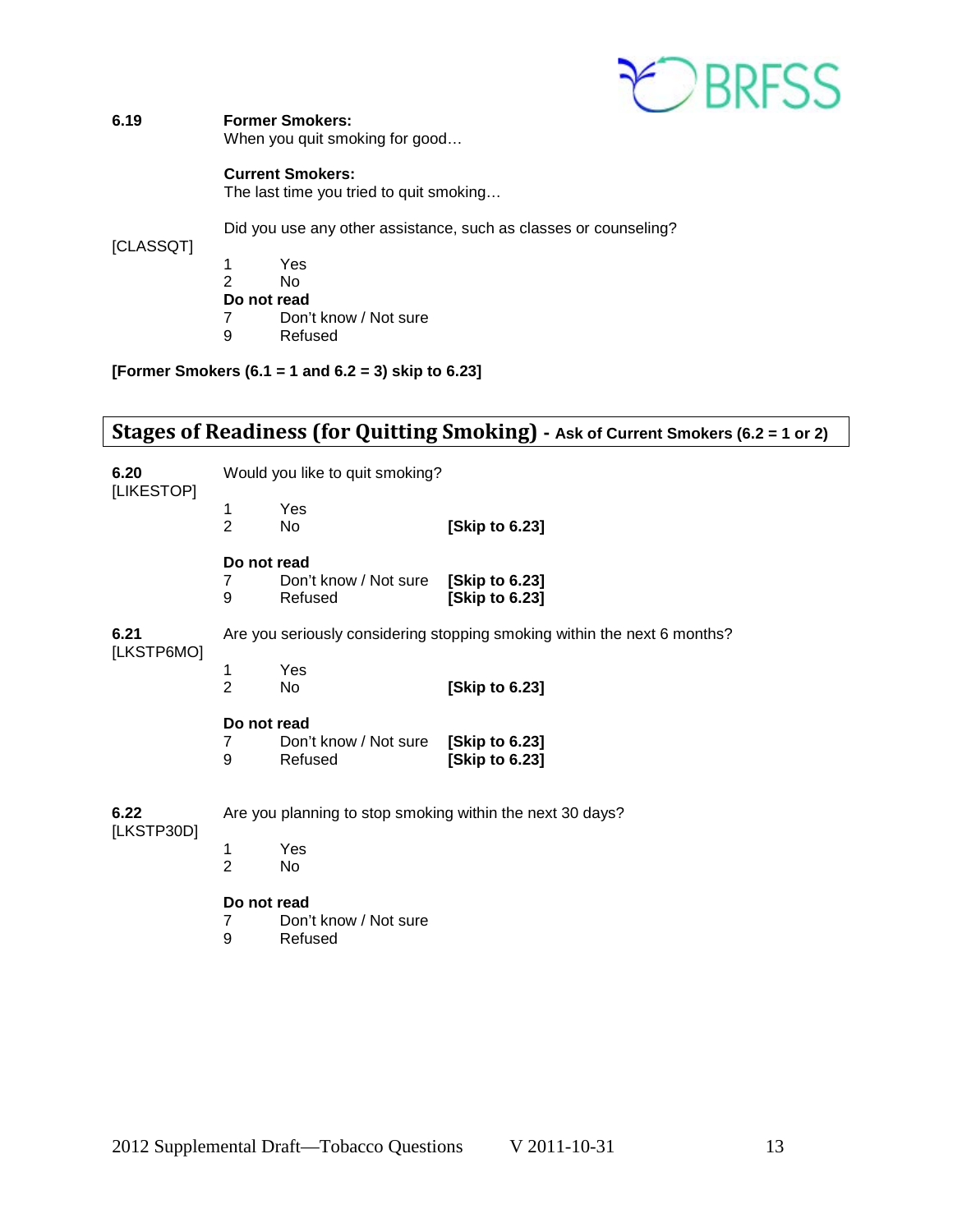

## <span id="page-13-0"></span>**Health Professional Care - Ask of All Respondents**

**6.23** In the past 12 months, have you seen a doctor, nurse, or other health professional to get any kind of care for yourself?

[GETCARE – BOTH]

- 1 Yes
	- N<sub>o</sub>

# **Do not read**<br> **7** Don'

- 7 Don't know / Not sure<br>9 Refused
- 9 Refused **]**

# <span id="page-13-1"></span>**Health Professional Advice - Ask of Current Smokers (6.2 = 1 or 2)**

**6.24** In the past 12 months, has a doctor, nurse, or other health professional advised you to quit smoking?

[QUITSMOK]

- 1 Yes **[Skip to 6.30]**
- 2 No

#### **Do not read**

- 7 Don't know / Not sure<br>9 Refused
- **Refused**

## <span id="page-13-2"></span>**Health Professional Assessment**

**Ask of Never Smokers (6.1 = 2, 7, or 9), Former Smokers (6.1 = 1 and 6.2 = 3), and Current Smokers who were not advised to quit (6.24 = 2, 7, or 9)** 

**6.25** During the past 12 months, did any doctor or other health professional ask if you smoke? [DOCASK]

| Yes. | [Skip to 6.31] |
|------|----------------|
| Nο   | [Skip to 6.31] |

| 7 | Don't know / Not sure [Skip to 6.31] |                |
|---|--------------------------------------|----------------|
| 9 | Refused                              | [Skip to 6.31] |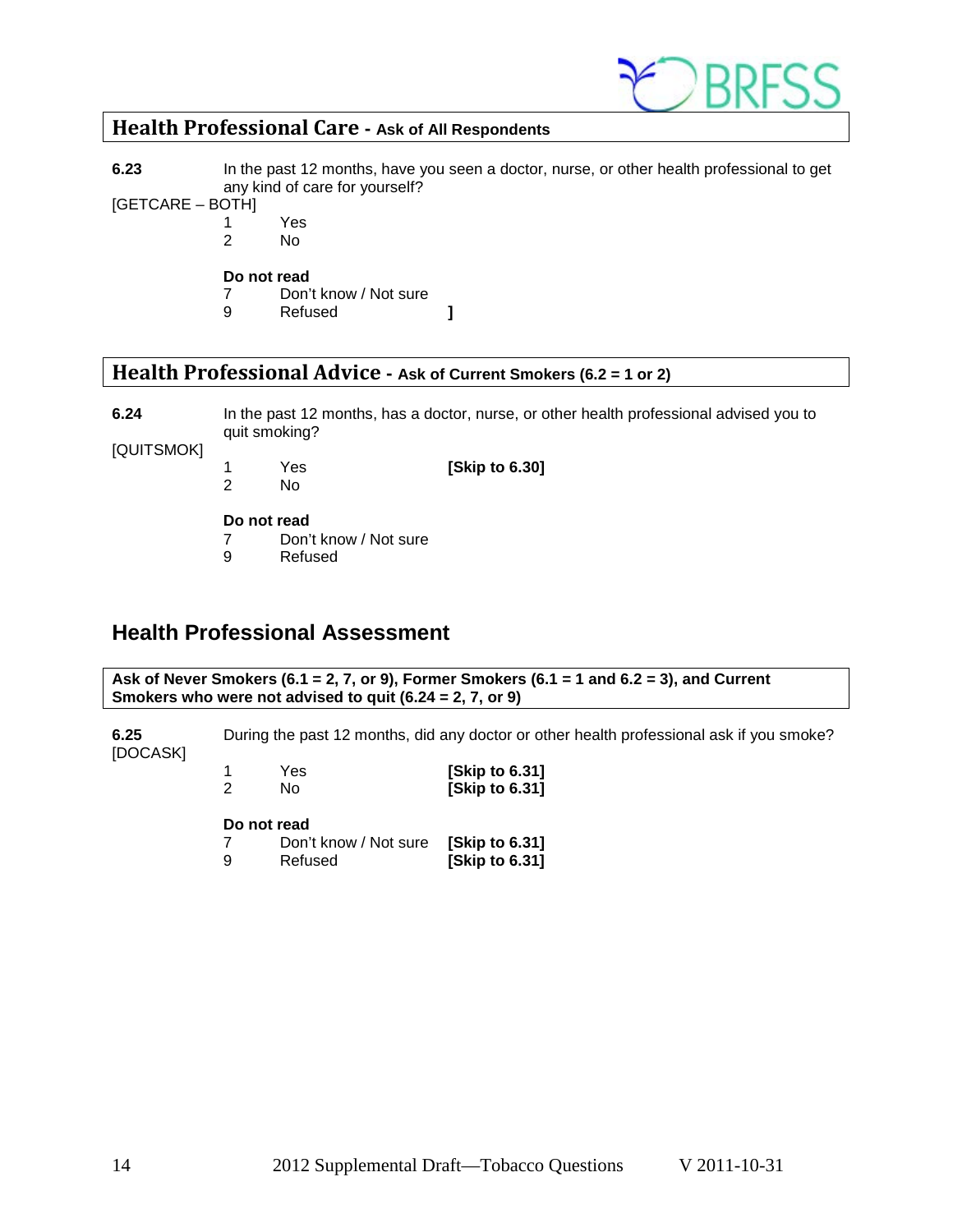

#### **Ask of Former Past Year Smokers (6.1 = 1 and 6.2 = 3 and 6.13 < 08)**

**6.26 Now we would like to ask you some questions about the 12 months prior to when you quit smoking.** In the 12 months prior to your quitting, did any doctor, dentist, or other health professional talk to you about your smoking?

#### [FDOCTALK]

- 1 Yes **[go to 6.28]**
- No.
- **Do not read**
- 7 Don't Know/Not Sure<br>9 Refused
- **Refused**

#### **6.27 [Ask if If 6.26=2 or 6.26=7]**

Did you have a health visit to get any kind of care for yourself, in the 12 months prior to when you quit smoking?

[FDOCCARE]

- 1 Yes
- No
- **Do not read**
- 7 Don't Know/Not Sure<br>9 Refused
- **Refused**

#### **Ask of Former Past Year Smokers who talked to provider about smoking (6.26 = 1)**

**6.28** In the 12 months prior to your quitting, did any doctor, dentist, or other health professional advise you to quit smoking?

[FDOCPRIOR]

| 1<br>2      | Yes<br>N٥           | [skip to 6.31] |
|-------------|---------------------|----------------|
| Do not read |                     |                |
|             | Don't Know/Not Sure | [skip to 6.31] |
| 9           | Refused             | [skip to 6.31] |

**6.29** In the 12 months prior to your quitting, when a doctor or other health professional advised you to quit smoking, did they also do any of the following?

[FDOCDRUG]

- (a) Prescribe or recommend a patch, nicotine gum, nasal spray, an inhaler, or pills such as Zyban?
- 1 Yes
- 2 No

- 7 Don't know / Not sure
- 9 Refused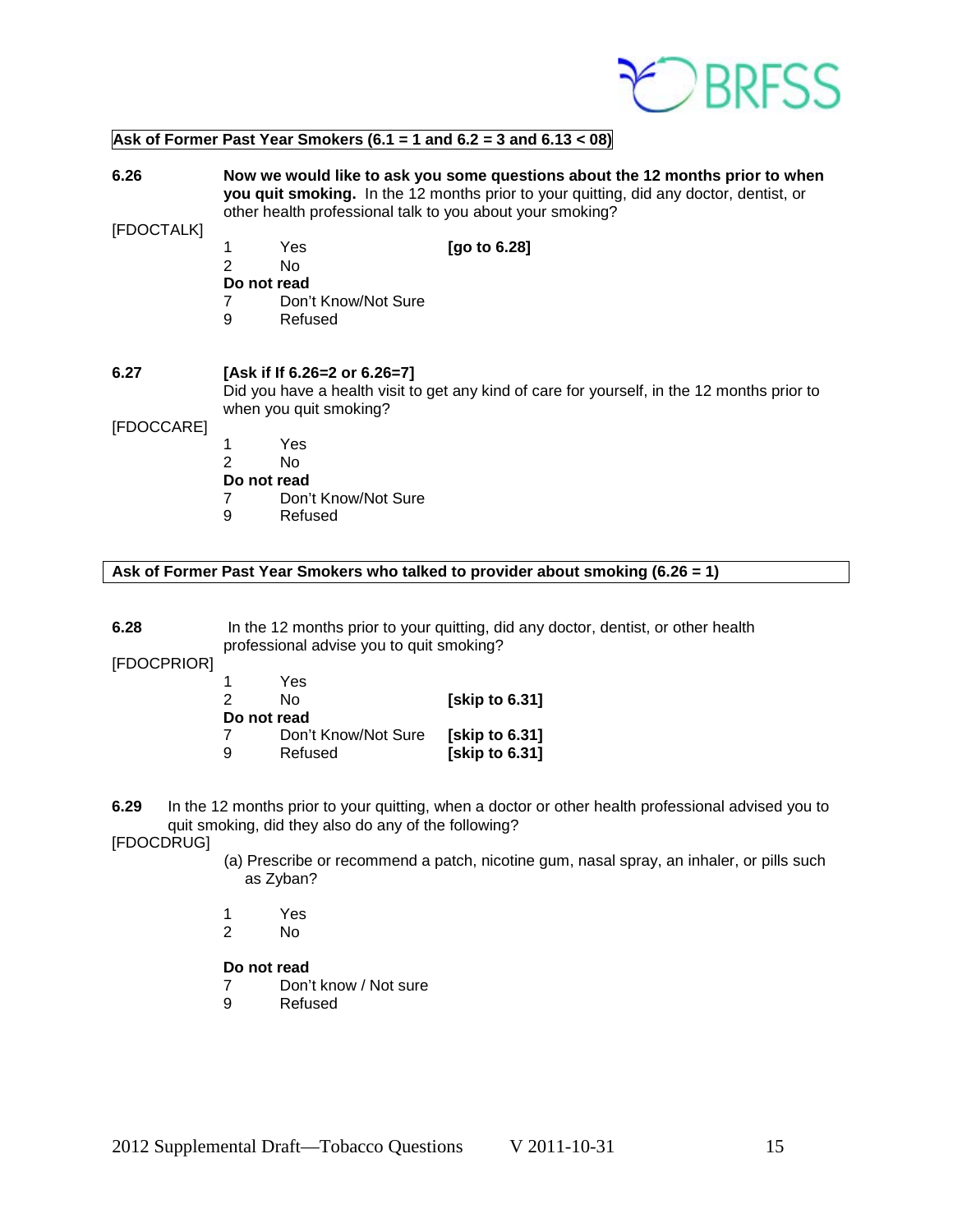

(b) Suggest that you set a specific date to stop smoking?

[FDOCDATE]

- 1 Yes
- 2 No

#### **Do not read**

- 7 Don't know / Not sure
- 9 Refused

[FDOCCLASS]

(c) Suggest that you use a smoking cessation class, program, quit line, or counseling?

- - 1 Yes N<sub>o</sub>

#### **Do not read**

- 7 Don't know / Not sure<br>9 Refused
- **Refused**
- (d) Provide you with booklets, videos, or other materials to help you quit smoking on your own?

#### [FDOCBOOK]

- 1 Yes
- 2 No

#### **Do not read**

- 7 Don't know / Not sure
- 9 Refused

#### (e) Follow up with you to discuss your quit attempt or your smoking?

#### [FDOCFOLLOW]

- 1 Yes
	- No.

#### **Do not read**

- 7 Don't know / Not sure<br>9 Refused
- **Refused**

Additional Interviewer Notes for 6.29e: probe if needed:"By 'follow up' I mean did the provider schedule another appointment or phone call to talk about how you were doing with your quit attempt or to talk about getting ready to quit?"

#### **Ask of Current Smokers advised to quit (6.24 = 1)**

**6.30** In the past 12 months, when a doctor or other health professional advised you to quit smoking, did they also do any of the following?

[DOCDRUG]

(a) Prescribe or recommend a patch, nicotine gum, nasal spray, an inhaler, or pills such as Zyban?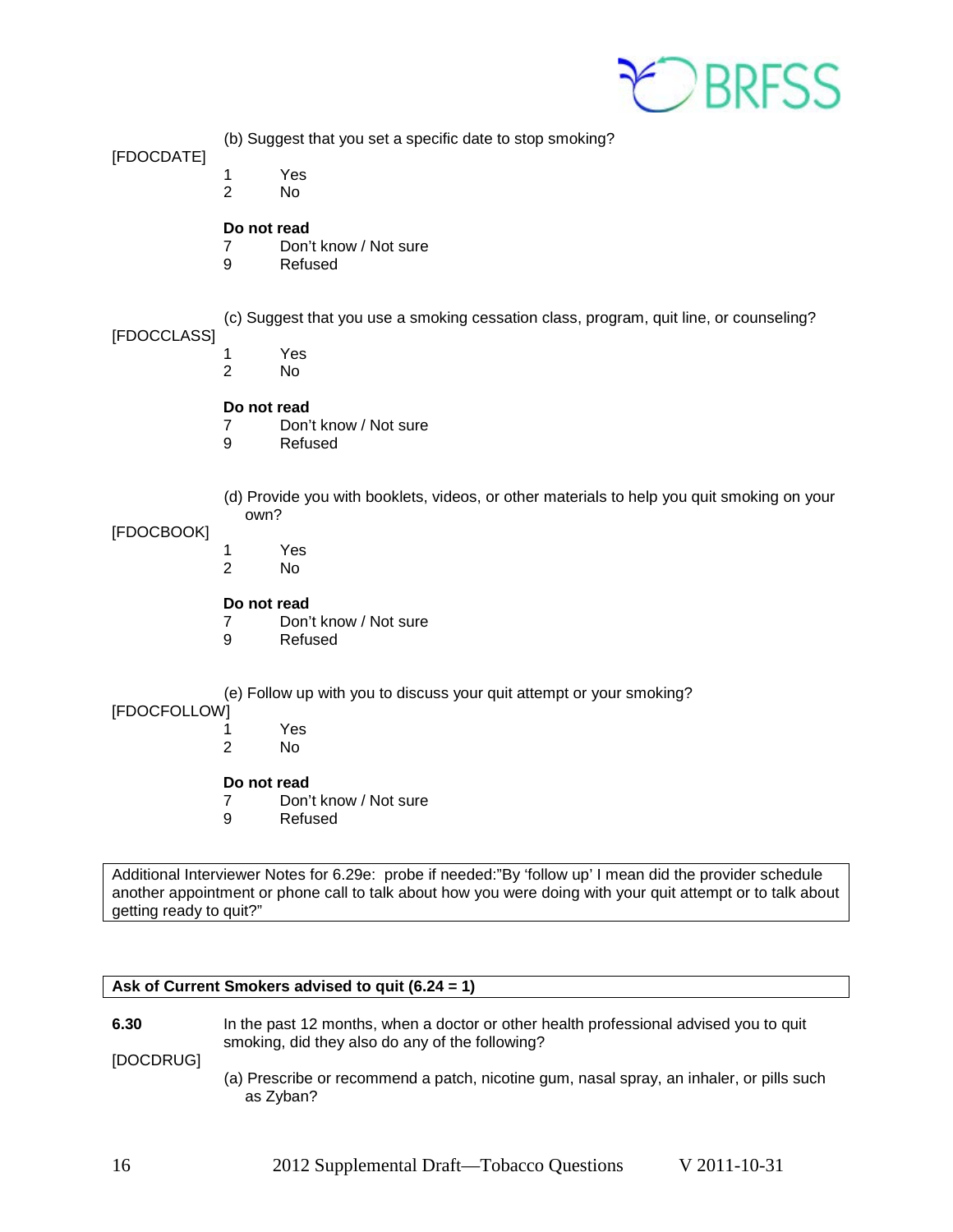

- 1 Yes
- 2 No

#### **Do not read**

- 7 Don't know / Not sure<br>9 Refused
- **Refused**

#### [DOCDATE]

- (b) Suggest that you set a specific date to stop smoking?
- 1 Yes<br>2 No
	- No.

#### **Do not read**

- 7 Don't know / Not sure
- 9 Refused

(c) Suggest that you use a smoking cessation class, program, quit line, or counseling?

### [DOCCLASS]

- 1 Yes
	- No.

#### **Do not read**

- 7 Don't know / Not sure<br>9 Refused
	- **Refused**

(d) Provide you with booklets, videos, or other materials to help you quit smoking on your own?

#### [DOCBOOK]

- 1 Yes<br>2 No
- No.

#### **Do not read**

- 7 Don't know / Not sure<br>9 Refused
- **Refused**

(e) Follow up with you to discuss your smoking or quit attempt?

#### [DOCFOLLOW]

- 1 Yes
	- No.

#### **Do not read**

- 7 Don't know / Not sure
- 9 Refused

Additional Interviewer Notes for 6.30e: probe if needed:"By 'follow up' I mean did the provider schedule another appointment or phone call to talk about how you were doing with your quit attempt or to talk about getting ready to quit?"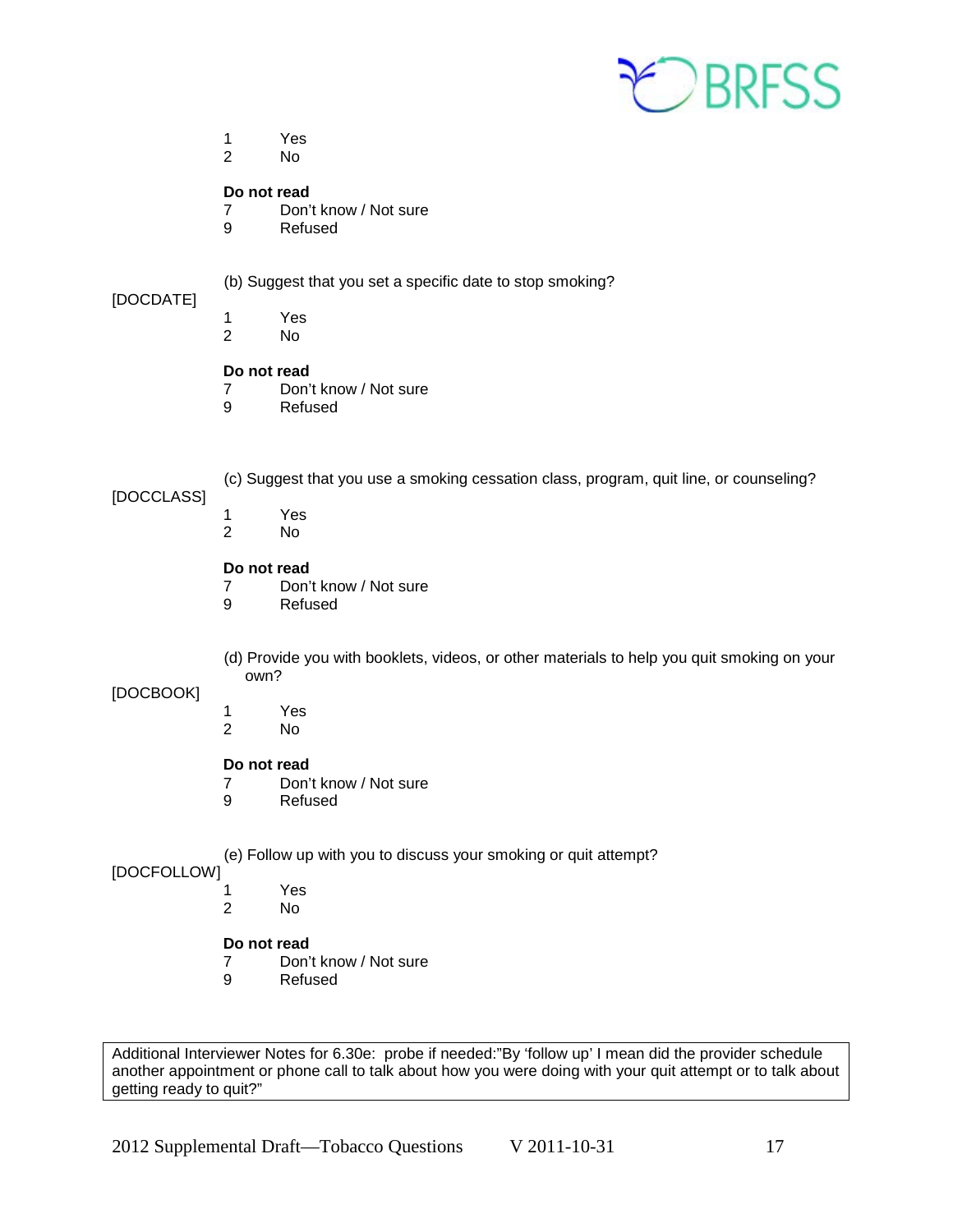

# <span id="page-17-0"></span>**Cessation Benefit question –**

**Ask of respondents who have some health insurance coverage (3.1=1) skip if 3.1 = 2,7,9**

**6.31** Does your health insurance coverage pay for the cost of any help to quit using tobacco, such as a stop-smoking or stop-chewing program, or nicotine patches, pills, or other medications?

[QUITINS]

- 1 Yes
- 2 No

#### **Do not read**

- 7 Don't know/Not sure
- 9 Refused

### <span id="page-17-1"></span>**Smokeless Tobacco Use – all respondents**

### <span id="page-17-2"></span>**Current SLT use (REVISED QUESTION FROM CORE—NEW)**

**6.32** Do you CURRENTLY use chewing tobacco, snuff, Snus, or Iq'mik (also known as Blackbull) every day, some days, or not at all? [USENOW3]

 Every day Some days Not at all **[Skip to 6.34a] Do not read:** Don't know / Not sure **[Skip to 6.34a]** Refused **[Skip to 6.34a]**

Additional Interviewer Notes: Snus (rhymes with 'goose')

**NOTE: Snus (Swedish for snuff) is a moist smokeless tobacco, usually sold in small pouches that are placed under the lip against the gum.** 

**NOTE ALSO: Iq'mik (also known as blackbull) is a form of smokeless tobacco that is chewed. It is made by mixing fire-cured tobacco leaves and "punk ash", which is the ash generated by burning a fungus that grows on birch trees.**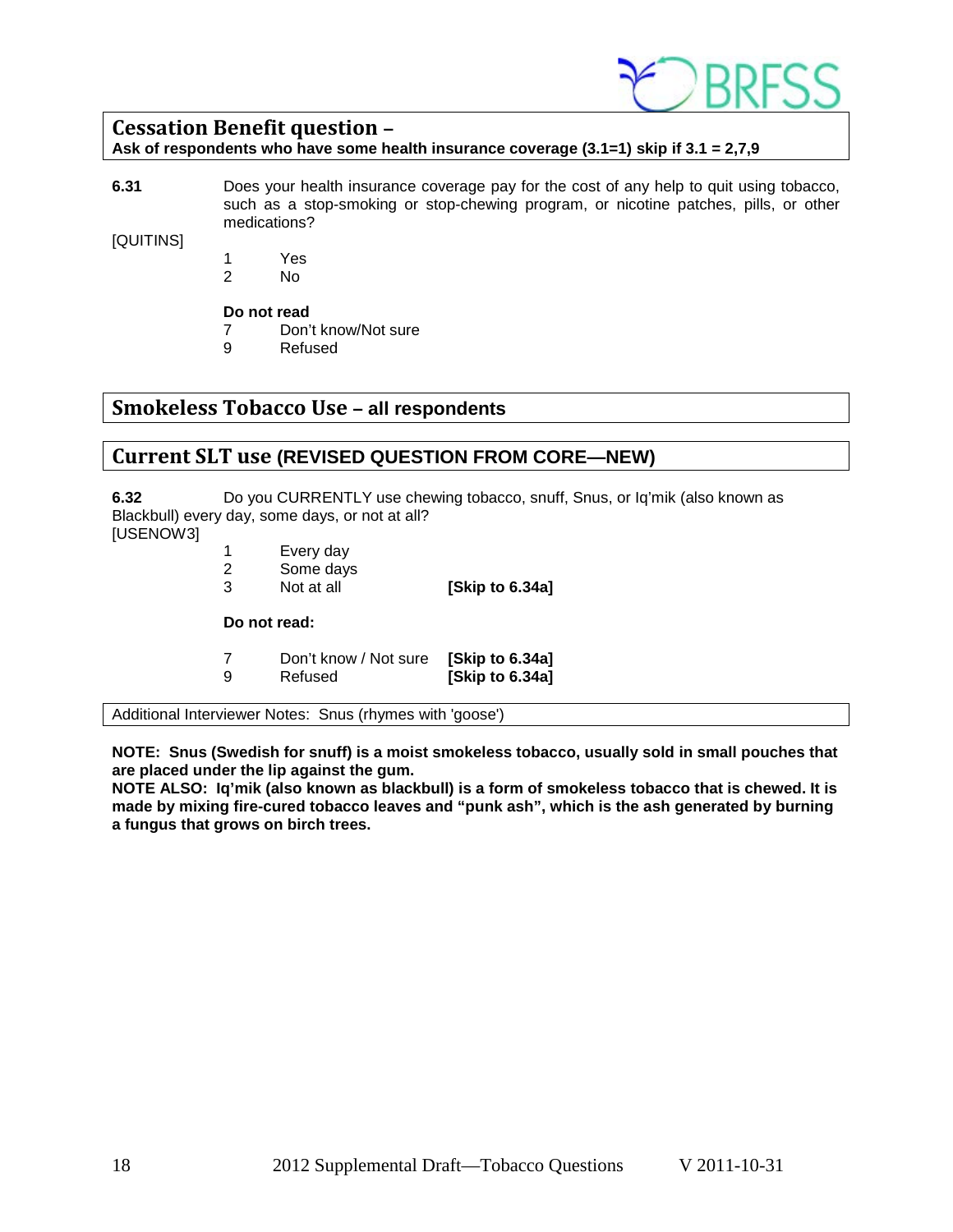

#### **Current SLT use Type (REVISED QUESTION) Ask if 6.32<3**

**6.33** Which smokeless tobacco products do you currently use? Chewing tobacco, snuff, Snus, or Iq'mik\* (also known as Blackbull)? [ Probe for which.]

## **Interviewer note: If R says "none" go back and ask previous question C06Q32. [USENWAK5, USENWAK6, USENWAK7, USENWAK8, USENWAK9 - BOTH]**

#### **Check all that apply**

- 1 Yes, chewing tobacco<br>2 Yes, snuff
- Yes, snuff
- 3 Yes, Iq'Mik or Blackbull<br>4 Yes. Snus
- Yes, Snus
- 5 Yes, other (specify) \_\_\_\_\_\_\_\_\_\_\_\_\_\_\_\_\_\_ [USENWAKT BOTH]

#### **Do not read**

- 7 Don't know / Not sure **to 6.45**
	- Refused

**Lifetime (former) SLT use Type (REVISED QUESTION) Ask of all respondents 6.34 A – Asked of non-current smokeless users 6.32 = 3,7,9 6.34 B - CATI NOTE: AUTOFILL SMOKELESS TYPES FROM 6.33=1-5? If so, then revise question for current users this way: Besides [types filled from 6.33]….? DO NOT MARK OUT "OTHER"**

**6.34A** Have you EVER used or tried any smokeless tobacco products such as chewing tobacco, snuff, , Snus, or Iq'mik\* (also known as Blackbull)? **Probe for which.**

#### **[USEEVAK5, USEEVAK6, USEEVAK7, USEEVAK8 – BOTH]**

#### **Check all that apply**

- 1 Yes, chewing tobacco<br>2 Yes, snuff
	-
- 2 Yes, snuff<br>3 Yes, Ig'mil Yes, Iq'mik or Blackbull
- 
- 4 Yes, Snus<br>5 Yes, other (specify)
- 5 Yes, other (specify) \_\_\_\_\_\_\_\_\_\_\_\_\_\_\_\_\_\_ [USEEVAKT] 6 No, None
- **Do not read**
- 7 Don't know / Not sure
- 9 Refused

#### **6.34 B - Besides [fill smokeless types named in 6.33], have you ever used or tried any other smokeless tobacco products? [Probe for which.]**

[USEEVAKA, USEEVAKB, USEEVAKC, USEEVAKD – BOTH]

#### **Check all that apply**

- 1 Yes, chewing tobacco<br>2 Yes, snuff
- Yes, snuff
- 3 Yes, Iq'Mik or Blackbull
- 4 Yes, Snus<br>5 Yes, other
- 5 Yes, other (specify) \_\_\_\_\_\_\_\_\_\_\_\_\_\_\_\_\_\_ [USEEVAKO]
- 6 No, None

- 7 Don't know / Not sure
- 9 Refused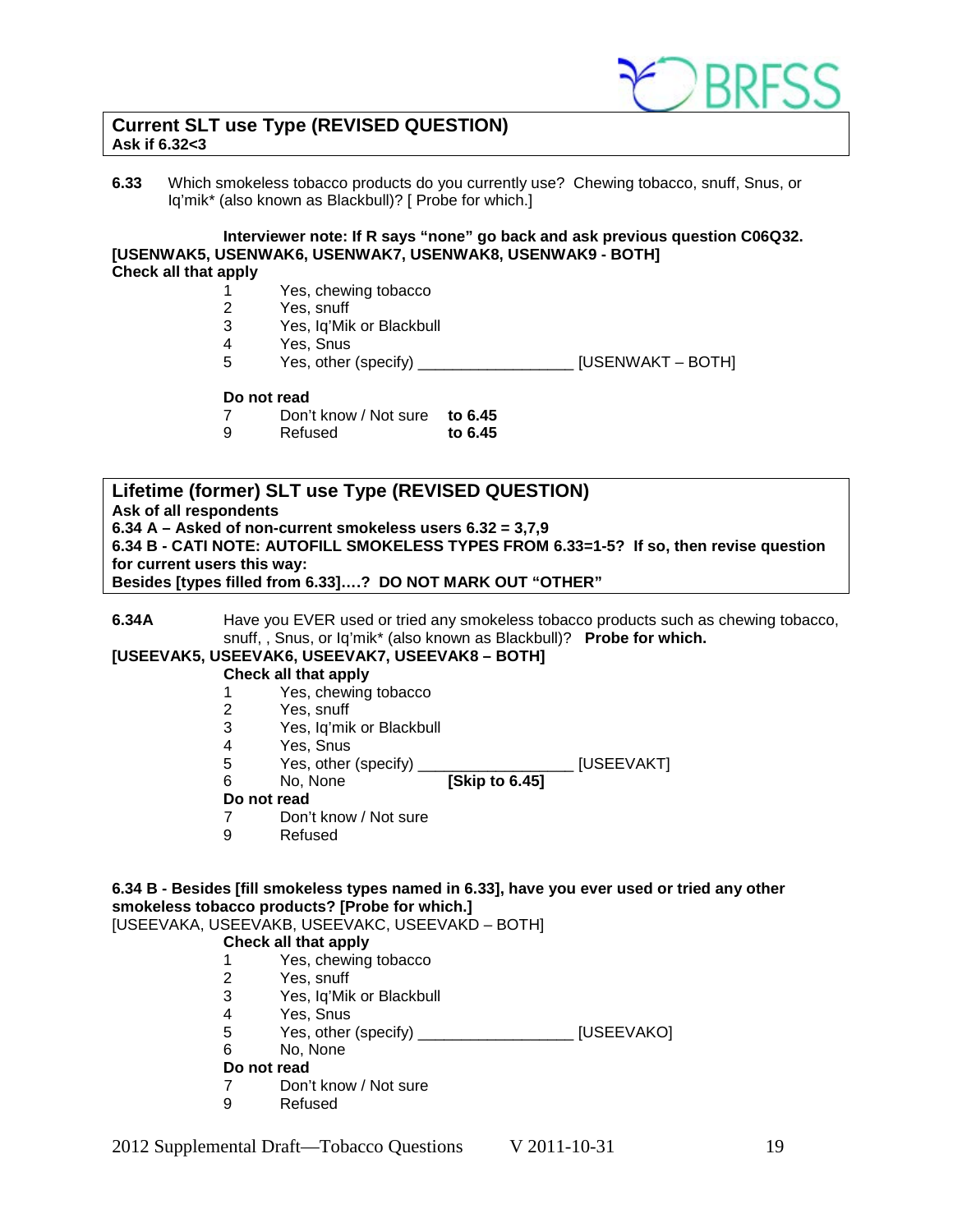

### <span id="page-19-0"></span>**Current SLT use –measure of Addiction Ask if 6.32<3**

**6.35** On the days that you use smokeless tobacco, how soon after you wake up do you start? Would you say .....

[FRSTSMKL]

- 1 Within 15 minutes<br>2 15 to 30 minutes
- 2 15 to 30 minutes<br>3 31 to 60 minutes
- 31 to 60 minutes
- 4 Between 1 to 2 hours
- 5 Between 2 to 4 hours
- 6 4 hours or more

#### **Do not read**

- 7 Don't know/ Not sure<br>9 Refused
- **Refused**

#### <span id="page-19-1"></span>**Age at Initiation – ask of Current and Former SLT users (Ask if 6.32<3 OR 6.33 <= 5, or 6.34a <=5)**

**6.36** How old were you when you first started using smokeless tobacco regularly? [BEGSMKLS]

 $\frac{1}{2}$  Code age in years (1 – 100)

- 888 Never used smokeless tobacco regularly<br>777 Don't know/not sure
- 777 Don't know/not sure<br>999 Refused
- Refused

## <span id="page-19-2"></span>**Smokeless Tobacco Cessation - Ask of Current ST Users (6.32 < 3)**

**6.37** During the past 12 months have you stopped using smokeless tobacco for one day or longer because you were trying to quit?

[SMKLSSTP]

|   | Yes                   |                      |
|---|-----------------------|----------------------|
| 2 | N٥                    | <b>Skip to 6.401</b> |
|   | Do not read           |                      |
|   | Don't know / Not sure | [Skip to 6.40]       |
| 9 | Refused               | [Skip to 6.40]       |

**6.38** How many times during the past 12 months have you stopped using smokeless tobacco because you were trying to quit?

**[TIMESST]**

**Interviewer note: If R says "none" go back and ask previous question C06Q37.**

- $1 400$  times
- 777 Don't know/Not sure
- 999 Refused
- **6.39** During the past 12 months, what is the longest length of time you stopped using smokeless tobacco because you were trying to quit?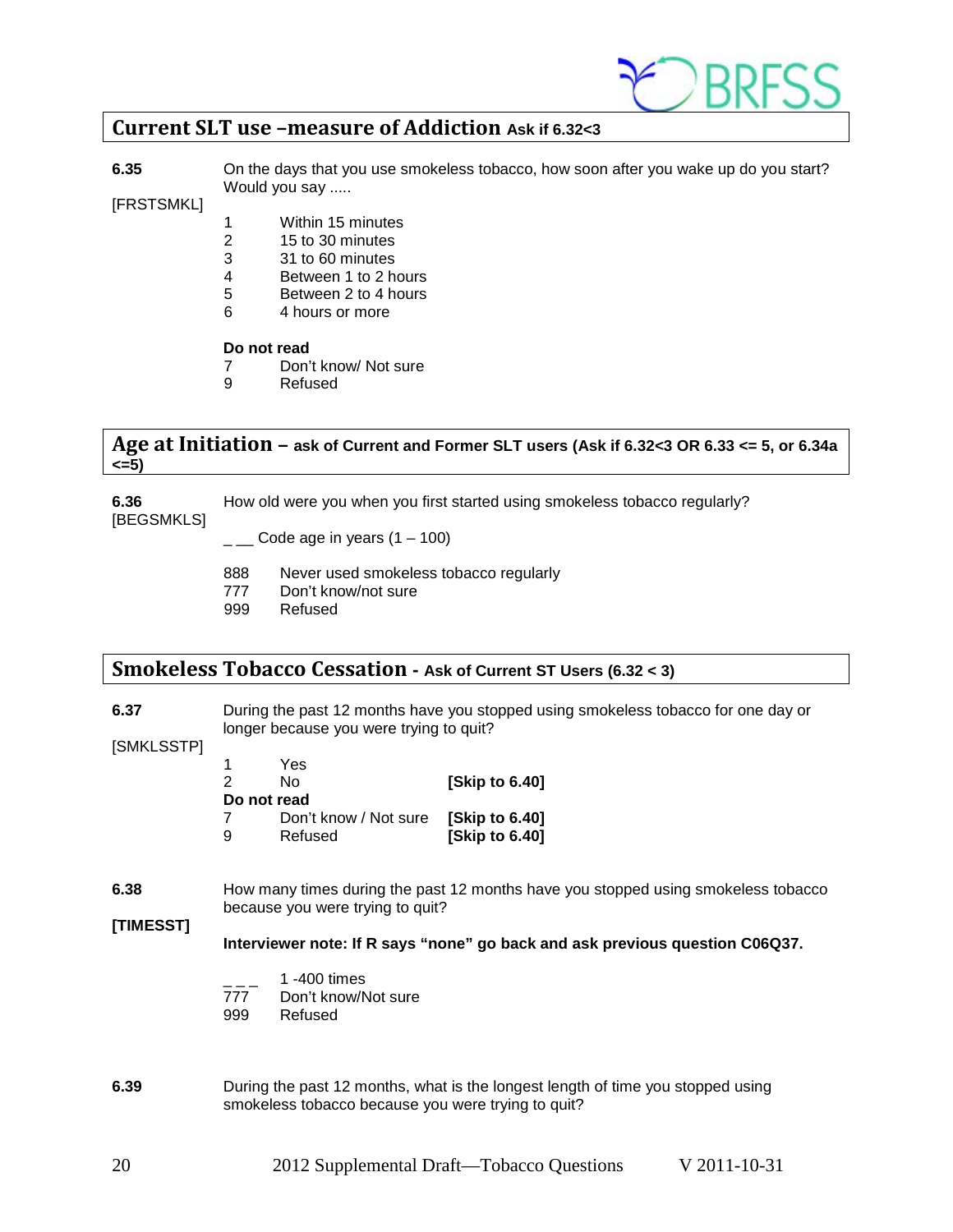

| [LENGTHST]             |                                                                                                |                                                 |                                                                                   |
|------------------------|------------------------------------------------------------------------------------------------|-------------------------------------------------|-----------------------------------------------------------------------------------|
|                        | Do not read                                                                                    |                                                 |                                                                                   |
|                        | $1_{-}$<br>$2 - 1$                                                                             | days<br>weeks<br>months                         |                                                                                   |
|                        | $3_{-}$<br>777                                                                                 | Don't know/Not sure                             |                                                                                   |
|                        | 999                                                                                            | Refused                                         |                                                                                   |
| 6.40<br>[SMKLSQT-BOTH] |                                                                                                | Would you like to quit using smokeless tobacco? |                                                                                   |
|                        | 1<br>$\overline{2}$                                                                            | Yes<br>No                                       | [Skip to 6.44]                                                                    |
|                        | Do not read                                                                                    |                                                 |                                                                                   |
|                        | 7<br>9                                                                                         | Don't know / Not sure<br>Refused                | [Skip to 6.44]<br>[Skip to 6.44]                                                  |
| 6.41                   | Are you seriously considering quitting smokeless tobacco products within the next<br>6 months? |                                                 |                                                                                   |
| [SMKLS6MO - BOTH]      | 1                                                                                              | Yes                                             |                                                                                   |
|                        | $\overline{2}$                                                                                 | No                                              | [Skip to 6.44]                                                                    |
|                        | Do not read<br>7<br>9                                                                          | Don't know / Not sure<br>Refused                | [Skip to 6.44]<br>[Skip to 6.44]                                                  |
| 6.42                   | 30 days?                                                                                       |                                                 | Are you seriously considering quitting smokeless tobacco products within the next |
| [SMKLS30D]             |                                                                                                |                                                 |                                                                                   |
|                        | 1<br>$\overline{2}$                                                                            | Yes<br>No                                       |                                                                                   |
|                        | Do not read<br>$\overline{7}$<br>9                                                             | Don't know / Not sure<br>Refused                |                                                                                   |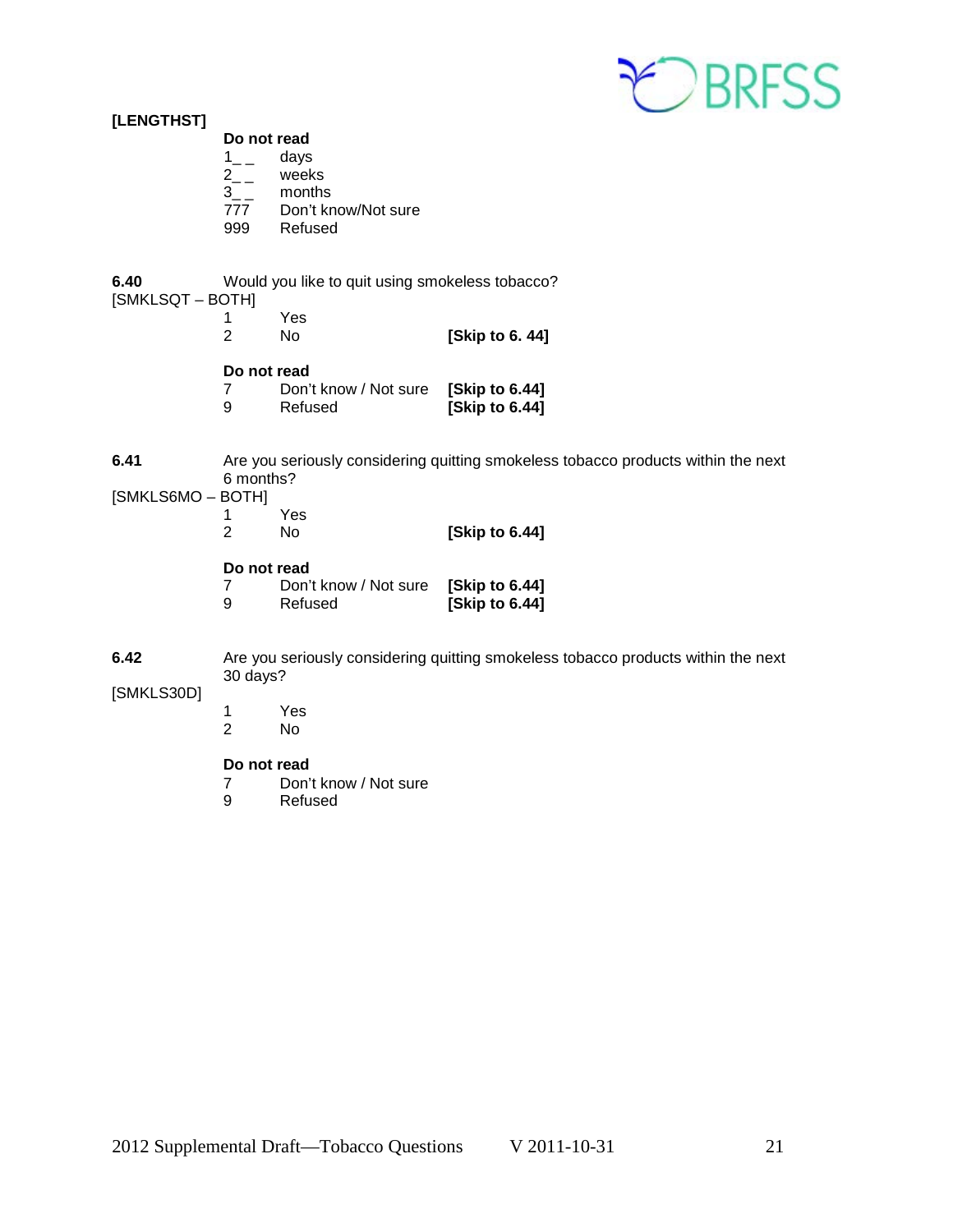

#### **Ask of Former Smokeless Tobacco Users (6.32 >= 3 and 6.34a <= 5)**

**6.43** About how long has it been since you last used smokeless tobacco regularly? [LASTSMKL]

- 1 Never regularly used smokeless tobacco<br>2 Within the past month
- 2 Within the past month<br>3 Within the past 3 mont
- 3 Within the past 3 months<br>4 Within the past 6 months
- Within the past 6 months
- 5 Within the past year
- 6 Within the past 5 years
- 7 Within 10 years
- 8 10 or more years ago

# **Do not read**<br>77 Don'

- 77 Don't know/Not sure<br>99 Refused
- Refused

#### **Ask of Current ST Users (6.32<3)**

- **6.44** In the past 12 months, has any doctor, dentist or other health professional advised you to stop using smokeless tobacco?
- [SMKLADV BOTH]
	-

1 Yes **[Skip to 6.46]**

 $N<sub>0</sub>$ 

#### **Do not read**

- 7 Don't know / Not sure
- 9 Refused

#### **Ask of Never ST users (6.32 = 3, 7, or 9 and 6.34a=6), Former ST users (6.34a<=5), and Current ST users NOT advised to quit (6.44 = 2, 7, or 9)**

- **6.45** In the past 12 months, has any doctor, dentist or other health professional asked if you use smokeless tobacco products such as chewing tobacco, snuff, Snus, or Iq'mik? [SMKLSASK – BOTH]
	- - 1 Yes<br>2 No  $N<sub>0</sub>$ 
			-

#### **Do not read**

- 7 Don't know / Not sure
- 9 Refused

#### **Interviewer note: Can add that Blackbull is a form of Iq'mik, if needed**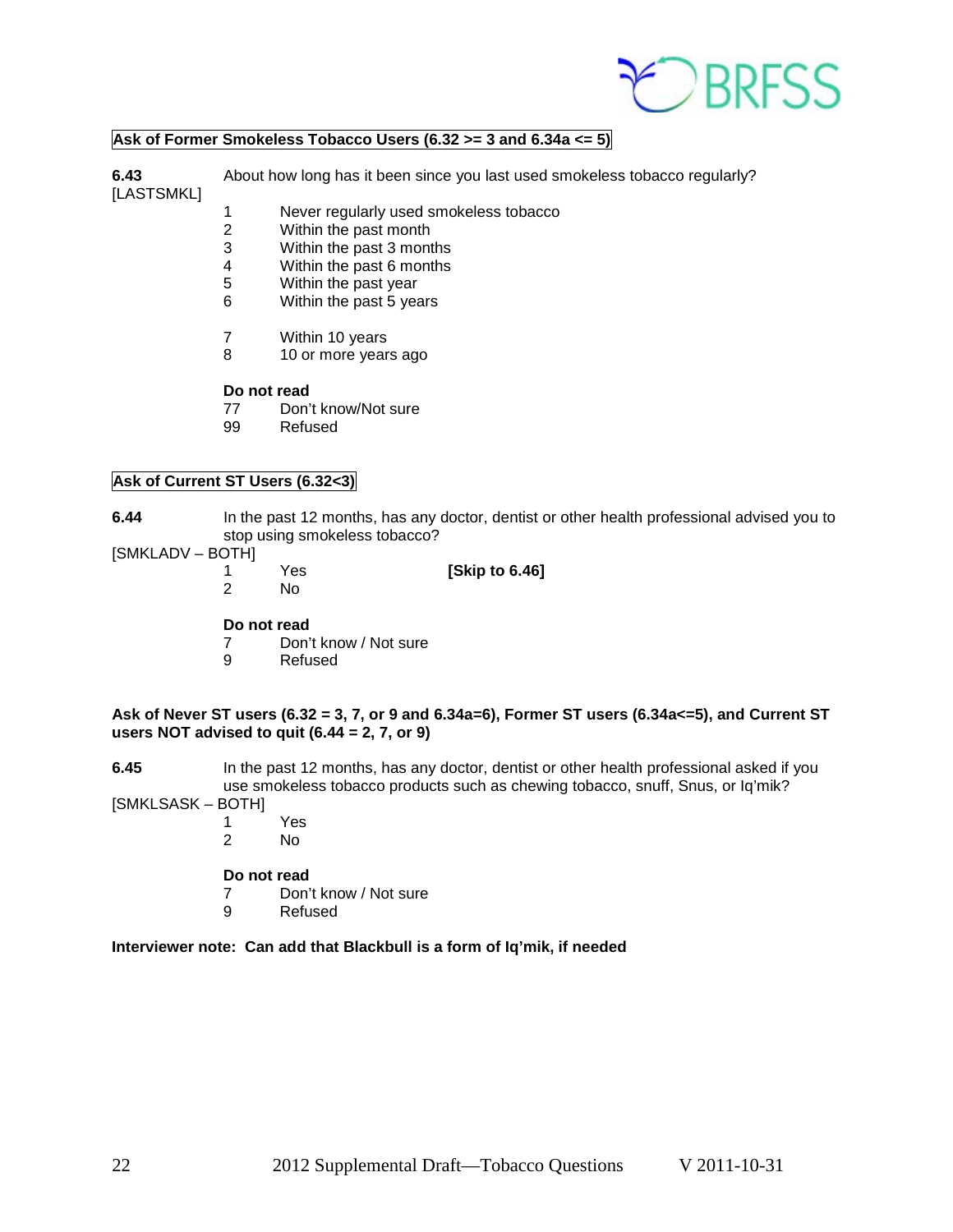

# <span id="page-22-0"></span>**New Tobacco Products**

#### **Ask of All Respondents EXCEPT if 6.33=4 (Respondent already said they use Snus)**

**6.46a** Do you currently use any of the new tobacco products, such as e-cigarettes, lozenges, orbs, Snus, or anything else?

#### **[TOBNEW1-5]**

**Interviewer note: (If needed) New tobacco products include products such as ecigarettes, lozenges, orbs, or snus. Another example Camel strips or sticks.**

#### **CHECK ALL THAT APPLY**

- 1 Yes, E-cigarettes<br>2 Yes, lozenges
- 2 Yes, lozenges<br>3 Yes, Orbs
- Yes, Orbs
- 4 Yes, Snus
- 6 Yes, other: \_\_\_\_\_\_\_\_\_\_\_\_\_\_\_ [NEWTOBO]<br>8 No (none)
- No (none)

#### **Do not read**

- 7 Don't know/Not sure<br>9 Refused
- **Refused**

#### **Ask if 6.34b=4 (Respondent already said they use Snus) CATI autofill 6.33=4, in addition to any other answers given**

**6.46b** Do you currently use any of the new tobacco products, such as e-cigarettes, lozenges, orbs, or anything else?

> **Interviewer note: (If needed) New tobacco products include products such as ecigarettes, lozenges, orbs, or snus. Another example Camel strips or sticks.**

#### **[TOBNEW1-4]**

#### **CHECK ALL THAT APPLY**

- 1 Yes, E-cigarettes<br>2 Yes, lozenges
- 2 Yes, lozenges<br>3 Yes. Orbs
- 3 Yes, Orbs<br>6 Yes, other:
- 6 Yes, other: \_\_\_\_\_\_\_\_\_\_\_\_\_ [ NEWTOBO]
- None

- 7 Don't know/Not sure<br>9 Refused
- **Refused**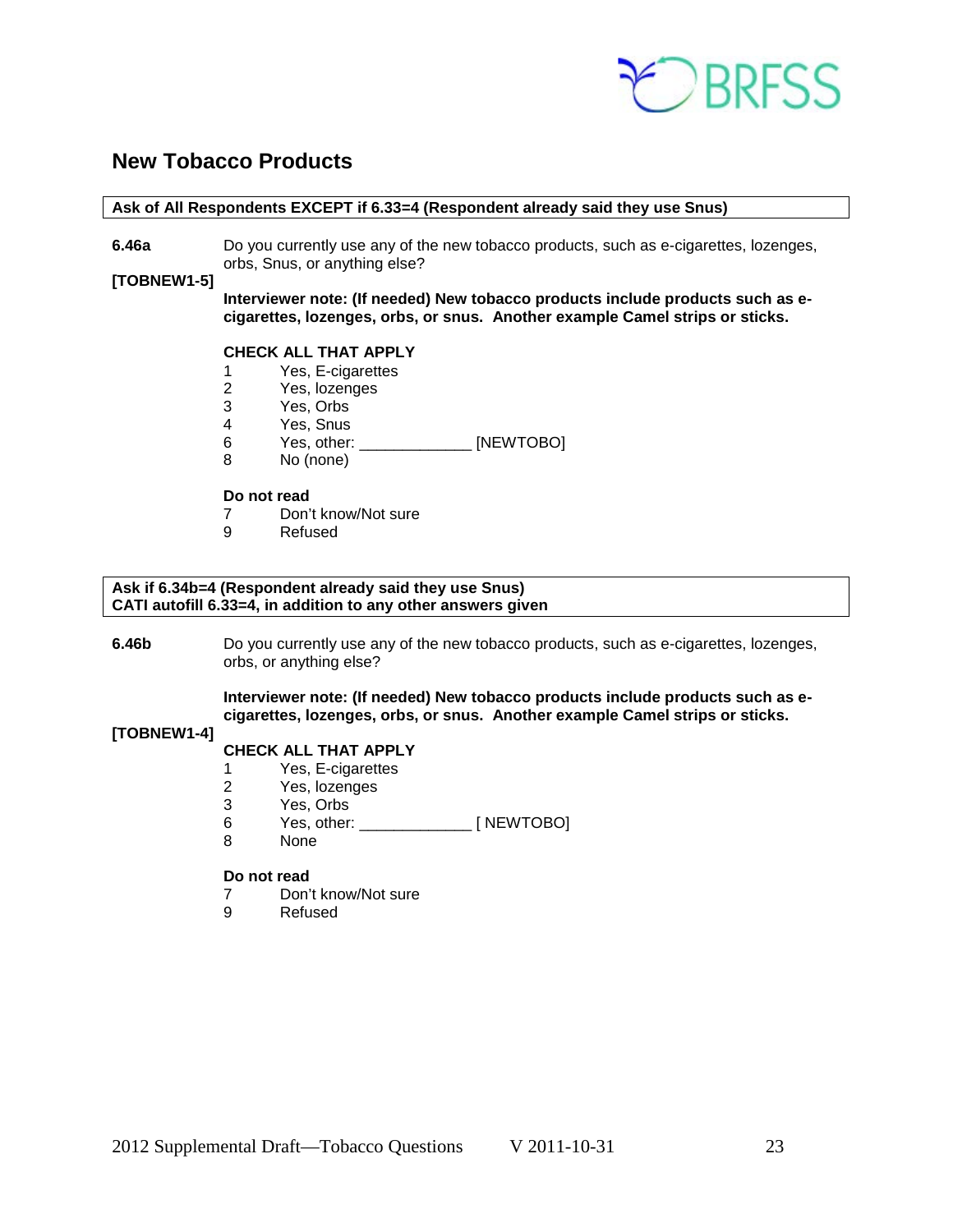

#### **Ask only if respondent is a current smoker who also currently uses smokeless (6.2 = 1-2 AND (6.32 <3)**

**6.47a** How long have you used both cigarettes and smokeless tobacco? [DUALLONGA]

- 1 For less than 1 month
- 2 For at least 1 month but less than 6 months
- $3$  For at least 6 months but less than 1 year<br>4 For about a year
- For about a year
- 5 For more than a year but less than 5 years
- 6 For 5 years or more

# **Do not read**<br>77 Don't

- 77 Don't know/Not sure<br>99 Refused
- Refused

#### **Ask only if respondent is a current smoker who also currently uses new tobacco products (6.2 = 1-2 AND (6.46a or 6.46b =1-6))**

6.47b. How long have you used both cigarettes and new tobacco products?

[DUALLONGB]

#### **Interviewer note: (If needed) New tobacco products include products such as ecigarettes, lozenges, orbs, or snus. Another example Camel strips or sticks.**

- 1 For less than 1 month
- 2 For at least 1 month but less than 6 months<br>3 For at least 6 months but less than 1 year
- For at least 6 months but less than 1 year
- 4 For about a year
- $5$  For more than a year but less than 5 years<br>6 For 5 years or more
- For 5 years or more

# **Do not read**<br>77 Don'

- Don't know/Not sure
- 99 Refused

**Ask only if respondent is a current smoker who also currently uses either smokeless or new tobacco products (6.2 = 1-2 AND (6.32 <3 and/or (6.46a or 6.46b =1-6))**

**6.48** Do you ever use smokeless tobacco or the new tobacco products instead of smoking cigarettes?

> **Interviewer note: (If needed) New tobacco products include products such as ecigarettes, lozenges, orbs, or snus. Another example Camel strips or sticks.**

**[CIGALT]**

#### **Probe for which. DO NOT READ RESPONSES.**

- 1 Yes, smokeless<br>2 Yes, new tobacc
- 2 Yes, new tobacco products<br>3 Yes both smokeless and ne
- 3 Yes both smokeless and new products<br>4 No Iskip to 6.501
- 4 No [skip **to 6.50]**
- 7 Don't know/Note sure [skip **to 6.50]**
- 9 Refused [skip **to 6.50]**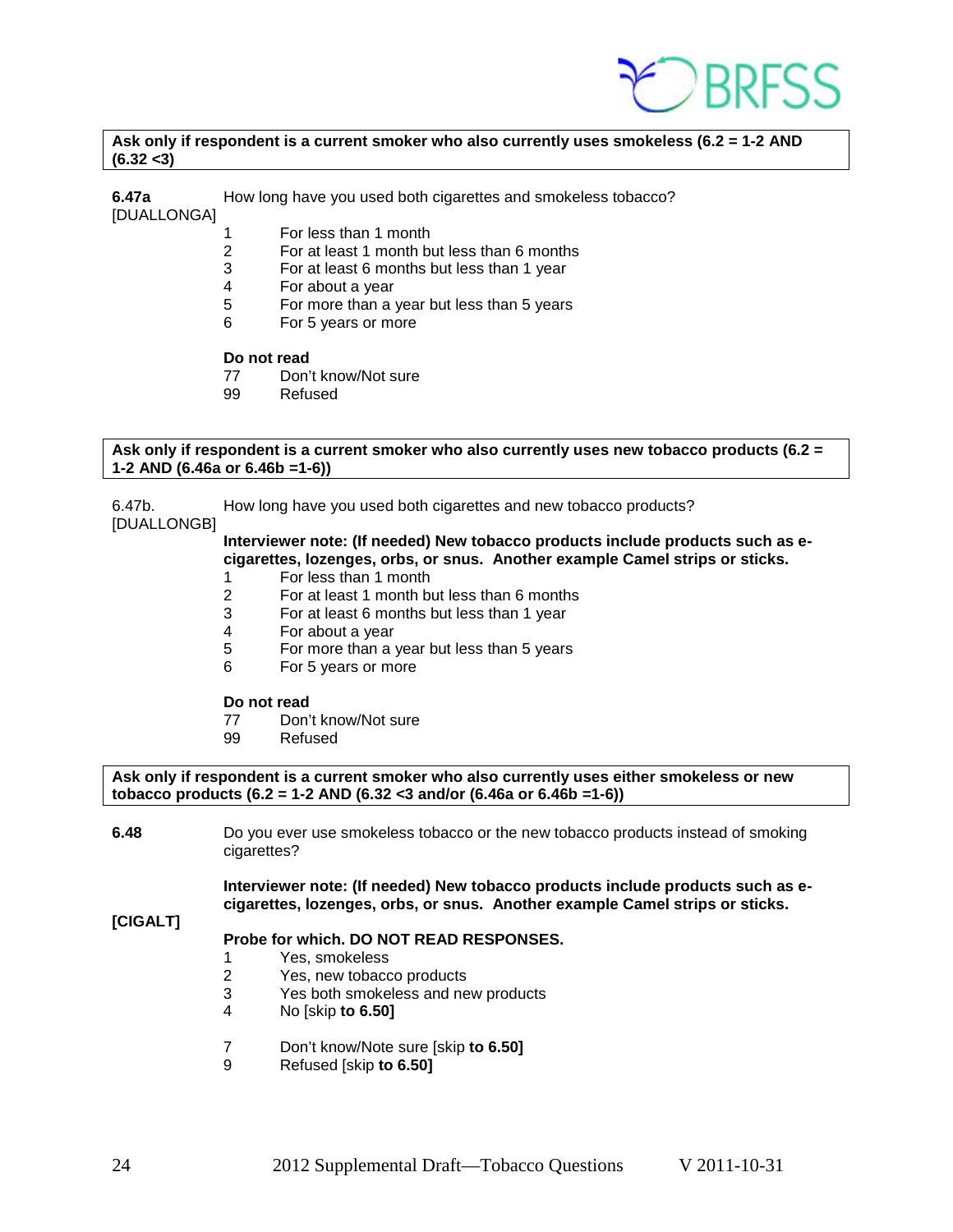

|      | Ask IF respondent is a dual user who said yes to 6.48 (IF 6.48 $\lt$ =3).                                                                                     |                                                                                  |                                                                               |  |  |
|------|---------------------------------------------------------------------------------------------------------------------------------------------------------------|----------------------------------------------------------------------------------|-------------------------------------------------------------------------------|--|--|
| 6.49 | Here are some reasons people might give for using smokeless tobacco or new tobacco<br>products. Please tell me whether each of these reasons is true for you. |                                                                                  |                                                                               |  |  |
|      | [CIGALTSMK]                                                                                                                                                   |                                                                                  | a. I use smokeless or new tobacco in situations where smoking is not allowed. |  |  |
|      | 1<br>$\overline{2}$                                                                                                                                           | Yes<br>No                                                                        |                                                                               |  |  |
|      | Do not read                                                                                                                                                   |                                                                                  |                                                                               |  |  |
|      | $\overline{7}$<br>Don't know / Not sure<br>9<br>Refused                                                                                                       |                                                                                  |                                                                               |  |  |
|      | b.<br>cigarettes.<br>[CIGALTQTSMK]                                                                                                                            |                                                                                  | I use smokeless or new tobacco products because I am trying to quit smoking   |  |  |
|      | 1<br>$\overline{2}$                                                                                                                                           | Yes<br>N <sub>o</sub>                                                            |                                                                               |  |  |
|      | Do not read                                                                                                                                                   |                                                                                  |                                                                               |  |  |
|      |                                                                                                                                                               | $\overline{7}$<br>9                                                              | Don't know / Not sure<br>Refused                                              |  |  |
|      | C.<br>and smokeless tobacco.<br>[CIGALTQTTOB]                                                                                                                 | I use smokeless or new tobacco products because I am trying to quit both smoking |                                                                               |  |  |
|      | 1<br>$\overline{2}$                                                                                                                                           | Yes<br>No                                                                        |                                                                               |  |  |
|      | Do not read                                                                                                                                                   |                                                                                  |                                                                               |  |  |
|      | 7<br>9                                                                                                                                                        | Refused                                                                          | Don't know / Not sure                                                         |  |  |

# <span id="page-24-0"></span>**Secondhand Smoke Exposure and Policies – Ask of All Respondents**

| 6.50 | How many people, including you, who live in your household currently smoke cigarettes, |
|------|----------------------------------------------------------------------------------------|
|      | cigars, or pipes?                                                                      |

[NUMSMOKE]

- $\frac{1}{2}$  Number of current smokers in household<br>88 No current smokers in household
- 88 No current smokers in household<br>77 Don't know/not sure
- 77 Don't know/not sure<br>99 Refused
- Refused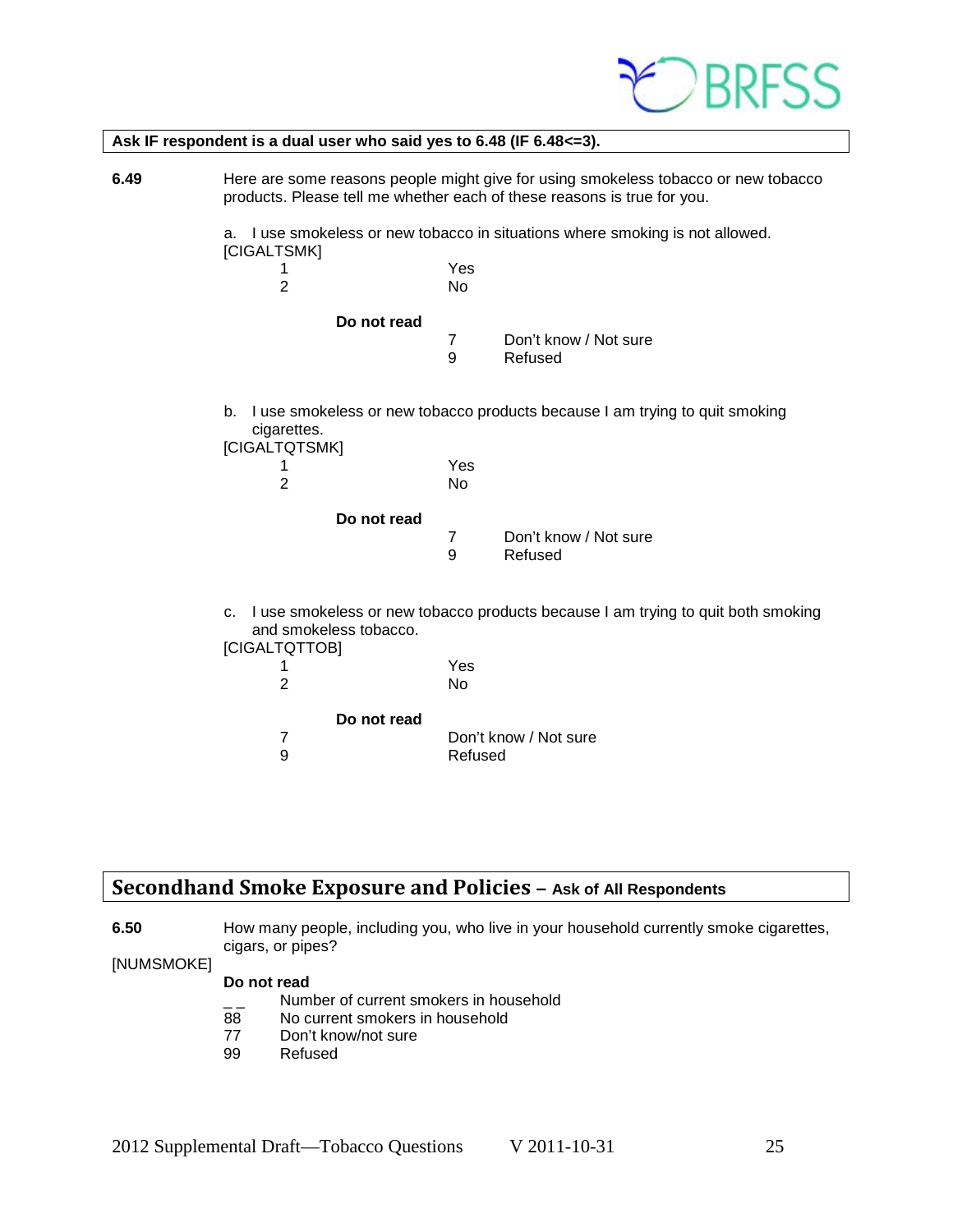

**6.51** In the past 30 days, has anyone, including yourself, smoked cigarettes, cigars, or pipes anywhere inside your home?

[TOBACCO]

- 1 Yes 2 No
- 

#### **Do not read**

- 7 Don't know / Not sure
- 9 Refused
- **6.52** Which statement best describes the rules about smoking inside your home? Do not include decks, garages, or porches.

[HOUSSMK1]

- 1 Smoking is not allowed anywhere inside your home<br>2 Smoking is allowed in some places or at some times
- Smoking is allowed in some places or at some times
- 3 Smoking is allowed anywhere inside the home

#### **Do not read**

- 7 Don't know / Not sure<br>9 Refused
- **Refused**

#### **6.53** Do you own or rent your home? **[RENTHOM1]**

- 1 Own
- 2 Rent
- 3 Other arrangement \_\_\_\_\_\_\_\_\_ [HOMET]
- 7 Don't know / Not sure
- 9 Refused

#### **INTERVIEWER NOTE: "Other arrangement" may include group home, staying with friends or family without paying rent.**

#### **NOTE: Home is defined as the place where you live most of the time/the majority of the year.**

| 6.54<br>[HOMETYPE] | In what type of place do you currently live? Is it                           |  |
|--------------------|------------------------------------------------------------------------------|--|
|                    | A single family home [SKIP TO 6.57]<br>An anartment condominium or townhouse |  |

- t, condominium, or townhouse in which you share one or more walls with other units
- 3 Room in shared house, or boarding house<br>4 Other
- **Other**

- 7 Don't know/Not sure<br>9 Refused
	- **Refused**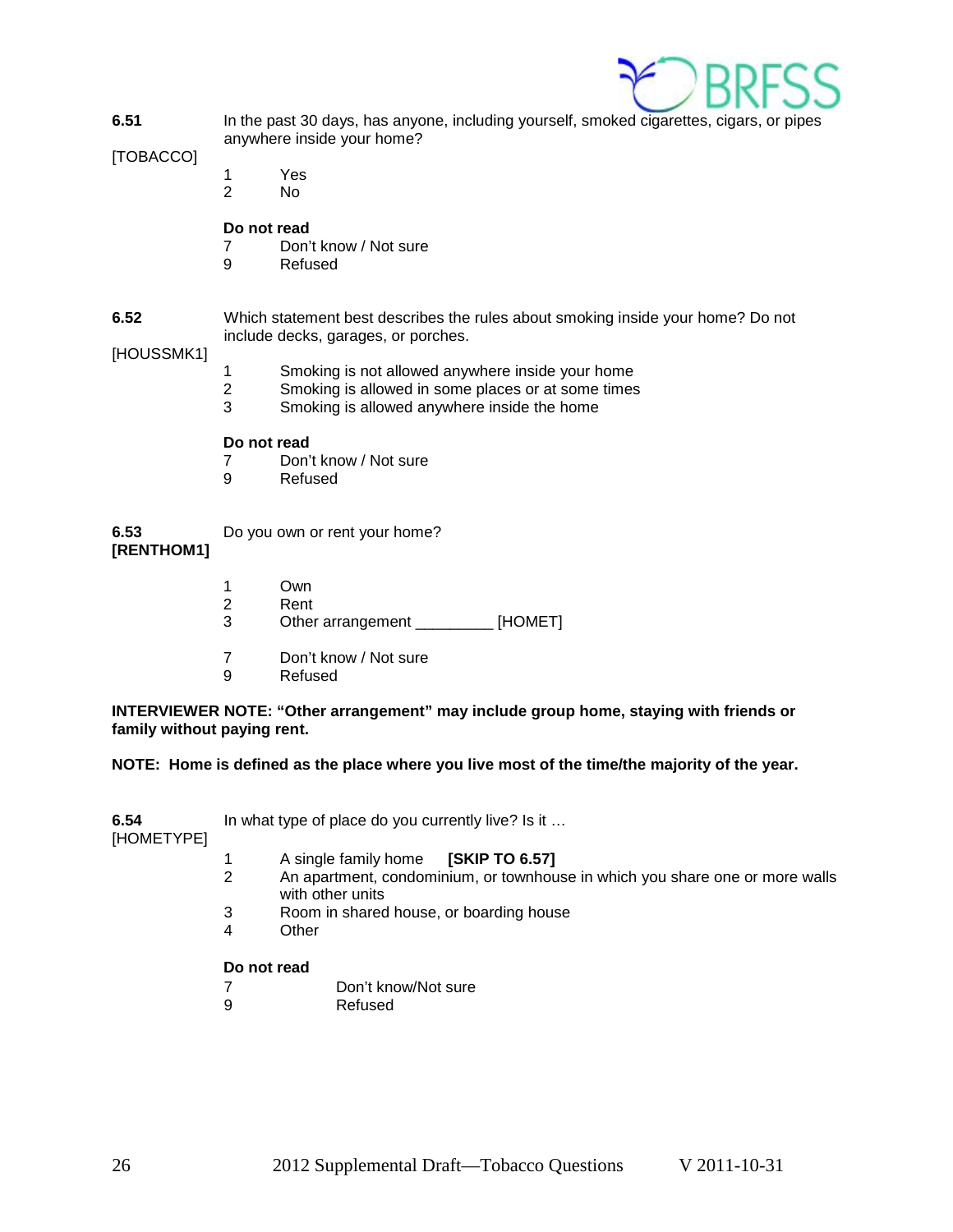

**6.55** Has your landlord, property manager, or board of directors set any rules regarding tobacco smoking on the property where you live?

#### **[PROPRULE]**

- 1 Yes<br>2 No
- No.

### **Do not read**

- 7 Don't know/Not sure<br>9 Refused
- **Refused**

#### **[Ask of all who live in an apartment, condominium, or townhouse in which they share one or more walls with other units or shared housing (Q6.54=2 or 3), else skip to 6.57.]**

**6.56** How often, if ever, have you experienced secondhand smoke drifting into your home or into common spaces from nearby apartments or from outside?

#### **[SHSRENT]**

- 1 Every day<br>2 A few time
- 2 A few times a week<br>3 A few times a month
- 3 A few times a month<br>4 Rarely
- 4 Rarely<br>5 Never
- **Never**

#### **Do not read**

- 7 Don't know/Not sure<br>9 Refused
- **Refused**

### **Now I am going to ask you some questions about workplace policies**

| 6.57<br>[INDOORS] | While working at your job, are you indoors most of the time? |                                                                                                                                                                                                                      |                |                |
|-------------------|--------------------------------------------------------------|----------------------------------------------------------------------------------------------------------------------------------------------------------------------------------------------------------------------|----------------|----------------|
|                   | 1                                                            | Yes                                                                                                                                                                                                                  |                |                |
|                   | $\overline{c}$                                               | No.                                                                                                                                                                                                                  |                |                |
|                   | 3                                                            | Not employed                                                                                                                                                                                                         | [Skip to 6.61] |                |
|                   | Do not read                                                  |                                                                                                                                                                                                                      |                |                |
|                   | 7                                                            | Don't know / Not sure                                                                                                                                                                                                | [Skip to 6.60] |                |
|                   | 9                                                            | Refused                                                                                                                                                                                                              | [Skip to 6.60] |                |
| 6.58              |                                                              | (If $6.57 = 2$ add: Even though most of the time you do not work indoors),<br>In the past 30 days, were you exposed to smoke from someone else's cigarettes, cigars,<br>or pipes anywhere indoors at your workplace? |                |                |
| [SHSINDR2]        |                                                              |                                                                                                                                                                                                                      |                |                |
|                   | 1                                                            | Yes                                                                                                                                                                                                                  |                |                |
|                   | $\overline{2}$                                               | No.                                                                                                                                                                                                                  |                |                |
|                   | 3                                                            | My workplace does not have any indoor area                                                                                                                                                                           |                | [skip to 6.60] |
|                   | Do not read                                                  |                                                                                                                                                                                                                      |                |                |
|                   |                                                              | Don't know / Not sure                                                                                                                                                                                                |                |                |
| 9<br>Refused      |                                                              |                                                                                                                                                                                                                      |                |                |
|                   |                                                              |                                                                                                                                                                                                                      |                |                |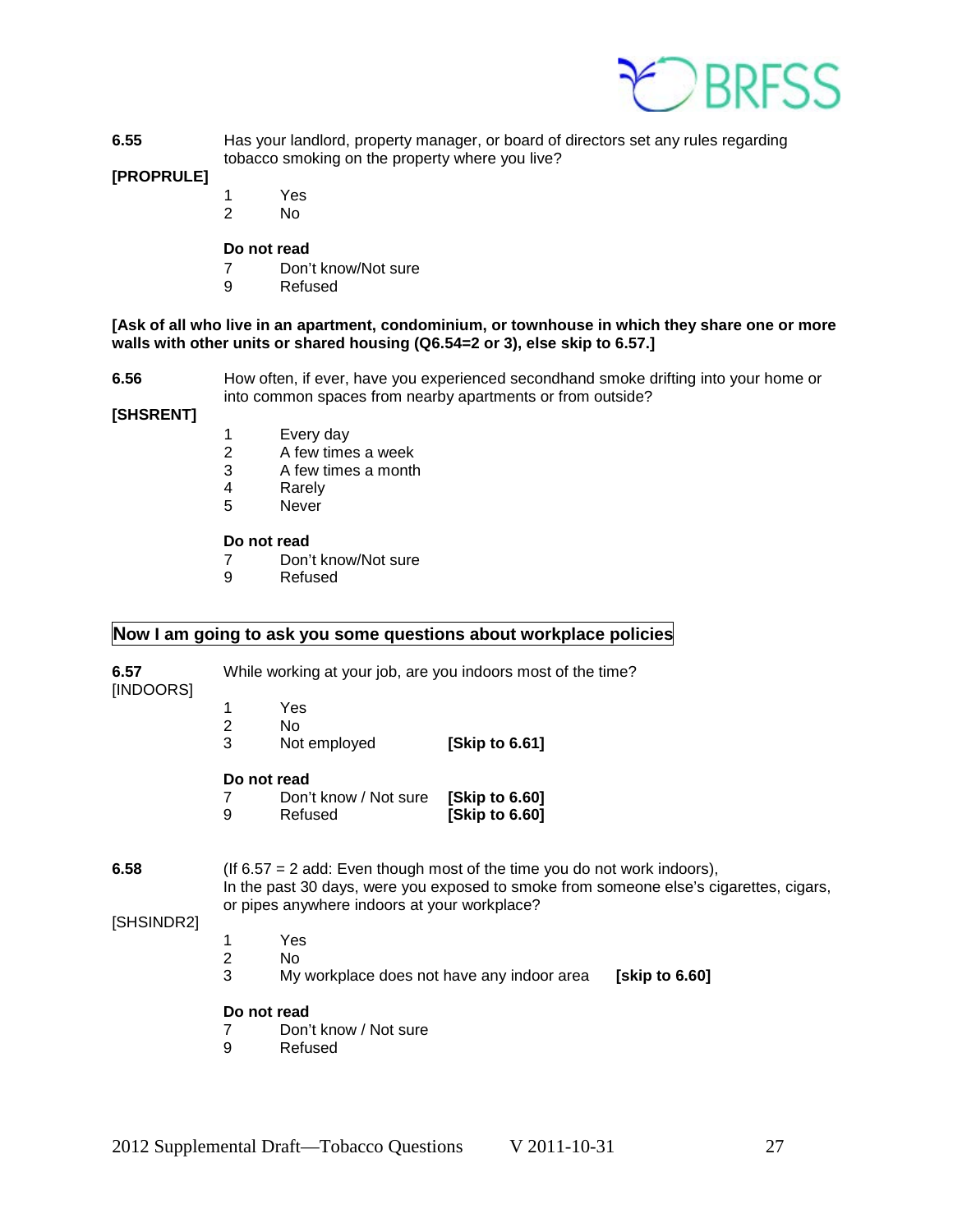

**6.59** In the past 30 days, were you exposed to smoke from someone else's cigarettes, cigars, or pipes outside, but NEAR the entrances or doorways to indoor areas of your workplace?

[SHSENTR]

- 1 Yes<br>2 No
	- $No$
- 3 My workplace does not have any indoor area

#### **Do not read**

- 7 Don't know / Not sure
- 9 Refused

**6.60** Which of the following best describes your place of work's official smoking policy for work areas?

[SMKWORK2]

- 1 Smoking is not allowed in any work areas<br>2 Smoking is allowed in some work areas
- 2 Smoking is allowed in some work areas<br>3 Smoking is allowed in all work areas
- Smoking is allowed in all work areas

#### **Do not read**

- 7 Don't know / Not sure
- 9 Refused

#### <span id="page-27-0"></span>**Exposure in Cars – Ask of All Respondents**

**6.61** In the past 30 days, has anyone, including yourself, smoked cigarettes, cigars, or pipes in a car you were in?

[SMKCAR30]

1 Yes<br>2 No  $No$ 

#### **Do not read**

- 7 Don't know / Not sure
- 9 Refused

#### **Attitudes about Secondhand Smoke – Ask of All Respondents**

**6.62** In indoor work areas, do you think that smoking should be allowed in all areas, some areas, or not allowed at all?

[SMKINDOR]

- 1 All areas<br>2 Some are
- Some areas
- 3 Not allowed at all

- 7 Don't know / Not sure (no opinion)
- 9 Refused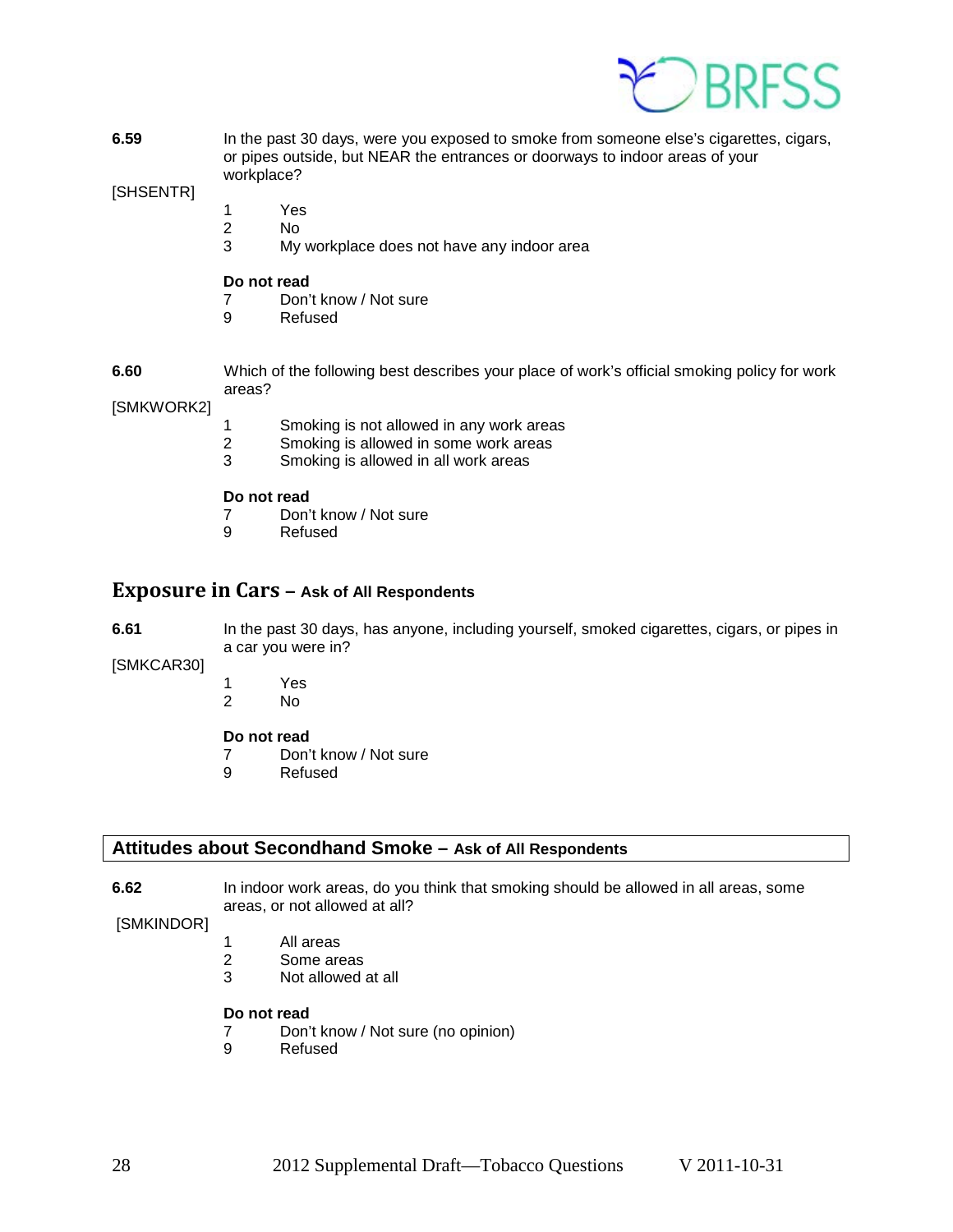

**6.63** In restaurants, do you think that smoking should be allowed in all areas, some areas, or not allowed at all?

[SMKREST]

- 1 All areas
- 2 Some areas<br>3 Not allowed
- Not allowed at all

#### **Do not read**

- 7 Don't know / Not sure (no opinion)
- 9 Refused

**6.64** Is smoking currently allowed inside bars and cocktail lounges in your community? [SMBARNOW]

- 1 Yes
- 2 No **[Skip to 6.66]**
- 3 No bars in community **[Skip to 6.67]**

#### **Do not read**

- 7 Don't know / Not sure<br>9 Refused
- **Refused**

#### **Ask of those who either (a) do not have an ordinance banning smoking in bars, or (b) do not know if they do or not, or (c) refused. (6.64 = 1, 7, or 9)**

#### **6.65 If** smoking were not allowed in bars and cocktail lounges, would you visit them more, less, or would it make no difference?

[BARDIFF]

|   | More          | [Skip to 6.67] |
|---|---------------|----------------|
| 2 | Less          | [Skip to 6.67] |
| 3 | No Difference | [Skip to 6.67] |

#### **Do not read**

| 7 | Don't know / Not sure [Skip to 6.67] |                |
|---|--------------------------------------|----------------|
| 9 | Refused                              | [Skip to 6.67] |

#### **Ask of those who do have an ordinance banning smoking in bars (6.64= 2)**

**6.66 Since** smoking has not been allowed in bars and cocktail lounges, have you visited them more, less, or has it not made any difference?

[BARSINCE]

- 1 More<br>2 Less
- Less
- 3 No Difference

- 7 Don't know / Not sure
- 9 Refused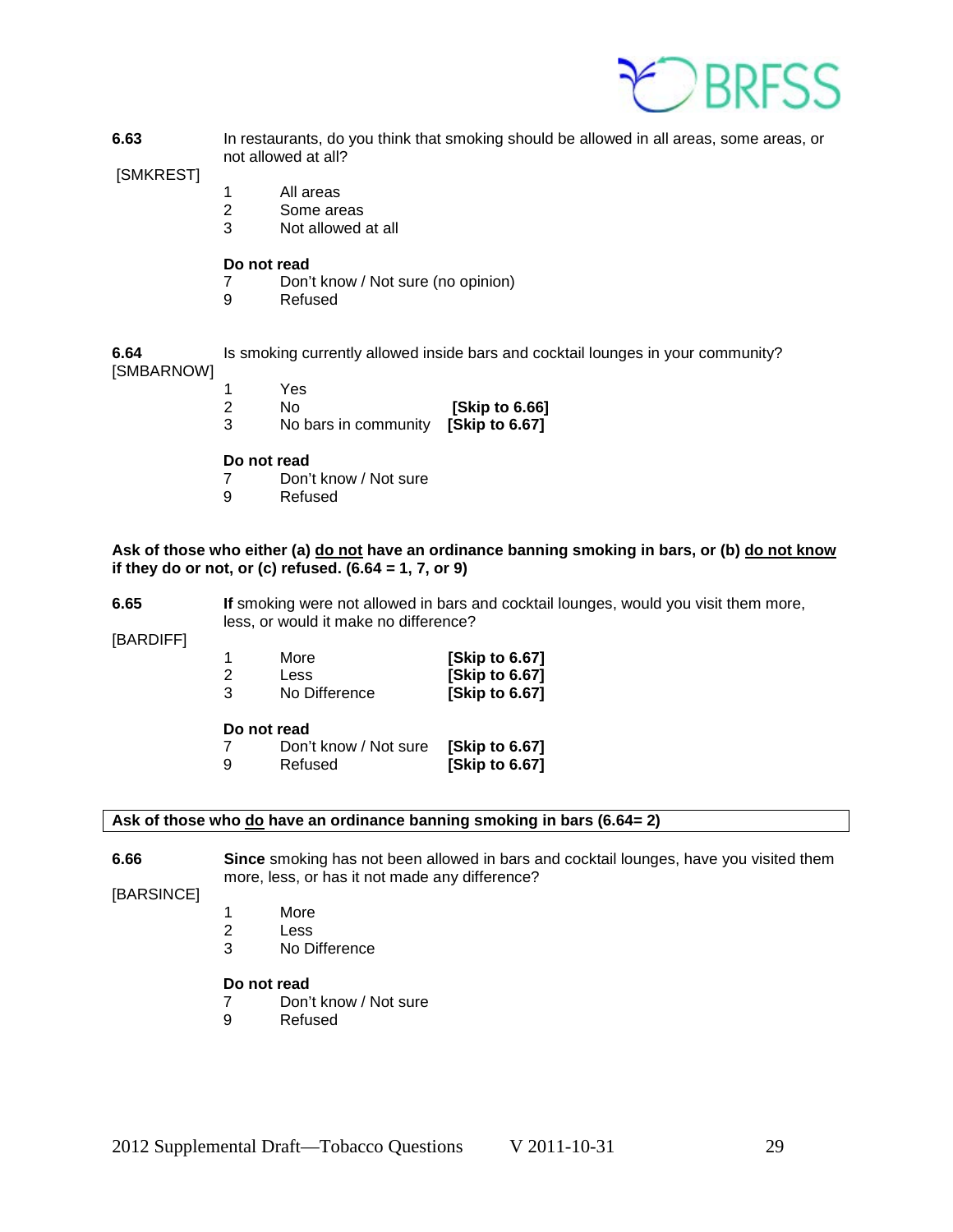

#### **Ask of All Respondents**

**6.67** How strongly do you agree or disagree with the following statement?

**People should be protected from smoke from other people's cigarettes.**

[SMKPROT]

- 1 Strongly Agree
- 2 Agree<br>3 Disagr
- **Disagree**
- 4 Strongly Disagree

#### **Do not read**

- 7 Don't know / Not sure<br>9 Refused
	- **Refused**

**6.68** Do you think that breathing smoke from other people's cigarettes is:

[ETSHARM]

- 1 Very harmful to one's health<br>2 Somewhat harmful to one's h
- 2 Somewhat harmful to one's health<br>3 Not very harmful to one's health
- Not very harmful to one's health
- 4 Not harmful at all to one's health

#### **Do not read**

- 7 Don't know / Not sure
- 9 Refused

### **Knowledge/Perceptions about Secondhand Smoke – Ask of All Respondents**

Claude:  $6.69 - 6.72$  New addition for 2012<br> $6.69 - 6.72$  Would you say tha Would you say that breathing smoke from other people's cigarettes causes:

#### **[Randomize order]**

a. Lung cancer in adults

[ETSLUNG]

- 1 Yes<br>2 No
- 2 No
- 7 Don't know / Not sure
- 9 Refused

b. Heart disease in adults

[ETSHEART]

- 1 Yes<br>2 No
- 2 No
- 7 Don't know / Not sure<br>9 Refused
- **Refused**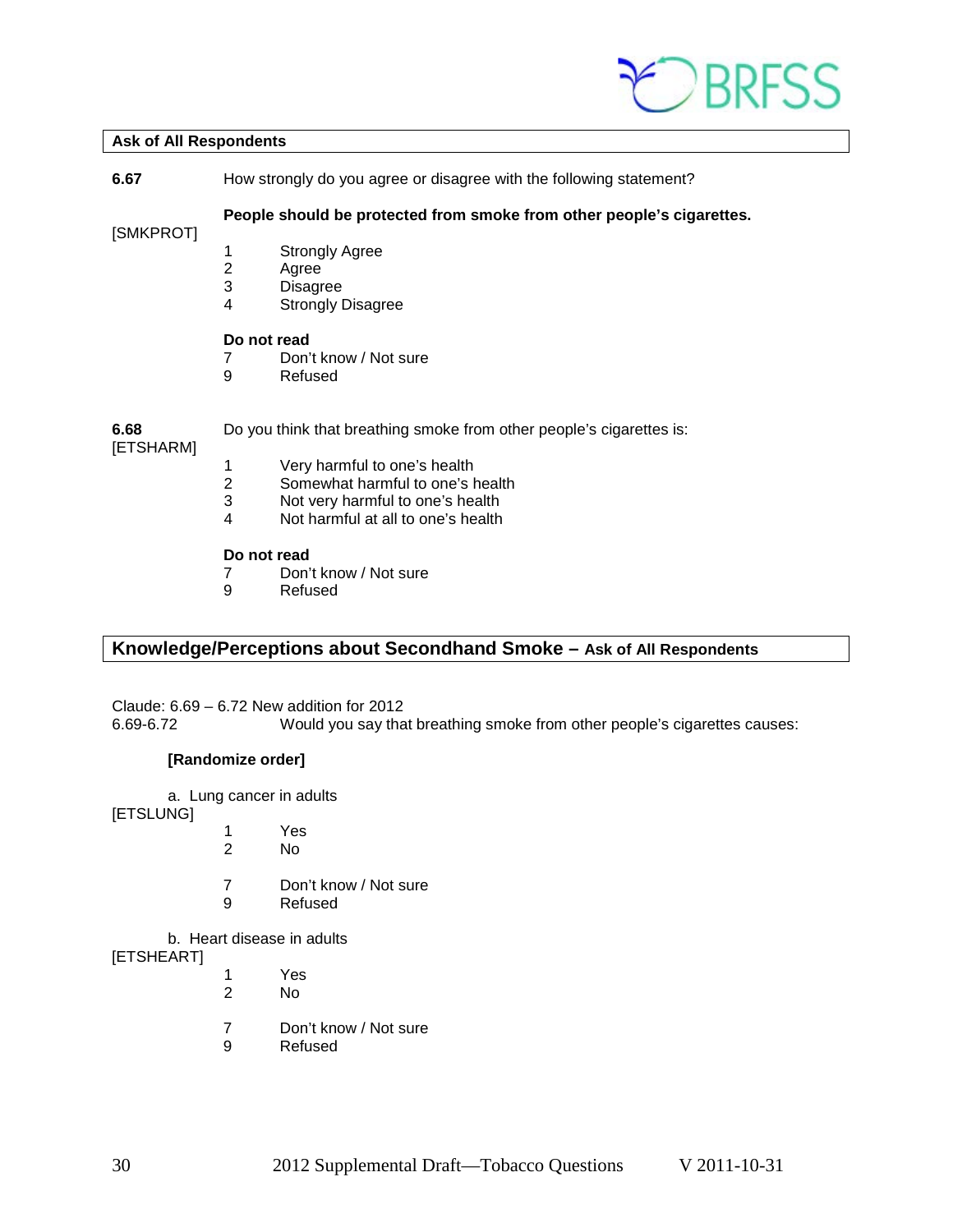

c. Respiratory problems in children

[ETSRESP]

- 1 Yes<br>2 No
- 2 No
- 7 Don't know / Not sure
- 9 Refused

d. Sudden infant death syndrome, also known as SIDS, or crib death?

- [ETSSIDS]
	- 1 Yes<br>2 No 2 No
	- 7 Don't know / Not sure<br>9 Refused
	- **Refused**

# <span id="page-30-0"></span>**Social Norms and Secondhand Smoke – Ask of All Respondents**

| 6.73<br>[SCHLVIST] | In the last year, have you visited a school in your community? |                                                                                           |  |  |
|--------------------|----------------------------------------------------------------|-------------------------------------------------------------------------------------------|--|--|
|                    |                                                                | Yes                                                                                       |  |  |
|                    | 2                                                              | No [Skip to 6.77]                                                                         |  |  |
|                    |                                                                | Do not read                                                                               |  |  |
|                    | 9                                                              | Don't know / Not sure skip to 6.77<br>Refused Skip to 6.77                                |  |  |
| 6.74               |                                                                | In the last year, how often have you seen people (students, staff or visitors) smoking or |  |  |
| [SCHLSEEN]         |                                                                | using tobacco outside on school grounds, during school hours?                             |  |  |
|                    |                                                                | All the time                                                                              |  |  |
|                    | 2                                                              | Sometimes                                                                                 |  |  |

- 
- 3 Never

#### **Do not read**

- 7 Don't know / Not sure<br>9 Refused
- **Refused**

#### **6.75** In the last year, how often have you seen people (students, staff or visitors) smoking or using tobacco outside on school grounds, but after school hours?

[SCHLAFTR]

- 1 All the time<br>2 Sometimes
- 2 Sometimes<br>3 Never
- **Never**

- 7 Don't know / Not sure<br>9 Refused
- **Refused**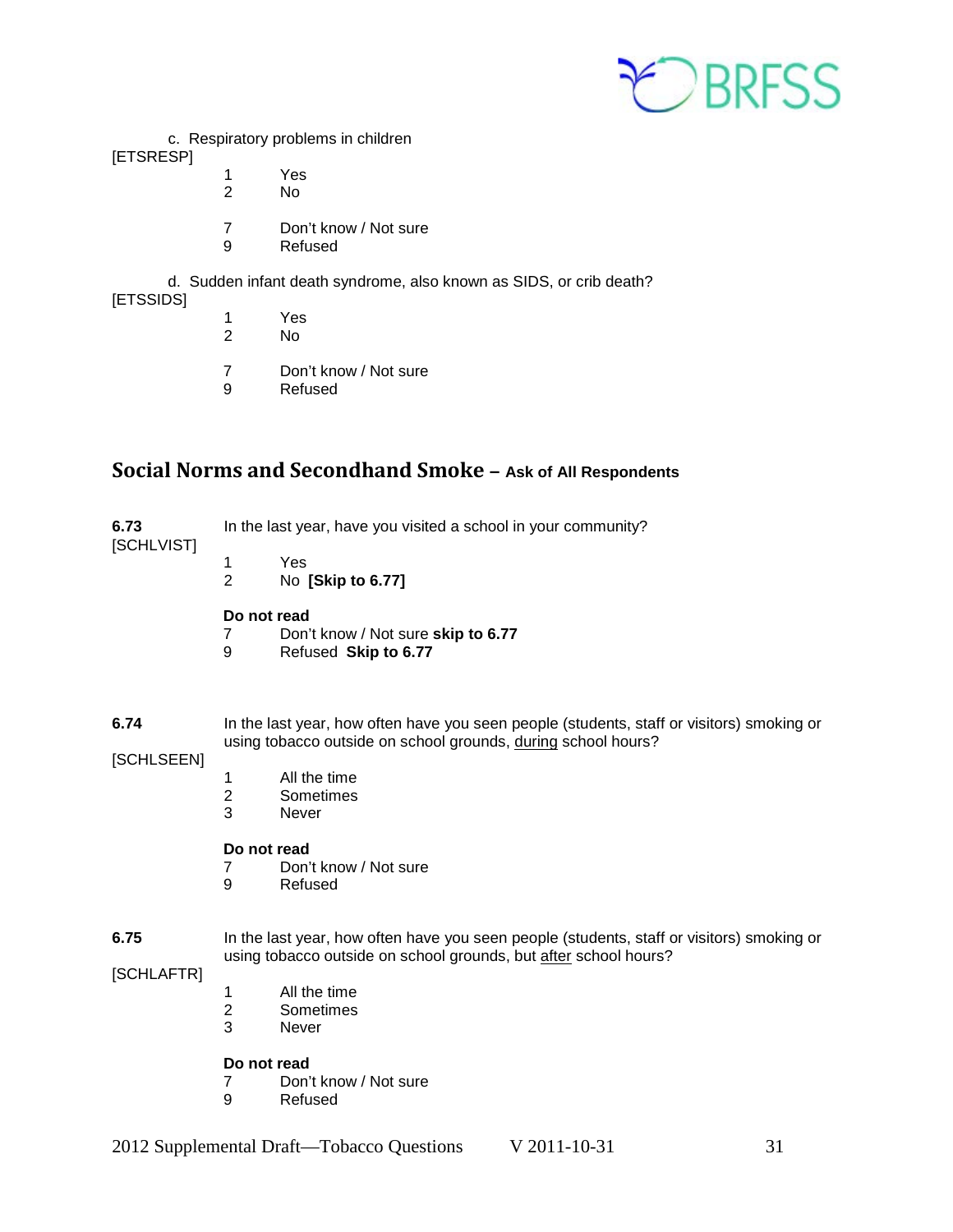

**6.76** In the last year, how often have you seen people (students, staff or visitors) smoking or using tobacco inside school buildings, but after school hours?

[SCHLINAF]

- 1 All the time
- 2 Sometimes<br>3 Never
	- **Never**

#### **Do not read**

- 7 Don't know / Not sure
- 9 Refused
- **6.77** In the last year, how often have you seen people (students, staff or others) smoking or using tobacco at school sponsored events held off school grounds?

[SCHLSOFF]

- 1 All the time<br>2 Sometimes
- 2 Sometimes<br>3 Never
- **Never**

#### **Do not read**

- 7 Don't know / Not sure<br>9 Refused
- **Refused**

| .78        | In the last year, have you vi |
|------------|-------------------------------|
| 1000110001 |                               |

[HOSPVIST]

**6.78** In the last year, have you visited a hospital in your community?

- - 1 Yes
	- 2 No **[Skip to 6.80]**

#### **Do not read**

|   | Don't know / Not sure [skip to 6.80] |                |
|---|--------------------------------------|----------------|
| 9 | Refused                              | [skip to 6.80] |

**6.79** In the last year, how often have you seen people smoking or using tobacco on hospital grounds, such as walkways or outside building entrances?

[HOSPOUT]

- 1 All the time<br>2 Sometimes
- 2 Sometimes<br>3 Never
- **Never**

- 7 Don't know / Not sure
- 9 Refused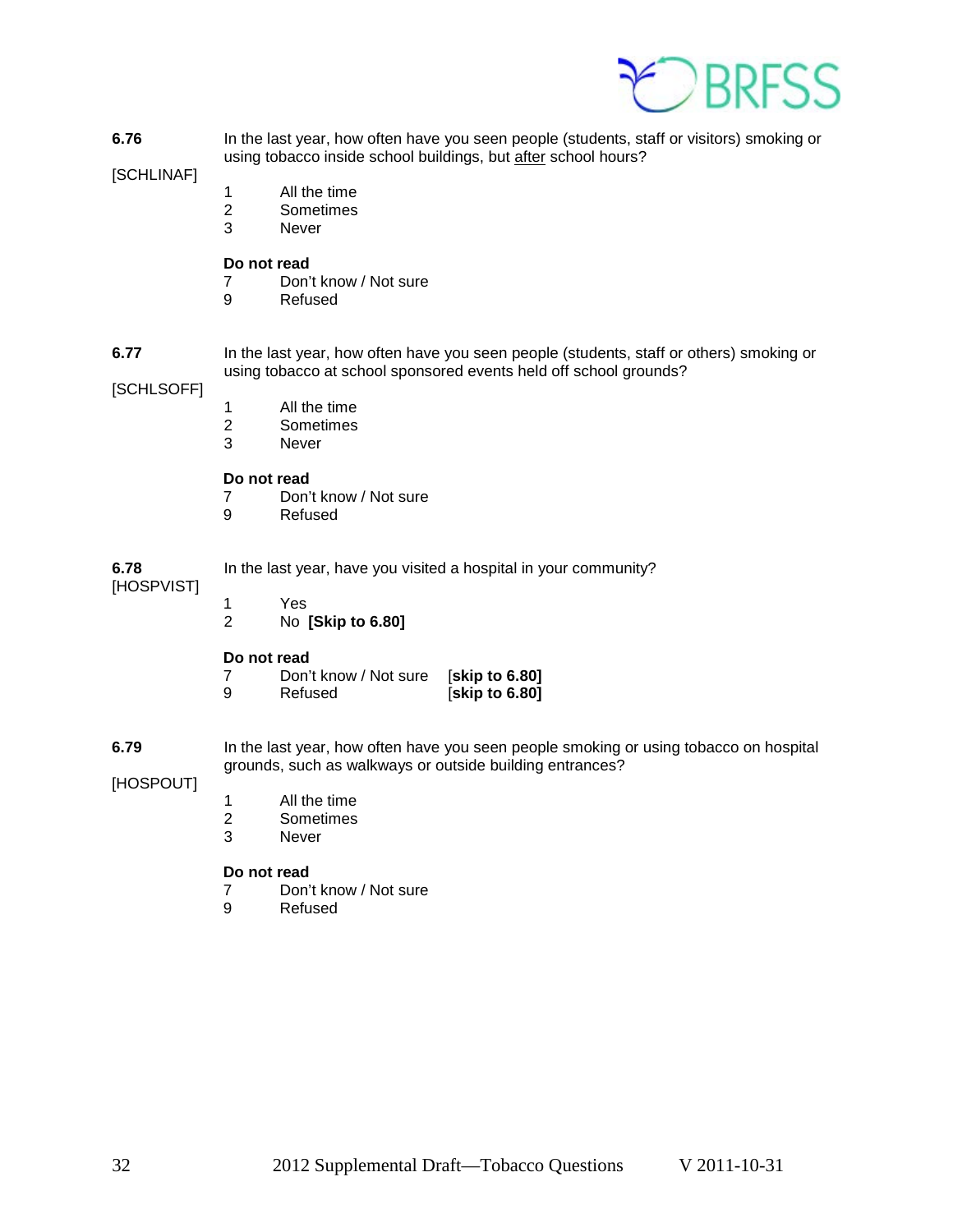

**6.80** In the last year, have you visited a health clinic in your community? (*If needed say, a health clinic is a medical facility where patients do not stay overnight*)

#### [CLNCVIST]

1 Yes 2 No **[Skip to 6.82]**

#### **Do not read**

- 7 Don't know / Not sure **skip to 6.82**
- 9 Refused **skip to 6.82**

#### **6.81** In the last year, how often have you seen people smoking or using tobacco on clinic grounds, such as walkways or outside building entrances?

#### [CLNCOUT]

- 1 All the time
- 2 Sometimes
- 3 Never

#### **Do not read**

- 7 Don't know / Not sure<br>9 Refused
- **Refused**

#### **Ask of All Respondents—ATTITUDES ABOUT SMOKING IN AND AROUND SCHOOLS, HOSPITALS AND CLINICS, AND ESTIMATION OF COMMUNITY SMOKING**

Please tell me whether you strongly agree, agree, disagree, strongly disagree with the following statements:

#### **6.82** Tobacco use should not be allowed on school grounds during school hours?

[TOBSCDUR]

- 1 Strongly Agree<br>2 Agree
- **Agree**
- 3 Disagree
- 4 Strongly Disagree

#### **Do not read**

- 7 Don't know / Not sure<br>9 Refused
- **Refused**

#### **6.83** Tobacco use should not be allowed on school grounds after school hours, including evening or weekend events?

#### [TOBSCAFT]

- 1 Strongly Agree
- 2 Agree<br>3 Disagr
- 3 Disagree<br>4 Strongly I
- Strongly Disagree

- 7 Don't know / Not sure
- 9 Refused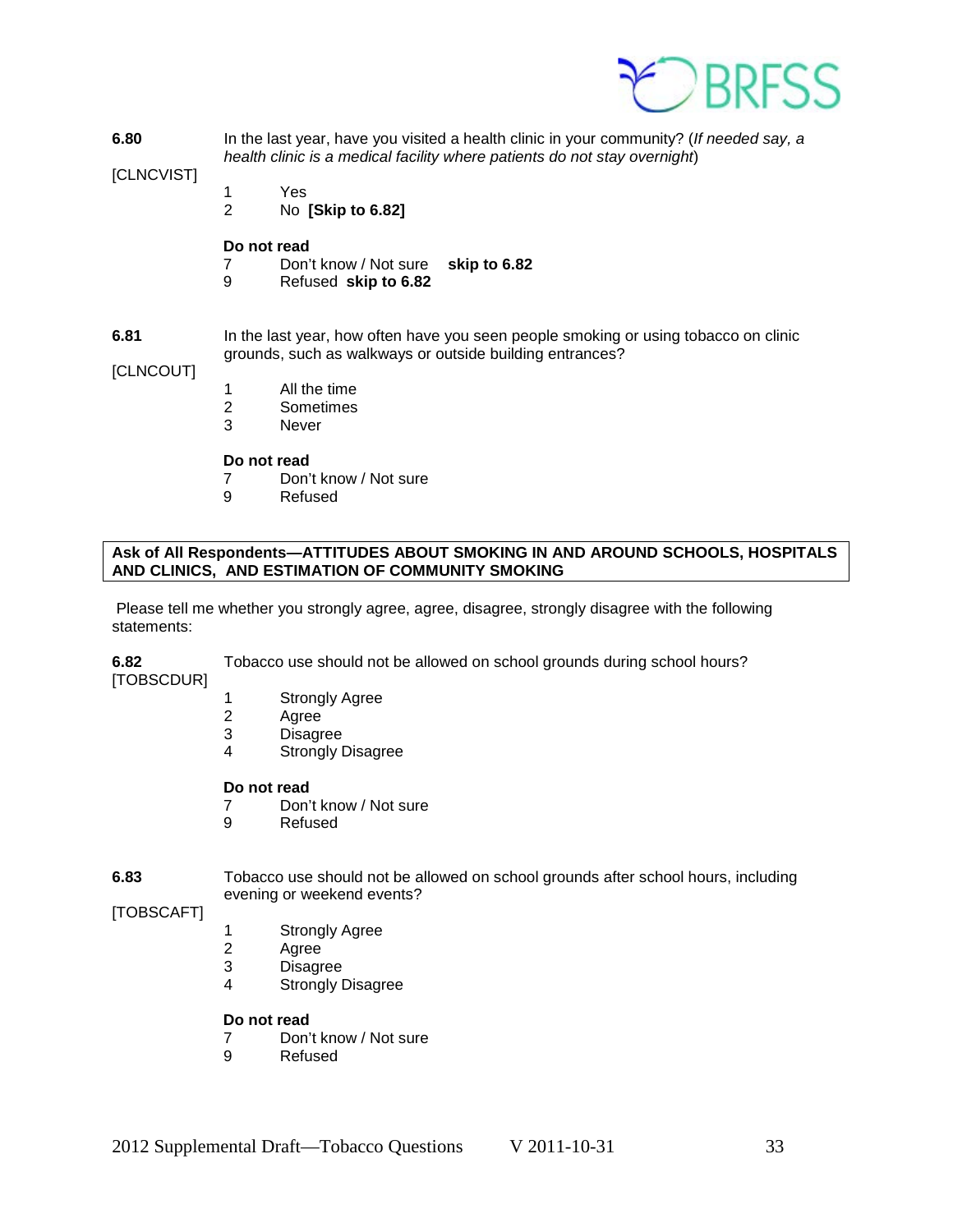

**6.84** Tobacco use should not be allowed at any school sponsored event, even those held off school grounds?

[TOBSCOFF]

- 1 Strongly Agree
- 2 Agree<br>3 Disagr
- **Disagree**
- 4 Strongly Disagree

#### **Do not read**

- 7 Don't know / Not sure<br>9 Refused
- **Refused**

**6.85** Tobacco use should not be allowed on hospital grounds? [TOBHOSP]

- 1 Strongly Agree<br>2 Agree
- 2 Agree<br>3 Disagr
- 3 Disagree<br>4 Strongly I
- Strongly Disagree

#### **Do not read**

- 7 Don't know / Not sure<br>9 Refused
	- **Refused**

**6.86** Tobacco use should not be allowed on health clinic grounds? [TOBCLNC]

- 1 Strongly Agree<br>2 Agree
- 2 Agree<br>3 Disagr
- 3 Disagree<br>4 Strongly I
- Strongly Disagree

#### **Do not read**

- 7 Don't know / Not sure
- 9 Refused

**6.87** Do you agree or disagree with the following statement:

I prefer to spend time where people are not smoking.

[NOSMOKE]

- 1 Strongly Agree<br>2 Agree
- 2 Agree<br>3 Disagr
- **Disagree**
- 4 Strongly Disagree

- 7 Don't know / Not sure<br>9 Refused
- **Refused**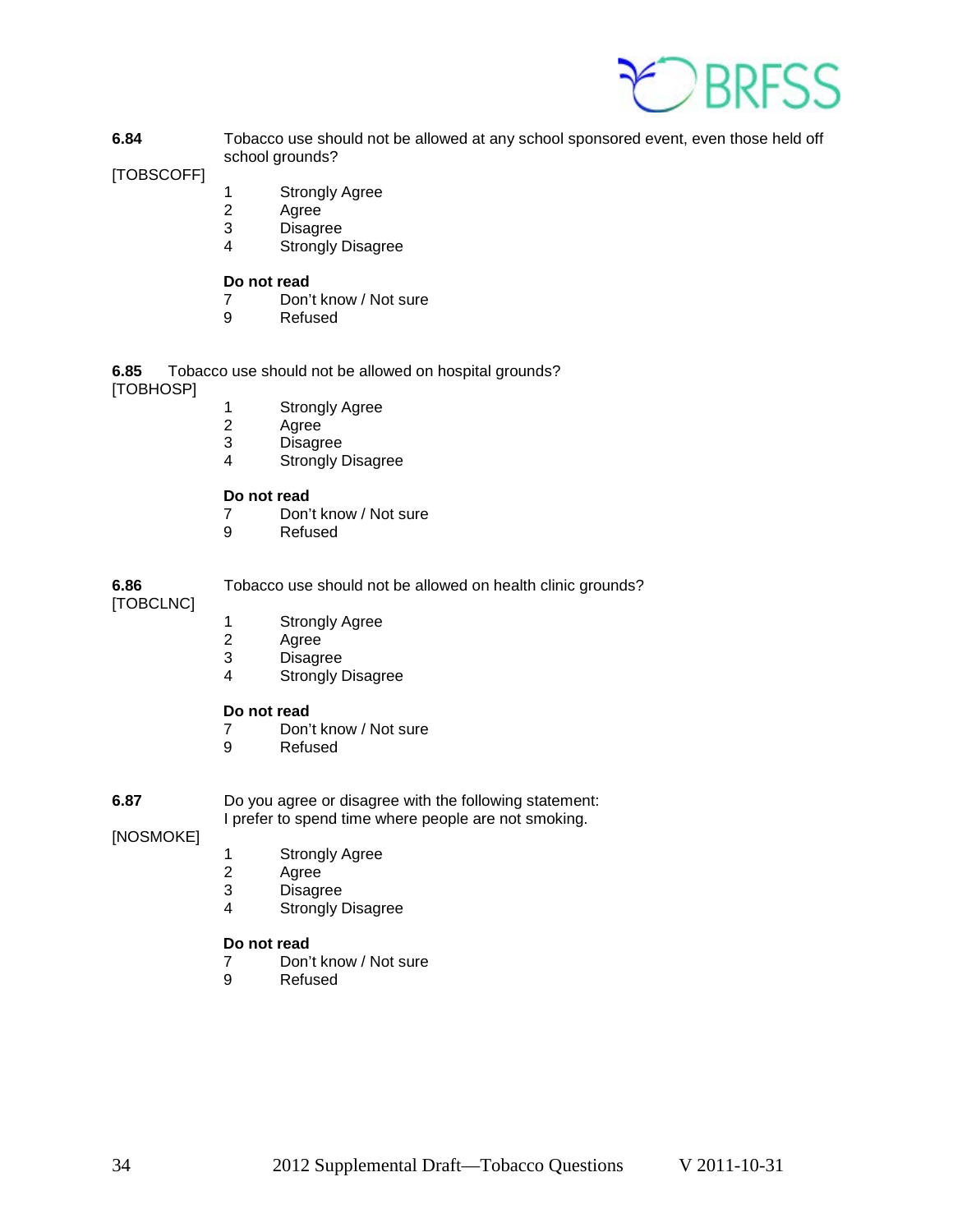

**6.88** Some communities have local groups that work on tobacco prevention. To your knowledge, has there been a local group doing tobacco prevention work in your community over the past few years?

[TOBPRECO]

- 1 Yes
	- $No$

#### **Do not read**

- 7 Don't know / Not sure
- 9 Refused

# [ADTSMOKE]

- **6.89** About how many adults in your community are smokers? Would you say…
	- - 1 More than half **[Skip to 6.91]**
		- 2 About half **[Skip to 6.92]**
		- Less than half

#### **Do not read**

- 7 Don't know / Not sure **[Skip to 6.92]**
- 9 Refused **[Skip to 6.92]**

#### **[ask if 6.89=3]**

**6.90** Would you say the number who smoke is…

[SMOKLOW]

- 1 1 in 10, or about 10%
- 2 2 in 10, or about 20%<br>3 3 in 10, or about 30%
- 3 3 in 10, or about 30%<br>4 4 in 10, or about 40%
- 4 4 in 10, or about 40%<br>5 Other (specify)
- Other (specify) \_\_\_\_\_\_\_\_\_\_\_\_\_\_\_\_\_\_\_\_\_\_\_\_\_\_ [SMOKLOWT]

#### **Do not read**

- 7 Don't know / Not sure
- 9 Refused

#### **[ask if 6.89=1]**

**6.91** Would you say the number who smoke is…

**[SMOKHI]**

**[Interviewer note: If respondent says "50%", please go back to 6.79 and revise to 6.79= "2"]**

- 1 6 in 10, or about 60%<br>2 7 in 10, or about 70%
- 2 7 in 10, or about 70%<br>3 8 in 10, or about 80%
- 3 8 in 10, or about 80%
- 4 9 in 10, or about 90%
- 5 Other (specify) \_\_\_\_\_\_\_\_\_\_\_\_\_\_\_\_\_\_\_\_\_\_\_\_\_\_\_ [SMOKHIT]

- 7 Don't know / Not sure<br>9 Refused
- **Refused**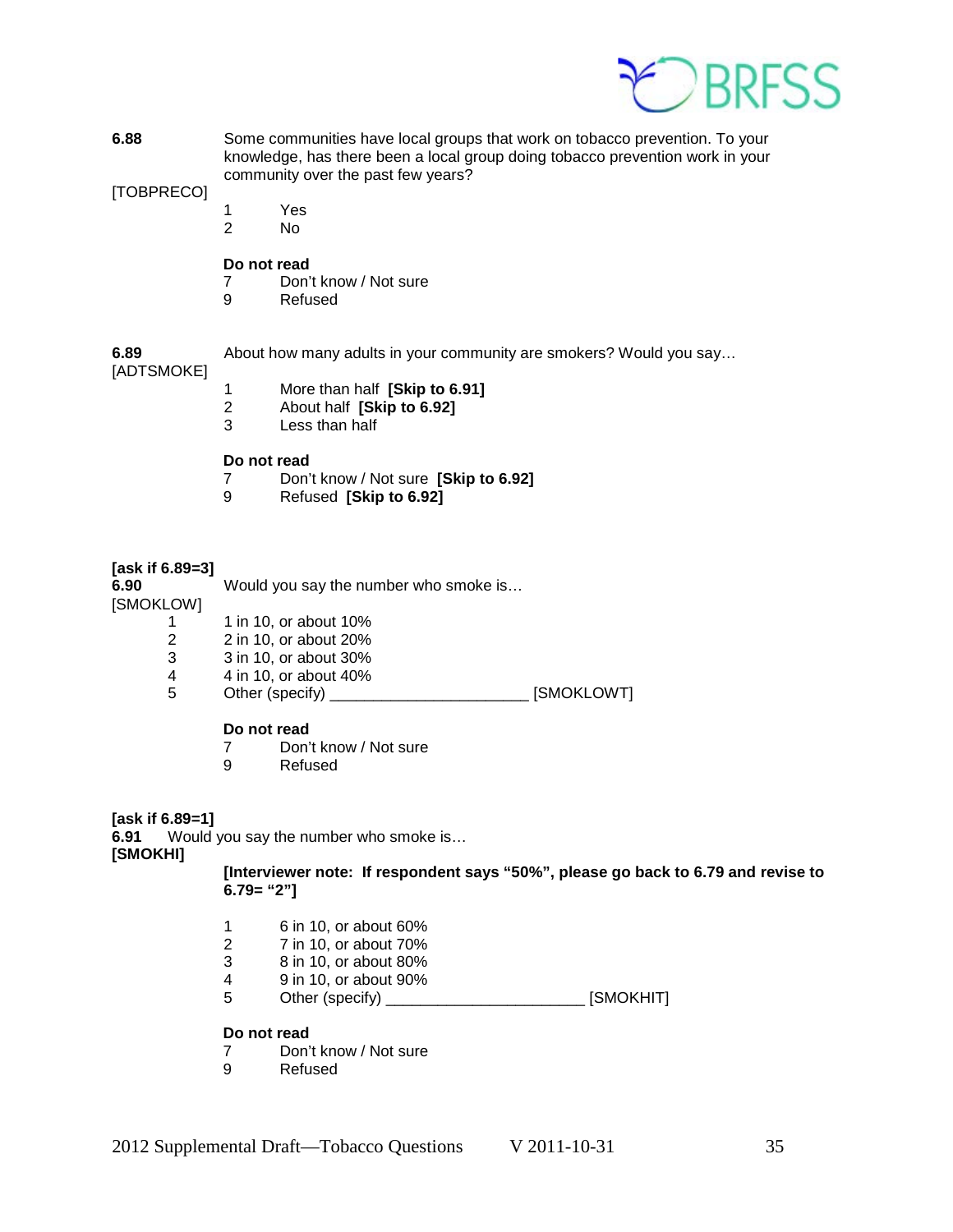

#### <span id="page-35-0"></span>**Alaska Quit Line – Ask of All Respondents**

**6.92** Are you aware of the Alaska Tobacco Quit Line, which is a telephone service that can help people quit smoking or using smokeless tobacco?

[QUITLINE]

- 1 Yes
- 2 No
- **Do not read**
- 7 Don't know / Not sure
- 9 Refused

**6.93** Would you like the toll free number? 1-800-QUITNOW (784-8669) **[QUITNUM]**

**[Note for CATI Programmer – For non-smokers add "for a friend or family member that smokes"]**

- 1 Yes<br>2 No
- N<sub>o</sub>

**Do not read**

- 7 Don't know / Not sure
- 9 Refused

# <span id="page-35-1"></span>**Section 7: Diabetes**

**7.1** Have you ever been told by a doctor that you have diabetes?

**If "Yes" and respondent is female, ask: "Was this only when you were pregnant?"**

### **If "No" and respondent is female, ask:** "**Have you ever been told that you had gestational diabetes or diabetes during your pregnancy?"**

#### **[DIABETE2 – BOTH]**

- 1 Yes<br>2 Yes
- 2 Yes, but female told only during pregnancy
- No.
- 4 No, pre-diabetes or borderline diabetes
- **Do not read**<br>7 Don't
- Don't know / Not sure
- 9 Refused

**If yes (1) – go to Diabetes Module (Module 2) and back to Section 8. If not yes (2-9) – go to Prediabetes Module (Module 1) and back to Section 8.**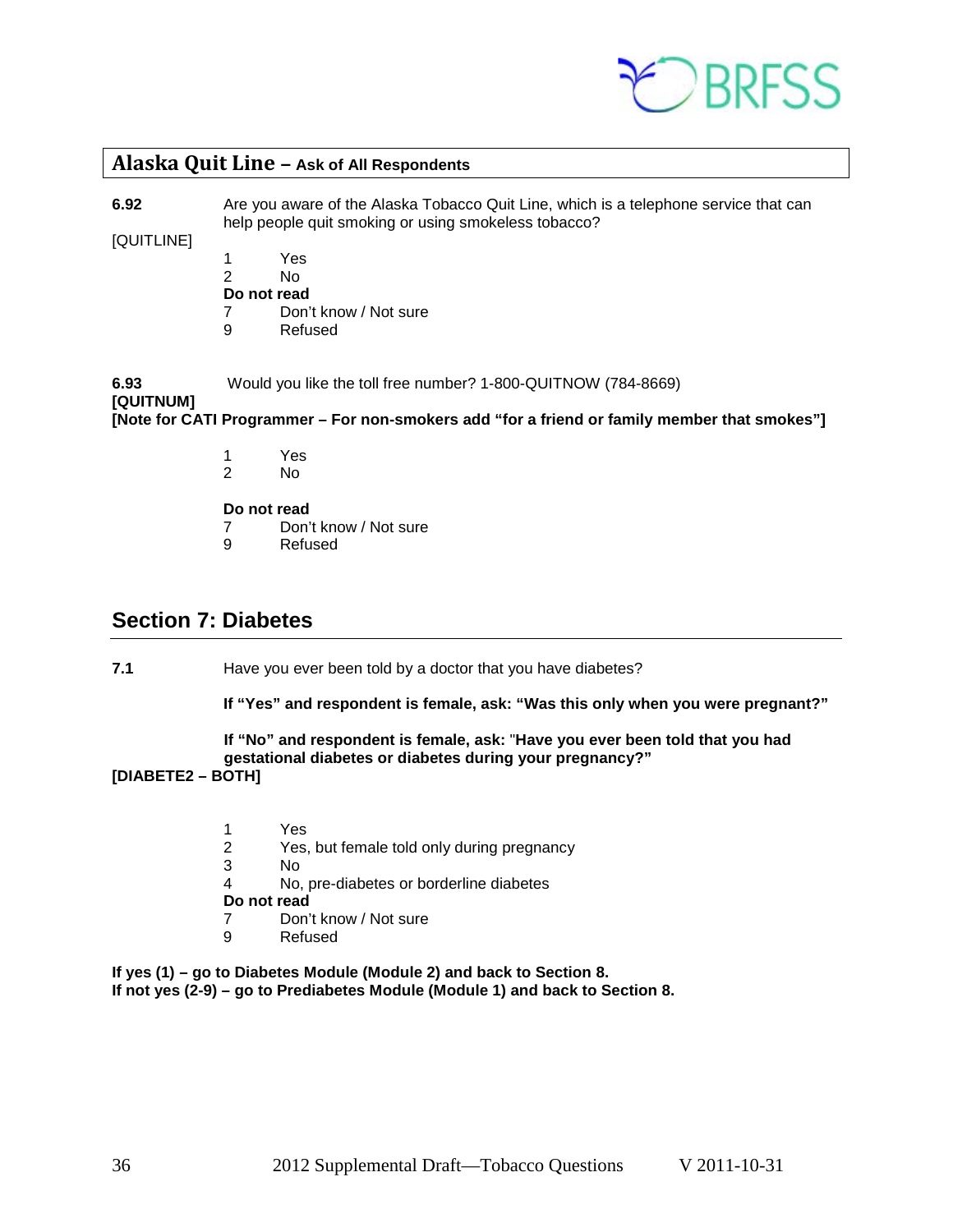

# <span id="page-36-0"></span>**Section 8: Demographics (NOTE: Order of questions NOT the same as core BRFSS)**

**Note to Claude: Changes to cell phone demographics as in Standard BRFSS survey**

**8.1** What is your age?

[AGE - BOTH]

- Code age in years
- 0 7 Don't know / Not sure<br>0 9 Refused
- **Refused**

**8.2** Are you Hispanic or Latino?

[HISPANC2 – BOTH]

- 1 Yes
- 2 No<br>7 Dor
- Don't know / Not sure
- 9 Refused
- **8.3** Which one or more of the following would you say is your race?

#### **(Check all that apply)**

#### [MRACE – BOTH]

## **Please read:**

- 1 White
- 2 Black or African American
- **Asian**
- 4 Native Hawaiian or Other Pacific Islander<br>5 American Indian or Alaska Native
- 5 American Indian or Alaska Native<br>6 Other Ispecifyl
- Other [specify]\_\_\_\_\_\_\_\_\_\_\_\_\_\_\_ [MRACET BOTH]

#### **Do not read:**

- 8 No additional choices<br>7 Don't know / Not sure
- Don't know / Not sure
- 9 Refused

#### **CATI note: If more than one response to Q8.3; continue. Otherwise, go to Q8.5**

**8.4** Which one of these groups would you say best represents your race?

[ORACE2 – BOTH]

- 1 White<br>2 Black
- **Black or African American**
- 3 Asian
- 4 Native Hawaiian or Other Pacific Islander
- 5 American Indian or Alaska Native
- 6 Other [specify] \_\_\_\_\_\_\_\_\_\_\_\_\_\_\_\_\_\_ [ORACE2T BOTH]

# **Do not read:**<br> **7** Don't

- 7 Don't know / Not sure<br>9 Refused
- **Refused**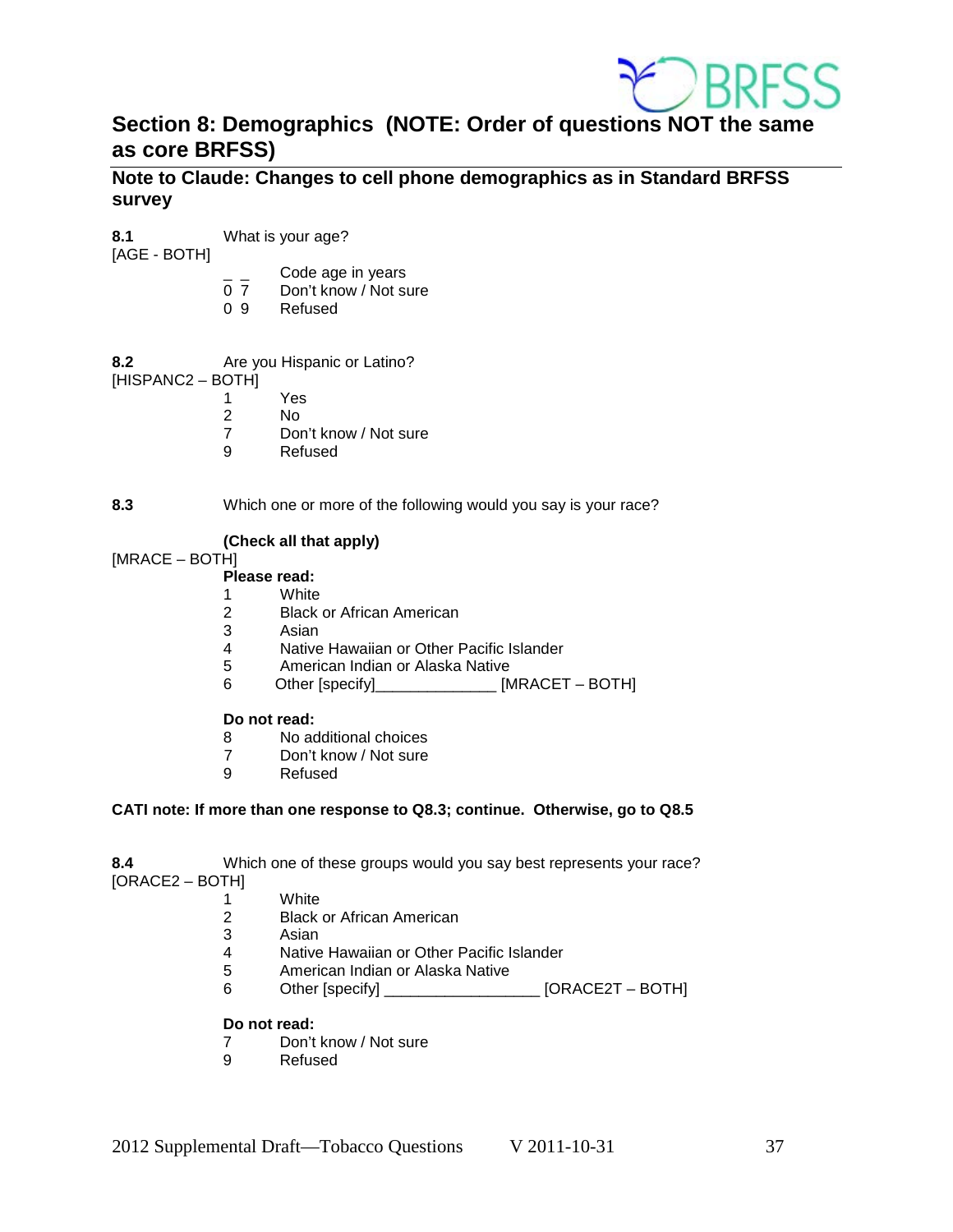

**8.5** Have you ever served on active duty in the United States Armed Forces, either in the regular military or in a National Guard or military reserve unit? *Active duty does not include training for the Reserves or National Guard, but DOES include activation, for example, for the Persian Gulf War.*

[VETERAN2 – BOTH]

- 1 Yes
	- $N<sub>0</sub>$

#### **Do not read:**

- 7 Don't know / Not sure
- 9 Refused

**8.6** Are you…? [MARITAL – BOTH]

#### **Please read:**

- 1 Married<br>2 Divorced
- 2 Divorced<br>3 Widowed
- 3 Widowed<br>4 Separated
- **Separated**
- 5 Never married
- 6 A member of an unmarried couple

#### **Do not read:**

9 Refused

**8.7** Now I'm going to ask you a question about sexual orientation. Do you consider yourself to be ..

[SXORIENT – BOTH]

Heterosexual or straight

IF NEEDED: A person who has sex with and/or is primarily

attracted to people of the opposite sex.

Homosexual, gay, or lesbian

 IF NEEDED: A person who has sex with and/or is primarily attracted to people of the same sex.

Bisexual

 IF NEEDED: A person who has sex with and/or is attracted to people of either sex.

or Something else? Remember, your answers are confidential.

- 1 Heterosexual or straight
- 2 Homosexual, gay, or lesbian
- **Bisexual**
- 4 Something else? (specify?) [SEXORTXT BOTH]
- 7 DON'T KNOW/NOT SURE
- 9 REFUSED

IF NEEDED: "Research has shown that some sexual minority community members have important health risk factors, such as smoking. We are collecting information about sexual orientation to learn whether this is true in Alaska. You don't have to answer any question if you don't want."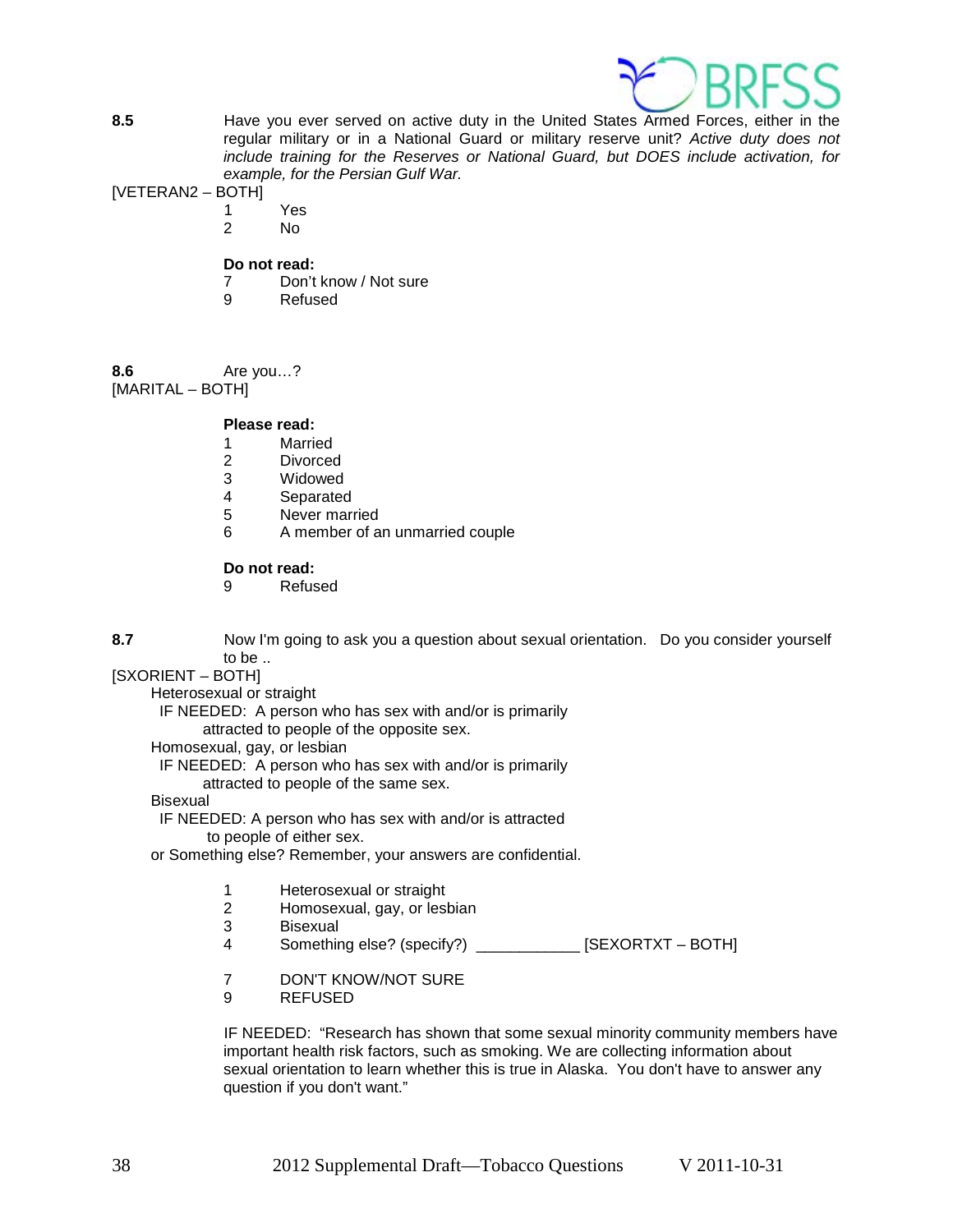

**8.8** How many children live in your household who are...

| а.                   | less than 5 years old?   | Code 1-7 ( $7 = 7$ or more) |
|----------------------|--------------------------|-----------------------------|
| [CHLD04 - BOTH]      |                          |                             |
| b.                   | 5 through 12 years old?  | Code 1-7 ( $7 = 7$ or more) |
| $[CHLD0512 - BOTH]$  |                          |                             |
| C.                   | 13 through 17 years old? | Code 1-7 ( $7 = 7$ or more) |
| $[CHLD13 17 - BOTH]$ |                          |                             |
| 88                   | None                     |                             |
| 99                   | Refused                  |                             |

#### **Note to Claude: Keep children question for cell phone survey!**

| 8.9       | What is the highest grade or year of school you completed? |
|-----------|------------------------------------------------------------|
|           | Read only if necessary:                                    |
| [EDUCA N] |                                                            |

- 1 Never attended school or only attended kindergarten<br>2 Grades 1 through 8 (Elementary)
- 2 Grades 1 through 8 (Elementary)<br>3 Grades 9 through 11 (Some high
- 3 Grades 9 through 11 (Some high school)<br>4 Grade 12 (High school graduate) **Go to 8**
- 4 Grade 12 (High school graduate**) Go to 8.9b**
- 5 College 1 year to 3 years (Some college or technical school)<br>6 College 4 years or more (College graduate)
- College 4 years or more (College graduate)

**Do not read:**

- 9 Refused
- 8.9b When you say that you completed the 12<sup>th</sup> grade, does that mean you graduated with a diploma from your high school or a correspondence school or home-school, or did you receive a GED?

[DIPLGED]

- 1 High School Graduate<br>2 GED (High school equ
- 2 GED (High school equivalency Diploma)<br>3 Home-schooled with diploma or correspo
- Home-schooled with diploma or correspondence school diploma

#### **Do not read:**

9 Refused

**8.10** Do you follow a subsistence lifestyle?

[SUBSIST]

- 1 Yes<br>2 No
- 2 No
- 7 Don't know / Not sure<br>9 Refused
- **Refused**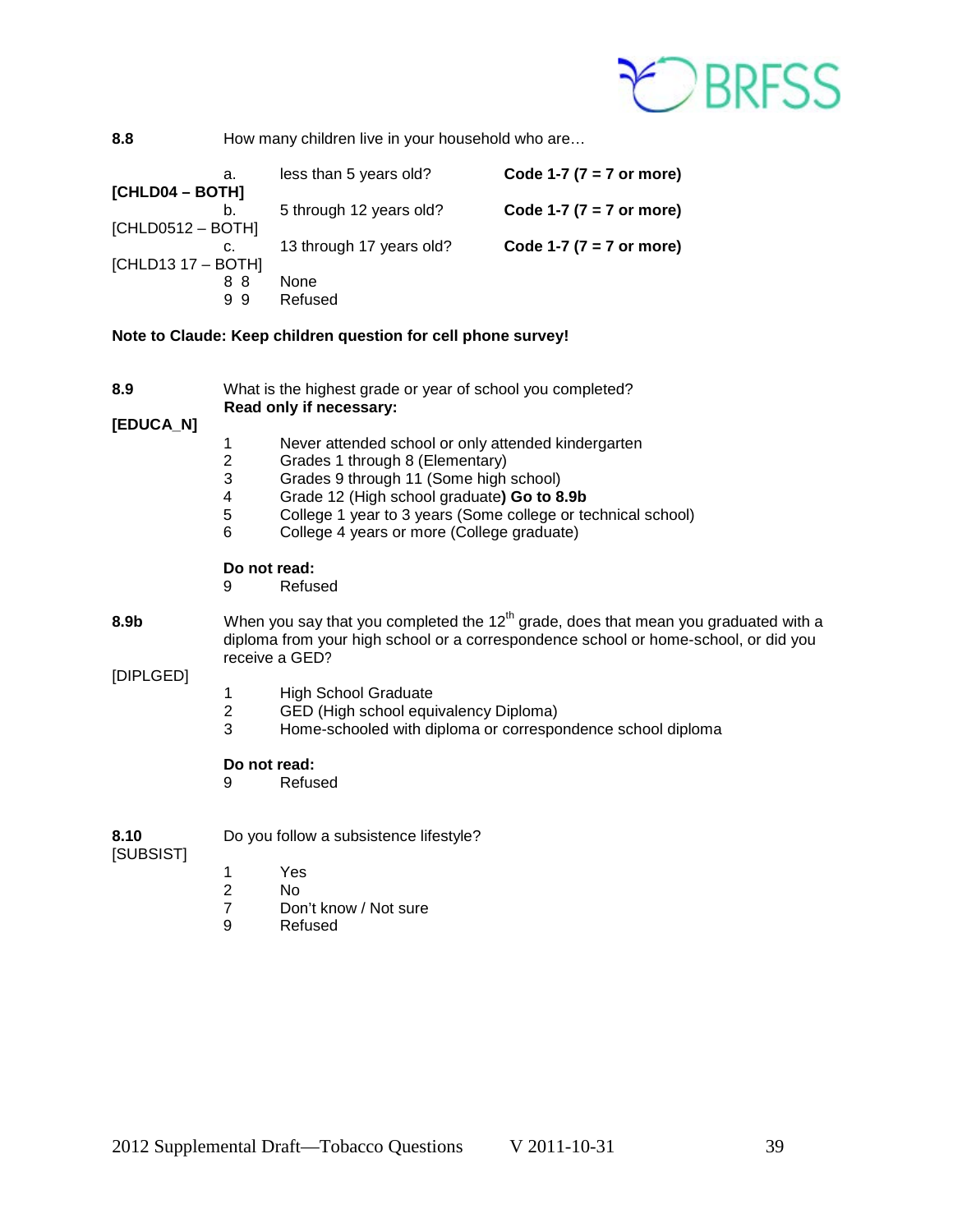

#### **8.11** Are you currently…?

### [EMPLOY – BOTH]

### **Please read:**

- 1 Employed for wages
- 2 Self-employed<br>3 Out of work for
- Out of work for more than 1 year
- 4 Out of work for less than 1 year
- 5 A Homemaker **[Skip to 8.14]**
- 6 A Student **[Skip to 8.14]**
- 7 Retired **[Skip to 8.14]**
- 8 Unable to work **[Skip to 8.14]**

# **Do not read:**<br>9 Refus

**Refused** 

**8.12** Which best describes the industry that you work in?

[INDUST2 – BOTH]

#### **Please read:**

- 1 Agriculture, Fishing<br>2 Mining, Oil, Logging
- 2 Mining, Oil, Logging, Construction and Manufacturing<br>3 Retail/Wholesale trade, Transportation, Utilities
- 3 Retail/Wholesale trade, Transportation, Utilities
- 4 Financial Activities<br>5 Information
- 5 Information<br>6 Professiona
- 6 Professional and Business Services<br>7 Education and Health Services
- **Education and Health Services**
- 8 Leisure and Hospitality
- 9 Government<br>10 Other
- Other \_\_\_\_\_\_\_\_\_\_ [INDOTHRT BOTH]

#### **Do not read:**

- 77 Don't Know<br>99 Refused
- Refused

[COC]

**8.13** Which best describes your job title?

# **Please read:**<br>1 **Offici**

- 1 Officials, Managers, Business owners<br>2 Professionals
- 2 Professionals<br>3 Technicians
- **Technicians**
- 4 Sales Workers<br>5 Administrative
- 5 Administrative Support Workers<br>6 Craft Workers (skilled)
- 6 Craft Workers (skilled)
- 7 Machine Operators (Transport and Manufacturing) (semi-skilled)
- Laborers and Helpers (unskilled)
- 9 Service Workers<br>10 Other (specify)
- Other (specify) \_\_\_\_\_\_\_\_\_ [COCTXT]

- 77 Don't Know
- 99 Refused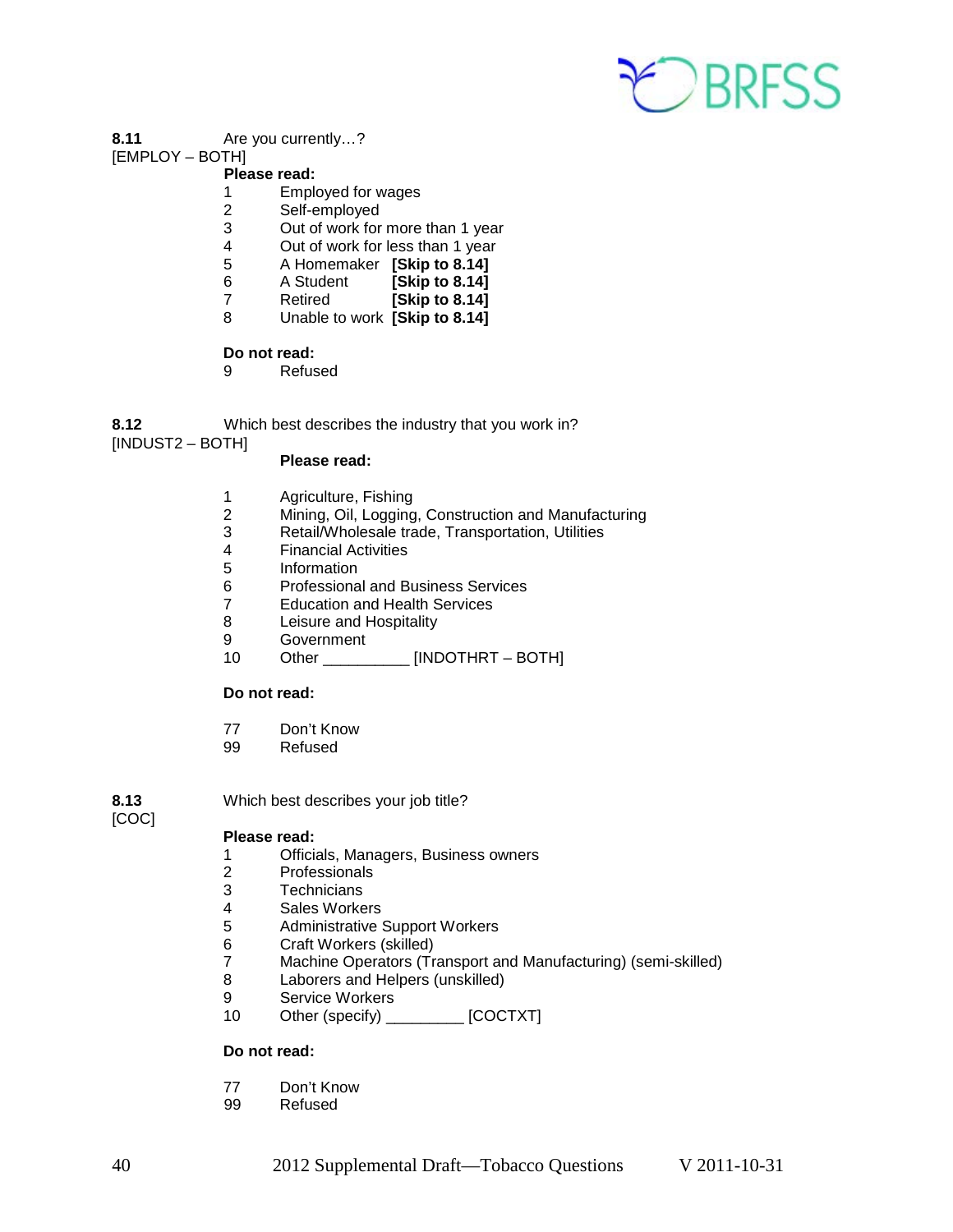

Additional Interviewer Instructions for 8.12 and 8.13: If respondent says that they don't have a job right now follow-up with "If you are not currently working please answer based on the work you usually do or the work you did most recently."

**8.14** Is your annual household income from all sources— [INCOME2 – BOTH]

#### **If respondent refuses at ANY income level, code '99' (Refused)**

#### **Read only if necessary:**

- 04 Less than \$25,000 **If "no," ask 05; if "yes," ask 03** (\$20,000 to less than \$25,000)
- 03 Less than \$20,000 **If "no," code 04; if "yes," ask 02** (\$15,000 to less than \$20,000)
- 02 Less than \$15,000 **If "no," code 03; if "yes," ask 01** (\$10,000 to less than \$15,000)
- 01 Less than \$10,000 **If "no," code 02**
- 05 Less than \$35,000 **If "no," ask 06** (\$25,000 to less than \$35,000)
- 06 Less than \$50,000 **If "no," ask 07** (\$35,000 to less than \$50,000)
- 07 Less than \$75,000 **If "no," code 08** (\$50,000 to less than \$75,000)
- 08 \$75,000 or more

#### **Do not read:**

- 77 Don't know / Not sure<br>99 Refused
- Refused

#### **Note to Claude: Add follow up questions to income for Cell Phone version – as in AK Standard BRFSS**

**8.15** About how much do you weigh without shoes? [WEIGHT2 – BOTH] **Round fractions up**

> **\_ \_ \_ \_** Weight *(pounds/kilograms)* Don't know / Not sure<br>Refused 9 9 9 9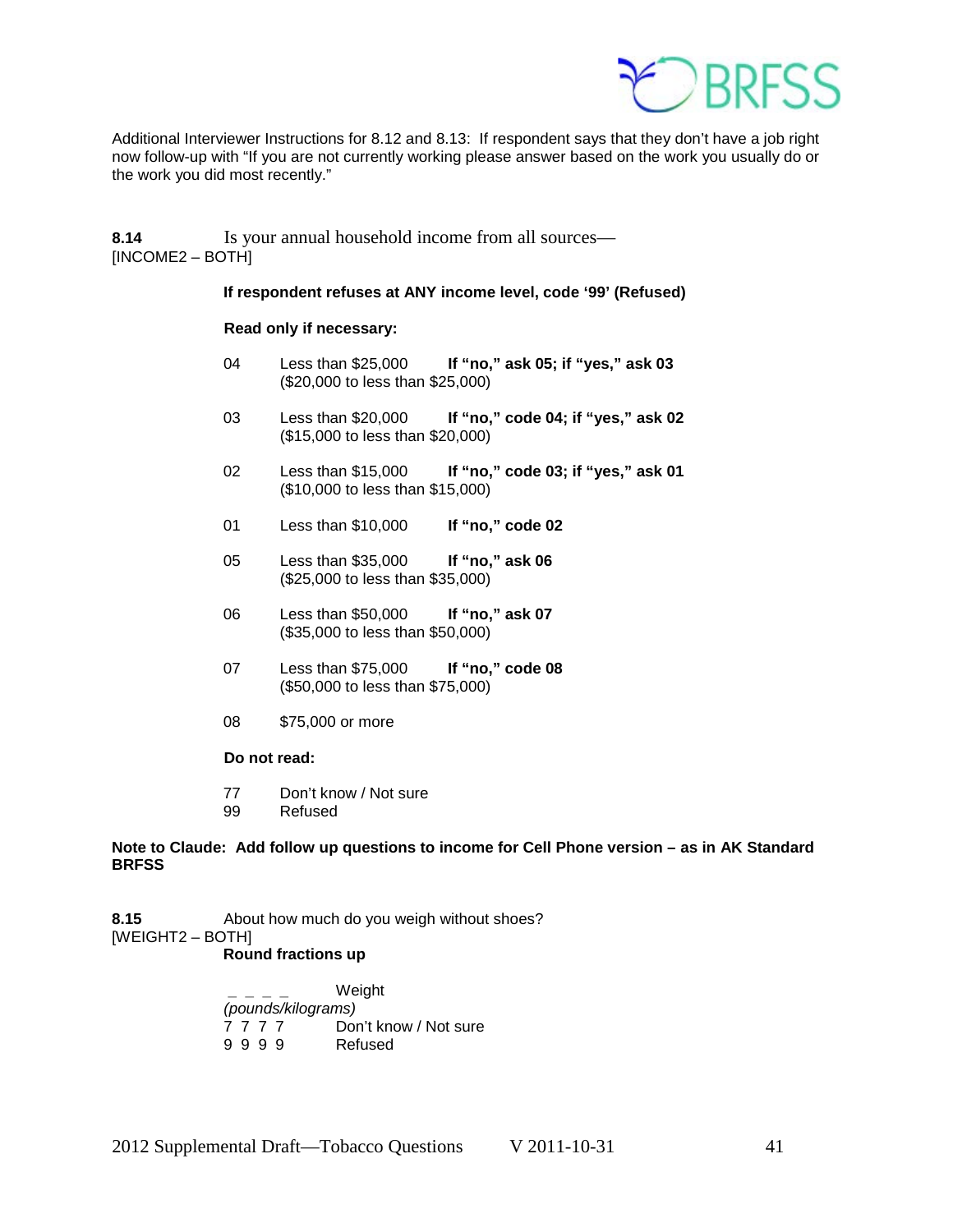

**8.16** About how tall are you without shoes? [HEIGHT3 – BOTH]

#### **Round fractions down**

| Height<br>$\mathbf{I}$ and $\mathbf{I}$ and $\mathbf{I}$ and $\mathbf{I}$ and $\mathbf{I}$ and $\mathbf{I}$ and $\mathbf{I}$ and $\mathbf{I}$ and $\mathbf{I}$ and $\mathbf{I}$ and $\mathbf{I}$ and $\mathbf{I}$ and $\mathbf{I}$ and $\mathbf{I}$ and $\mathbf{I}$ and $\mathbf{I}$ and $\mathbf{I}$ and |  |      |  |                       |
|------------------------------------------------------------------------------------------------------------------------------------------------------------------------------------------------------------------------------------------------------------------------------------------------------------|--|------|--|-----------------------|
| (f t / inches/meters/centimeters)                                                                                                                                                                                                                                                                          |  |      |  |                       |
|                                                                                                                                                                                                                                                                                                            |  | 7777 |  | Don't know / Not sure |
| 9999                                                                                                                                                                                                                                                                                                       |  |      |  | Refused               |

- **8.17** Do you have more than one telephone number in your household? Do not include cell phones or numbers that are only used by a computer or fax machine.
- [NUMHHOL2 BOTH]

|    | Yes                                 |               |
|----|-------------------------------------|---------------|
| 2  | No.                                 | [Go to Q8.19] |
| -7 | Don't know / Not sure [Go to Q8.19] |               |
| ്റ | Refused                             | [Go to Q8.19] |

- **8.18** How many of these telephone numbers are residential numbers? [NUMPHON2 – BOTH]
	- \_ Residential telephone numbers **[6=6 or more]**
	- 7 Don't know / Not sure<br>9 Refused
	- **Refused**
- **8.19** Do you have a cell phone for personal use? Please include cell phones used for both business and personal use.

[CPDEMO1]

- 1 Yes **[Go to Q8.21]**
- 2 No<br>7 Dor
- 7 Don't know / Not sure<br>9 Refused
- **Refused**
- **8.20** Thinking about all the phone calls that you receive on your landline and cell phone, what percent, between 0 and 100, are received on your cell phone?

#### **[CPDEMO4]**

- Enter percent (1 to 100)
- 8 8 8 Zero
- 777 Don't know / Not sure<br>999 Refused
- **Refused**

| 8.21             | What is your ZIP Code where you live? |                       |  |
|------------------|---------------------------------------|-----------------------|--|
| [ZIPCODE – BOTH] |                                       |                       |  |
|                  |                                       | ZIP Code              |  |
|                  | 77777                                 | Don't know / Not sure |  |

9 9 9 9 9 Refused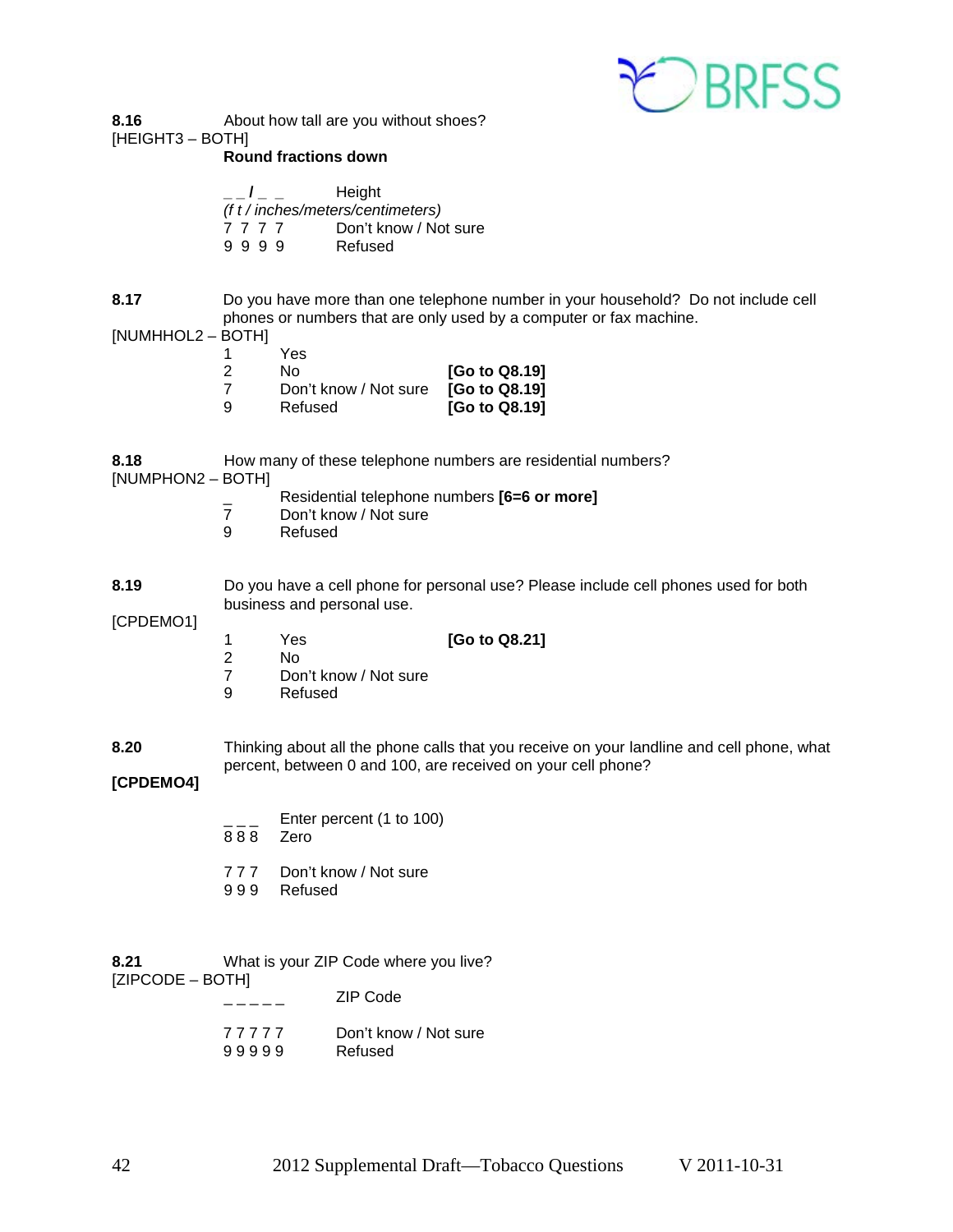

#### **8.22 Indicate sex of respondent. Ask only if necessary. [SEX - BOTH]**

1 Male **[Go to next section]**<br>2 Female **IIf respondent is 45 If respondent is 45 years old or older, go to next section]** 

**8.23** To your knowledge, are you now pregnant? [PREGNANT – BOTH]

- 1 Yes
- 2 No
- Don't know / Not sure
- 9 Refused

# <span id="page-42-0"></span>**Section 9: Obesity - responsibility**

**9.1** How much responsibility does/do (INSERT ITEM) have in addressing the problem of obesity in the United States-A lot of responsibility, some responsibility, not much responsibility, or no responsibility at all? And what about (INSERT NEXT ITEM)

#### RANDOMIZE ORDER of a-f

a. The government

[ORESPONA]

- 1 A lot of responsibility<br>2 Some responsibility
- Some responsibility
- 3 Not much responsibility
- 4 No responsibility at all

#### Do not read

- 7 Don't know/ not sure
- 9 Refused
- b. Food Industry

[ORESPONB]

- 
- 1 A lot of responsibility<br>2 Some responsibility Some responsibility
- 3 Not much responsibility
- 4 No responsibility at all

Do not read

- 7 Don't know/ not sure
- 9 Refused
- [ORESPONC]
- 
- 1 A lot of responsibility<br>2 Some responsibility
- 2 Some responsibility<br>3 Not much responsib Not much responsibility

c. Doctors and other healthcare providers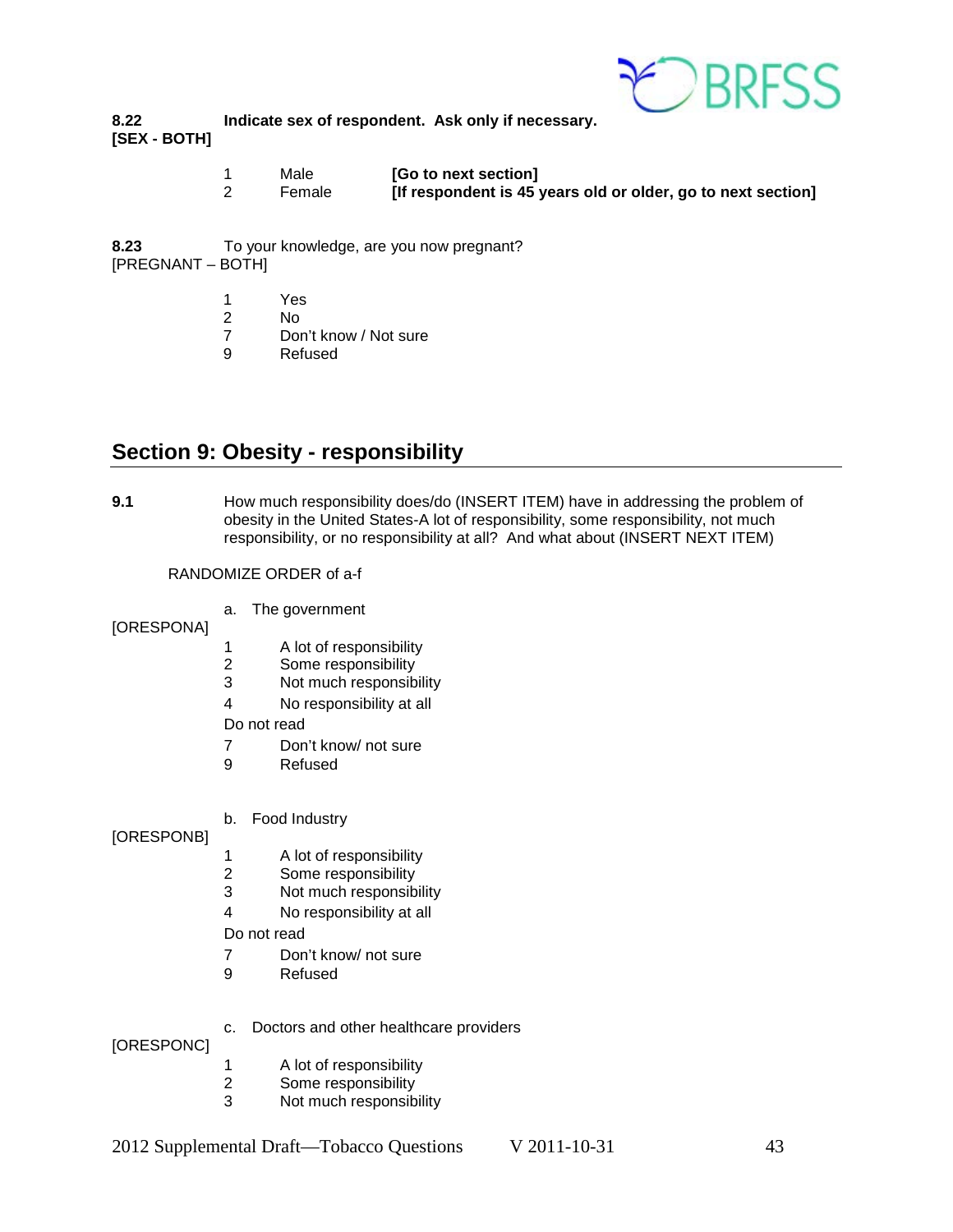

- 4 No responsibility at all Do not read
- 7 Don't know/ not sure
- 9 Refused
- d. Schools

[ORESPOND]

- 1 A lot of responsibility<br>2 Some responsibility
- 2 Some responsibility<br>3 Not much responsib
- Not much responsibility
- 4 No responsibility at all
- Do not read
- 7 Don't know/ not sure
- 9 Refused
- e. Individuals

[ORESPONE]

- 1 A lot of responsibility<br>2 Some responsibility
- 2 Some responsibility<br>3 Not much responsib
- Not much responsibility
- 4 No responsibility at all

Do not read

- 7 Don't know/ not sure
- 9 Refused
- f. Parents

[ORESPONF]

- 1 A lot of responsibility<br>2 Some responsibility
- Some responsibility
- 3 Not much responsibility
- 4 No responsibility at all
- Do not read
- 7 Don't know/ not sure
- 9 Refused

# **Section 10: Health Problem Perceptions**

10.1 - What do you think is the most important health problem facing Alaska's children and youth today?

#### **(Do Not Read)**

- 1 Cancer<br>2 Cardiov
- 2 Cardiovascular disease (heart disease or stroke)
- 3 Diabetes<br>4 Asthma /
- 4 Asthma / respiratory conditions / lung disease<br>5 Flu / influenza (seasonal or H1N1)
- 5 Flu / influenza (seasonal or H1N1)
- 6 Tuberculosis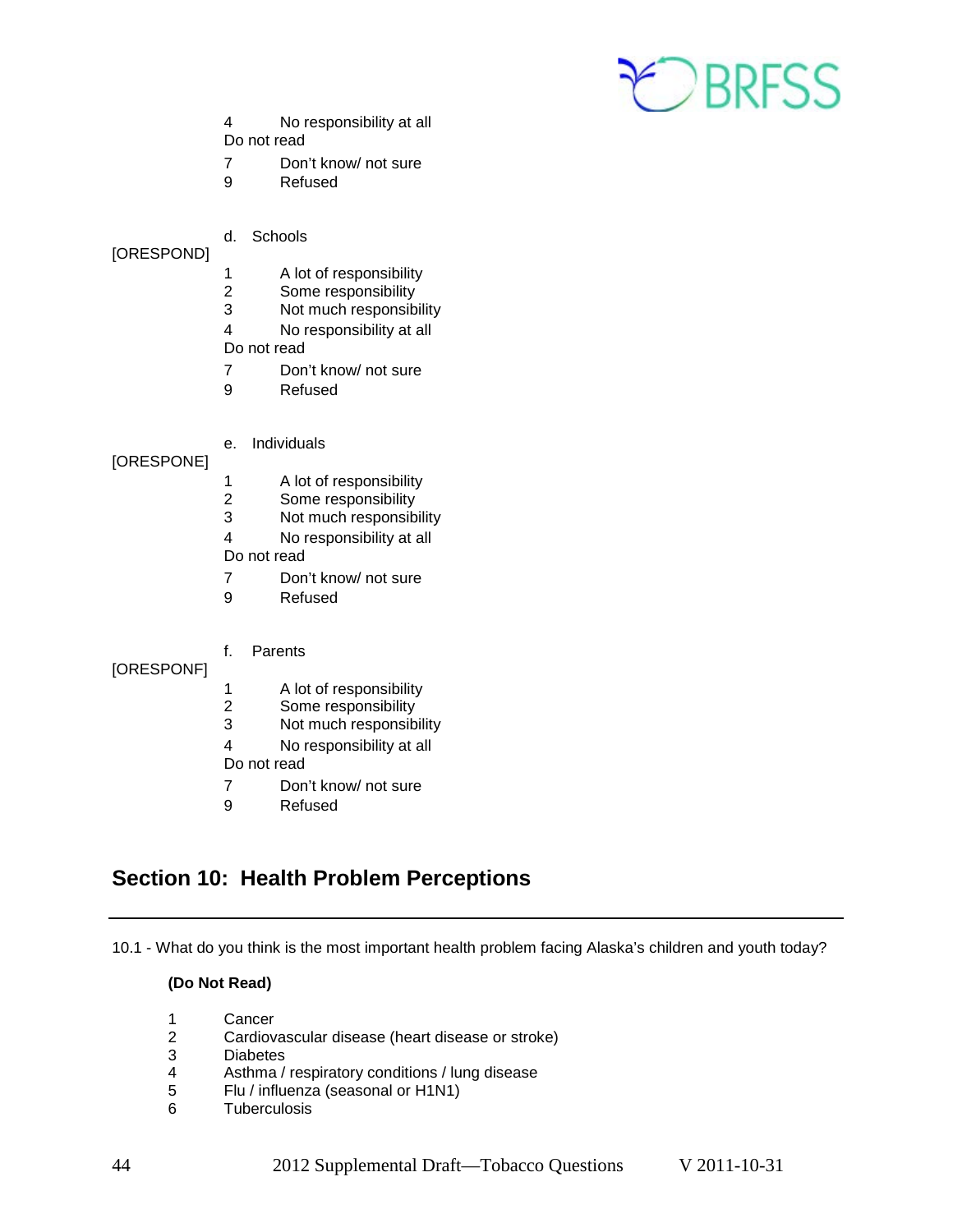

- 7 Smallpox<br>8 HIV/AIDS
- 8 HIV/AIDS<br>9 Sexually t
- Sexually transmitted diseases
- 10 Mental health / depression
- 11 Suicide<br>12 Iniuries
- **Injuries**
- 13 Violence
- 14 Cost of health care / services / drugs<br>15 Lack of health insurance
- Lack of health insurance
- 16 Lack of health care services available
- 17 Obesity / being overweight<br>18 Tobacco / smoking
- Tobacco / smoking
- 19 Alcohol
- 20 Drug abuse<br>21 Stress
- **Stress**
- 22 Lack of exercise / physical activity
- 23 Poor nutrition<br>24 Pollution
- 24 Pollution<br>25 Bullying
- 25 Bullying<br>26 Internet
- 26 Internet Safety<br>27 Child abuse and
- 27 Child abuse and neglect<br>28 Teen pregnancy
- 28 Teen pregnancy<br>29 Other (Specify)
- 29 Other (Specify)  $29$  Other (Specify)  $29$  Don't know / not sure
- Don't know / not sure
- 99 Refused

# **Section 11: Obesity Policy**

# **Opinions**

- **11.1** Should schools be allowed to sell the following on campus (INSERT FIRST ITEM)? What about (INSERT NEXT ITEM)?
	- a. Sugar sweetened drinks, such as soda or pop, sports drinks, sweetened energy drinks, Snapple, fruit punch, Kool-aid, Tang, or Capri-Sun (do not include diet soda, other diet drinks, or 100% fruit juice)
	- 1 Yes<br>2 No
	- 2 No
	- Don't know / Not sure
	- 9 Refused
	- b. Junk food, such as candy, salty snacks, cookies or cakes
	- 1 Yes
	- 2 No<br>7 Dou
	- Don't know / Not sure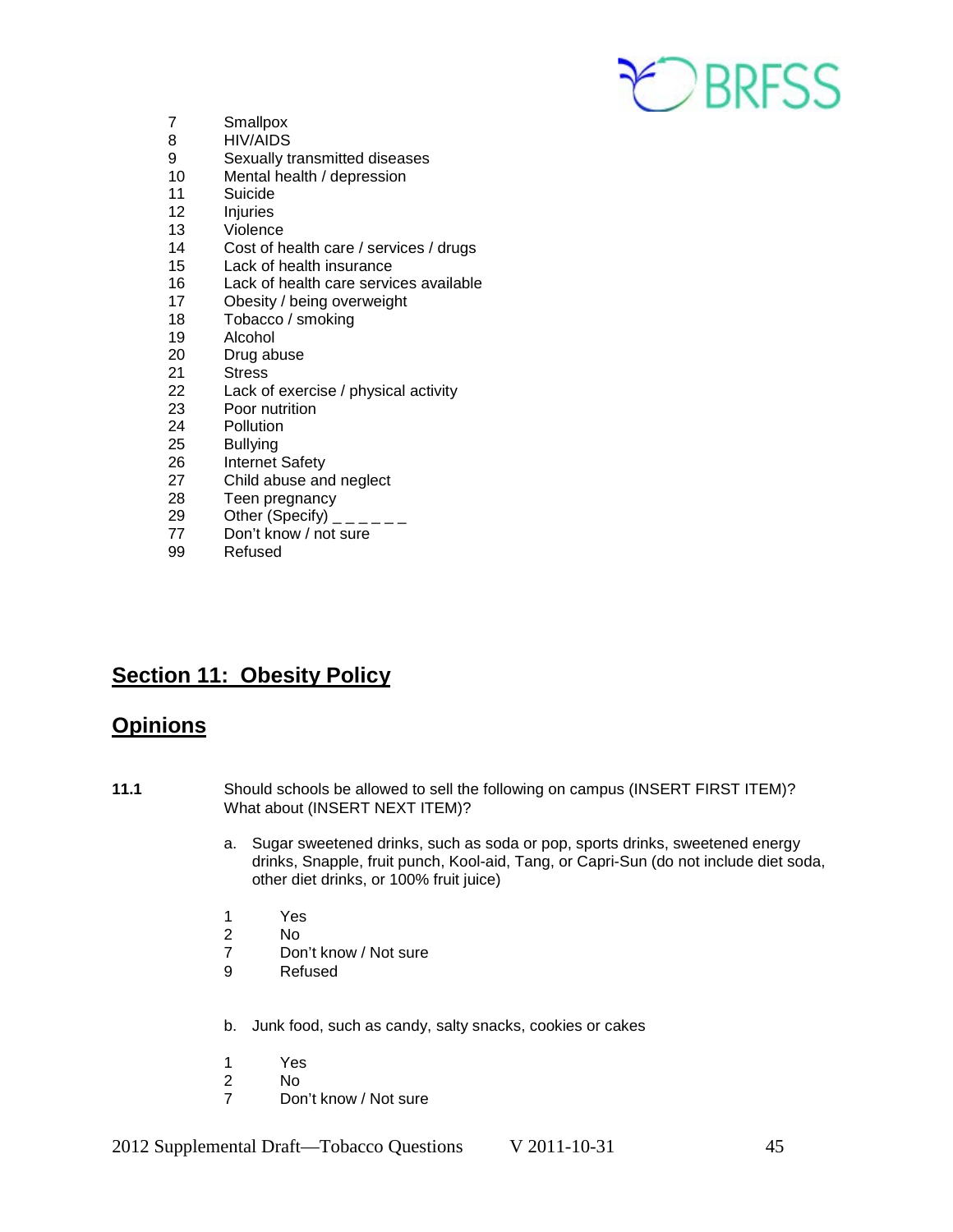9 Refused



### <span id="page-45-0"></span>Module 1: Pre-Diabetes

#### **NOTE: Only asked of those not responding "Yes" to Core Q5.1 (Diabetes awareness question).**

**1.** Have you had a test for high blood sugar or diabetes within the past three years?

- 1 Yes
- 2 No<br>7 Dor
- Don't know / Not sure
- 9 Refused

CATI note: If CORE Q5.1 = 4 (No, prediabetes or borderline diabetes); answer Q2 "Yes" (code = 1) [did not occur in 2009]

**2.** Have you ever been told by a doctor or other health professional that you have prediabetes or borderline diabetes?

[PDIABTST – BOTH] [PREDIAB1 – BOTH]

- 
- 1 Yes<br>2 No No
	-
- 7 Don't know / Not sure<br>9 Refused **Refused**
- 

# <span id="page-45-1"></span>**Module 2: Diabetes**

#### **To be asked following core Q5.1 if response is "Yes." (code=1)**

**1.** How old were you when you were told you have diabetes? [DIABAGE2 – BOTH]

- Code age in years **[97 = 97 and older]**<br>9 8 Don't know / Not sure
- Don't know / Not sure
- 9 9 Refused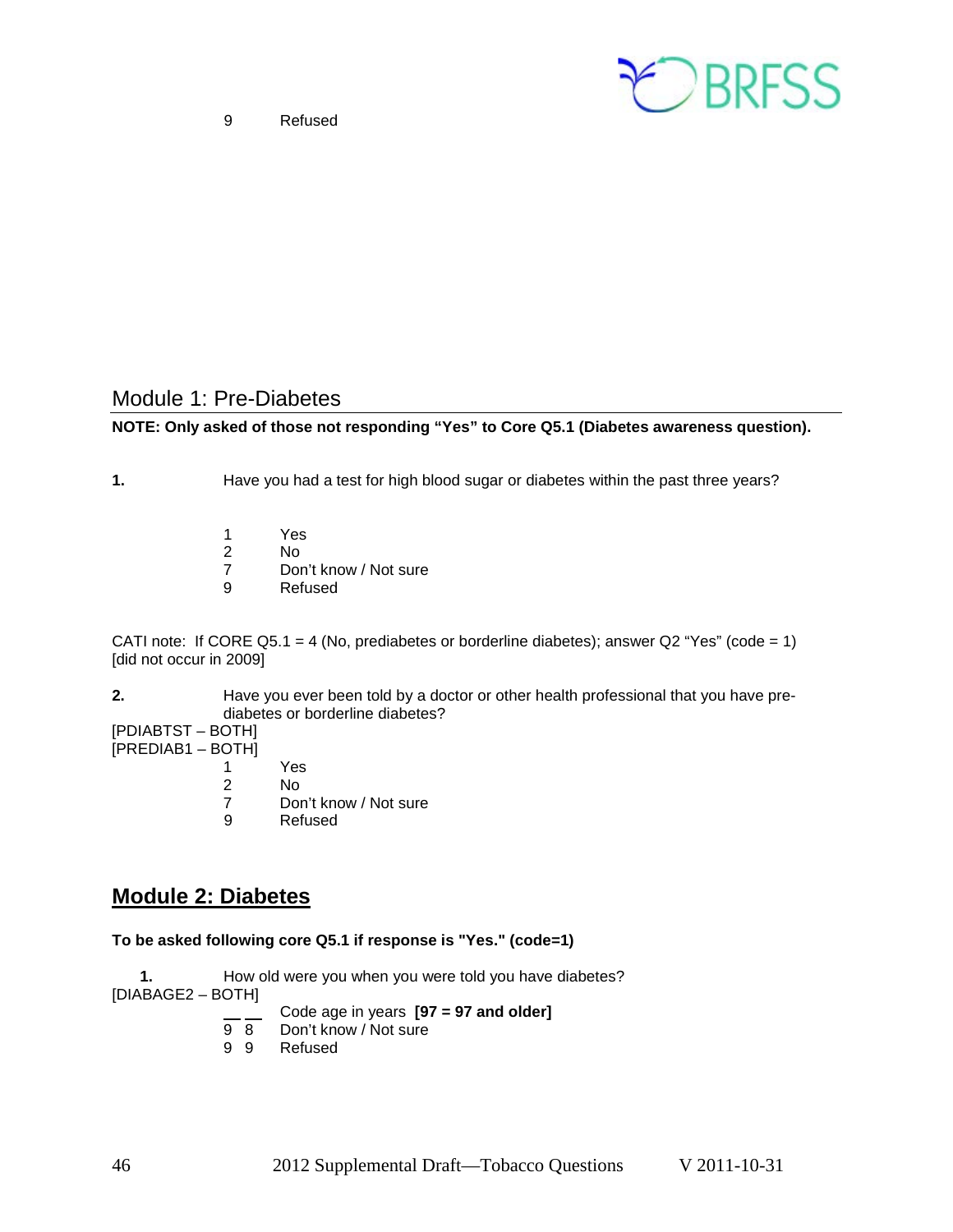

**2.** Are you now taking insulin? [INSULIN – BOTH]

- 
- 1 Yes<br>2 No 2 No<br>9 Ref
- **Refused**

**4.** About how often do you check your blood for glucose or sugar? Include times when checked by a family member or friend, but do not include times when checked by a health professional.

[BLDSUGAR – BOTH]

|     | Times per day         |
|-----|-----------------------|
|     | Times per week        |
| 3   | Times per month       |
|     | Times per year        |
| 888 | Never                 |
| 777 | Don't know / Not sure |
|     | Refused               |
|     |                       |

**5.** About how often do you check your feet for any sores or irritations? Include times when checked by a family member or friend, but do not include times when checked by a health professional.

[FEETCHK2 – BOTH]

| 1 |       | Times per day         |
|---|-------|-----------------------|
| 2 |       | Times per week        |
| 3 |       | Times per month       |
| 4 |       | Times per year        |
|   | 888   | Never                 |
|   | 5 5 5 | No feet               |
|   | 777   | Don't know / Not sure |
| 9 |       | Refused               |
|   |       |                       |

- **7.** About how many times in the past 12 months have you seen a doctor, nurse, or other health professional for your diabetes?
- [DOCDIAB BOTH]
	- $\frac{1}{8}$  Number of times **[76 = 76 or more]**
	- 8 8 None<br>7 7 Don't
	- Don't know / Not sure
	- 9 9 Refused
- **8.** A test for "A one C" measures the average level of blood sugar over the past three months. About how many times in the past 12 months has a doctor, nurse, or other health professional checked you for "A one C"?

[CHKHEMO3 – BOTH]

2012 Supplemental Draft—Tobacco Questions V 2011-10-31 47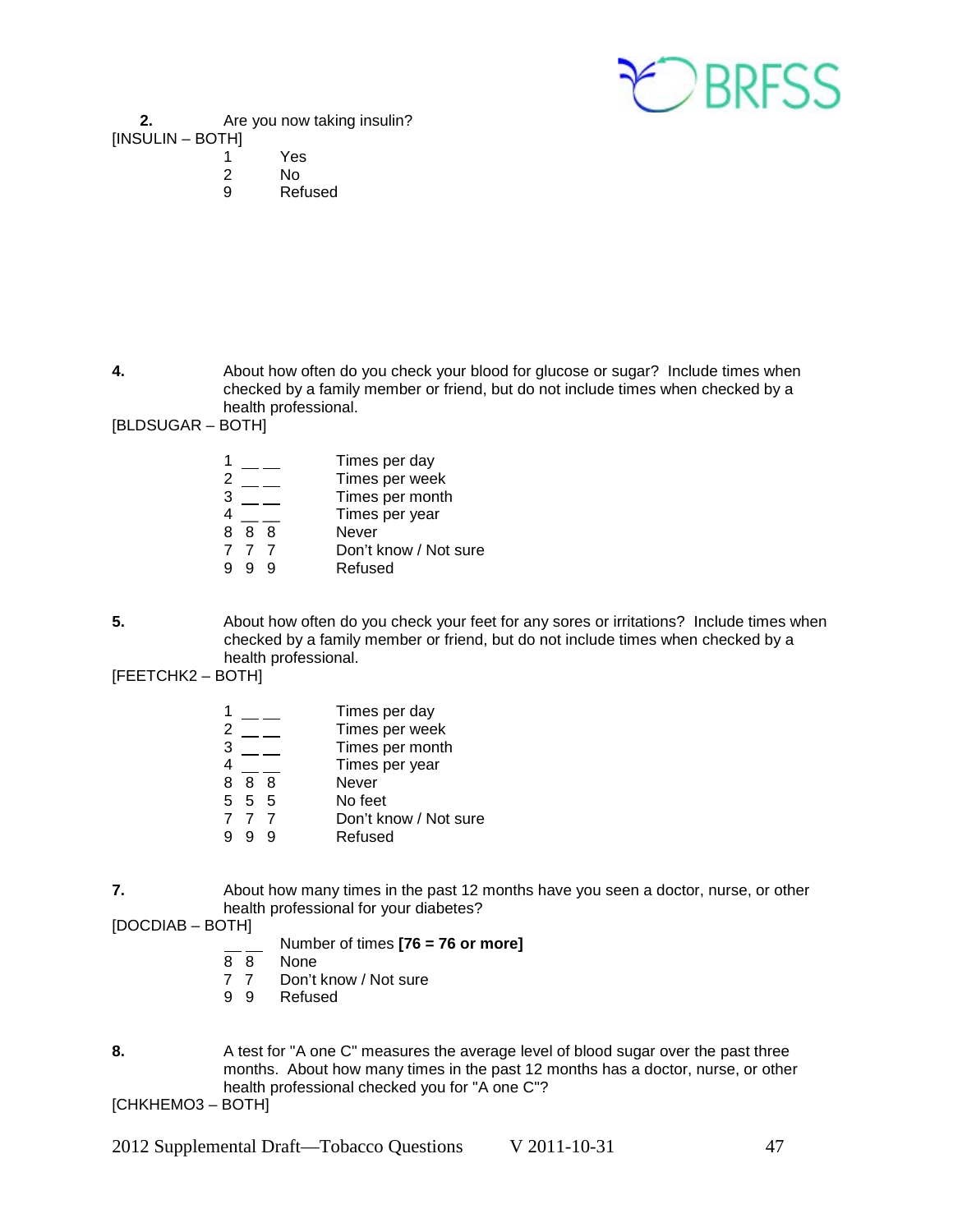

- $\frac{1}{8}$  Number of times **[76 = 76 or more]**<br> $\frac{1}{8}$  None
- **None**
- 9 8 Never heard of "A one C" test<br>7 7 Don't know / Not sure
- 7 7 Don't know / Not sure<br>9 9 Refused
- **Refused**

#### **CATI note: If Q5 = 555 (no feet), go to Q10.**

**9.** About how many times in the past 12 months has a health professional checked your feet for any sores or irritations?

[FEETCHK – BOTH]

- $\frac{1}{8}$  Number of times **[76 = 76 or more]**
- 8 8 None<br>7 7 Don't
- 7 7 Don't know / Not sure<br>9 9 Refused
- **Refused**

**10.** When was the last time you had an eye exam in which the pupils were dilated? This would have made you temporarily sensitive to bright light.

## **Read only if necessary:**

#### **[EYEEXAM – BOTH]**

- 1 Within the past month (anytime less than 1 month ago)<br>2 Within the past vear (1 month but less than 12 months a
- Within the past year (1 month but less than 12 months ago)
- 3 Within the past 2 years (1 year but less than 2 years ago)
- $\frac{4}{8}$  2 or more years ago
- **Never**

#### **Do not read:**

- 7 Don't know / Not sure<br>9 Refused
- **Refused**
- **11.** Has a doctor ever told you that diabetes has affected your eyes or that you had retinopathy?

#### **[DIABEYE – BOTH]**

- 1 Yes<br>2 No
- 2 No<br>7 Dor
- 7 Don't know / Not sure<br>9 Refused
- **Refused**

**12.** Have you ever taken a course or class in how to manage your diabetes yourself? [DIABEDU – BOTH]

- 1 Yes
- 2 No<br>7 Dor
- 7 Don't know / Not sure<br>9 Refused
- **Refused**